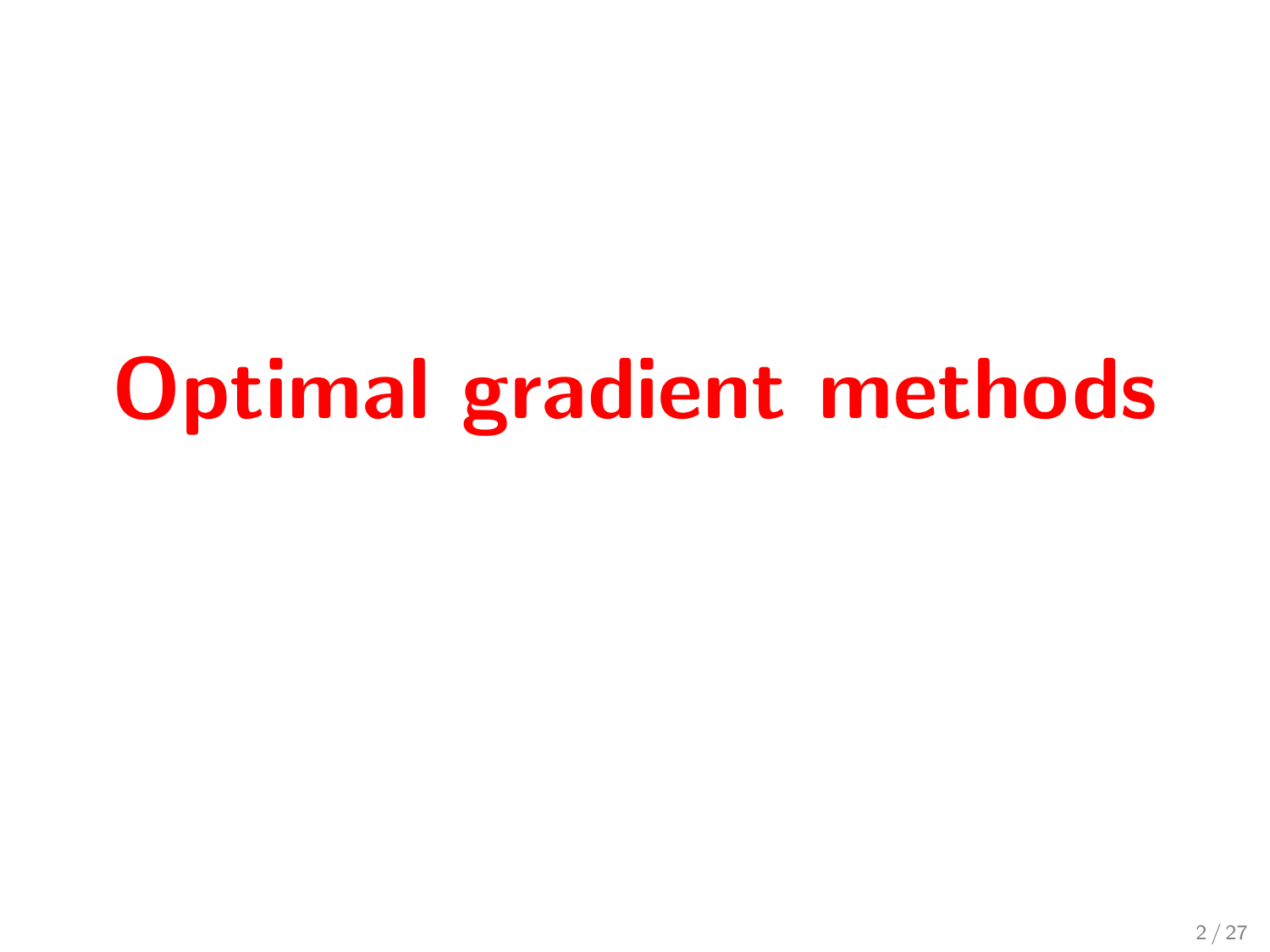♠ We saw following efficiency estimates for the gradient method

$$
f \in C_L^1: \qquad f(x^k) - f^* \le \frac{2L \|x^0 - x^*\|_2^2}{k+4}
$$

$$
f \in S_{L,\mu}^1: \qquad f(x^k) - f^* \le \frac{L}{2} \left(\frac{L-\mu}{L+\mu}\right)^{2k} \|x^0 - x^*\|_2^2.
$$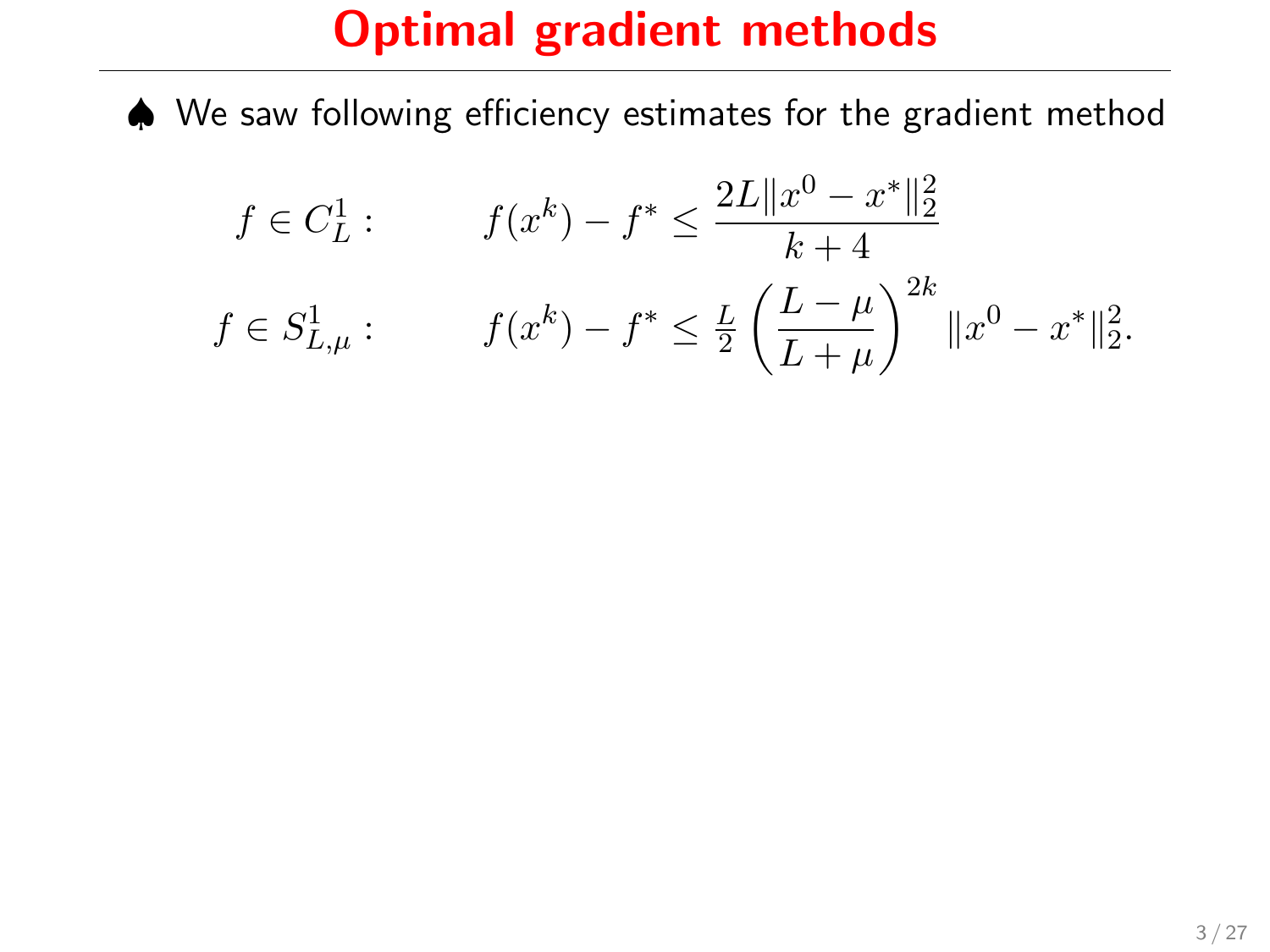♠ We saw following efficiency estimates for the gradient method

$$
f \in C_L^1: \qquad f(x^k) - f^* \le \frac{2L \|x^0 - x^*\|_2^2}{k+4}
$$

$$
f \in S_{L,\mu}^1: \qquad f(x^k) - f^* \le \frac{L}{2} \left(\frac{L-\mu}{L+\mu}\right)^{2k} \|x^0 - x^*\|_2^2.
$$

♦ We also saw lower complexity bounds

$$
f \in C_L^1: \qquad f(x^k) - f(x^*) \ge \frac{3L \|x^0 - x^*\|_2^2}{32(k+1)^2}
$$

$$
fS_{L,\mu}^{\infty}: \qquad f(x^k) - f(x^*) \ge \frac{\mu}{2} \left(\frac{\sqrt{L} - \sqrt{\mu}}{\sqrt{L} + \sqrt{\mu}}\right)^{2k} \|x^0 - x^*\|_2^2.
$$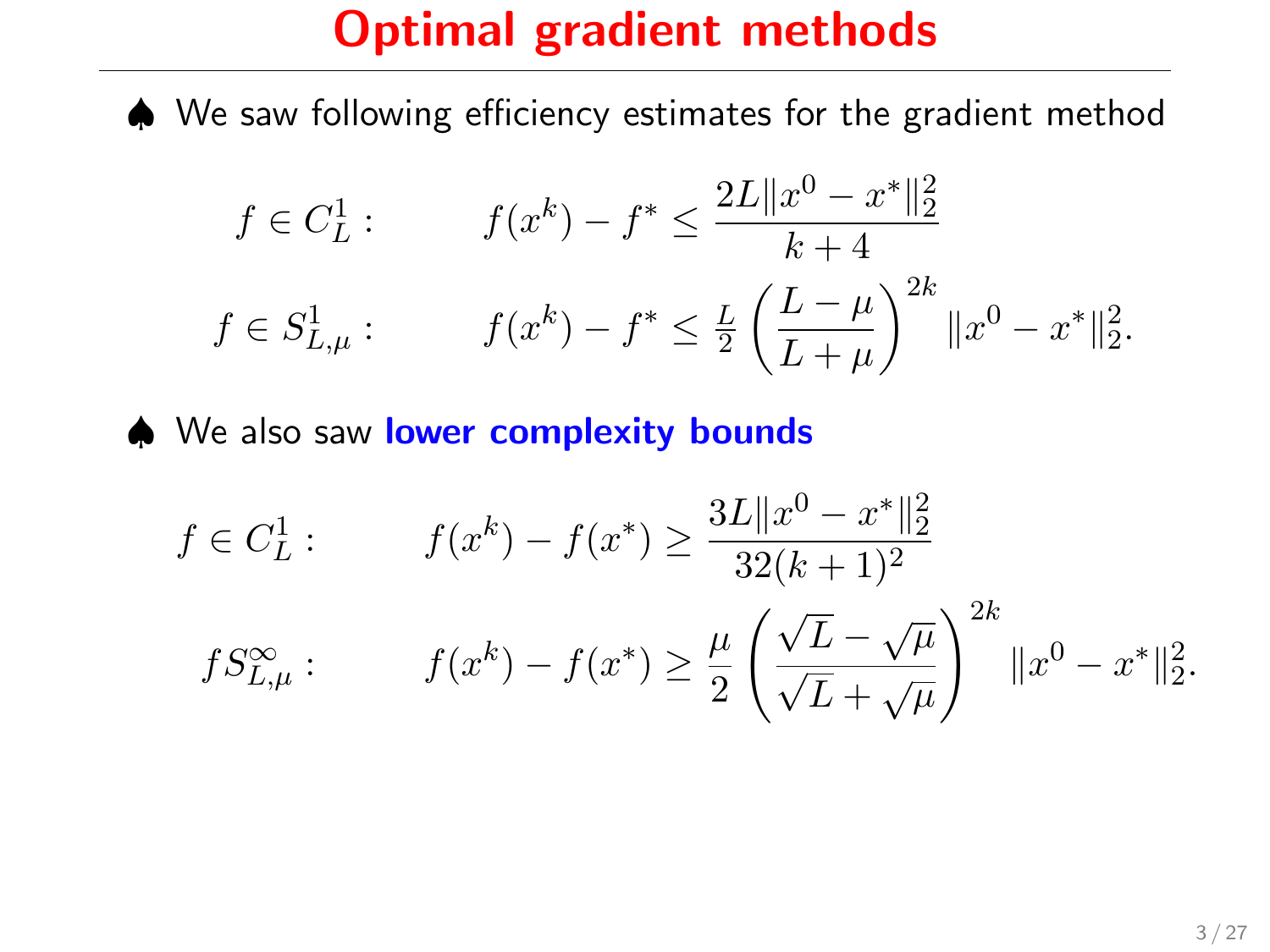♠ We saw following efficiency estimates for the gradient method

$$
f \in C_L^1: \qquad f(x^k) - f^* \le \frac{2L \|x^0 - x^*\|_2^2}{k+4}
$$

$$
f \in S_{L,\mu}^1: \qquad f(x^k) - f^* \le \frac{L}{2} \left(\frac{L-\mu}{L+\mu}\right)^{2k} \|x^0 - x^*\|_2^2.
$$

♦ We also saw lower complexity bounds

$$
f \in C_L^1: \qquad f(x^k) - f(x^*) \ge \frac{3L \|x^0 - x^*\|_2^2}{32(k+1)^2}
$$

$$
fS_{L,\mu}^{\infty}: \qquad f(x^k) - f(x^*) \ge \frac{\mu}{2} \left(\frac{\sqrt{L} - \sqrt{\mu}}{\sqrt{L} + \sqrt{\mu}}\right)^{2k} \|x^0 - x^*\|_2^2.
$$

Can we close the gap?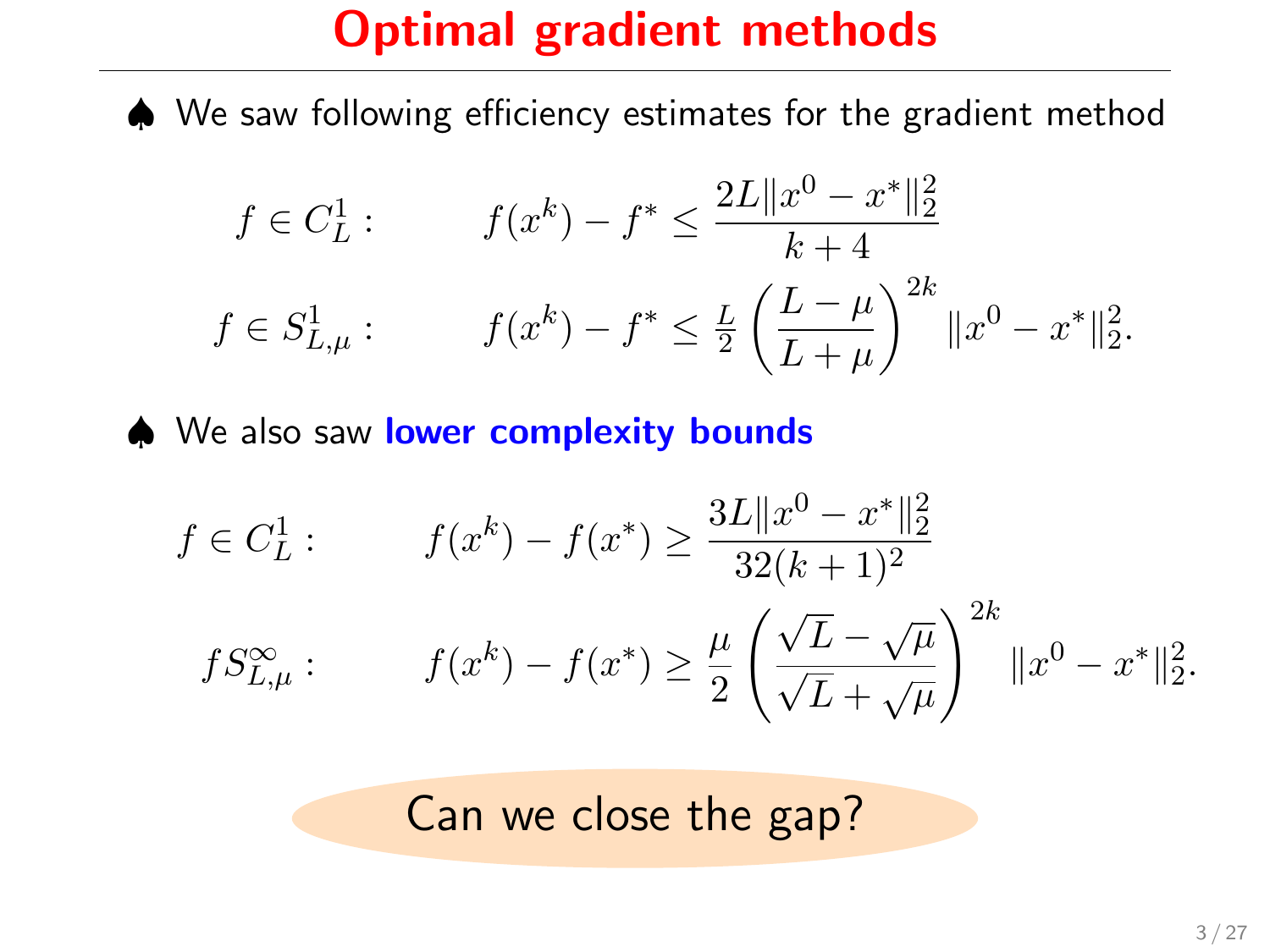#### Gradient with "momentum"

Polyak's method (aka heavy-ball) for  $f\in S_{L,\mu}^1$ 

$$
x^{k+1} = x^k - \alpha_k \nabla f(x^k) + \beta_k (x^k - x^{k-1})
$$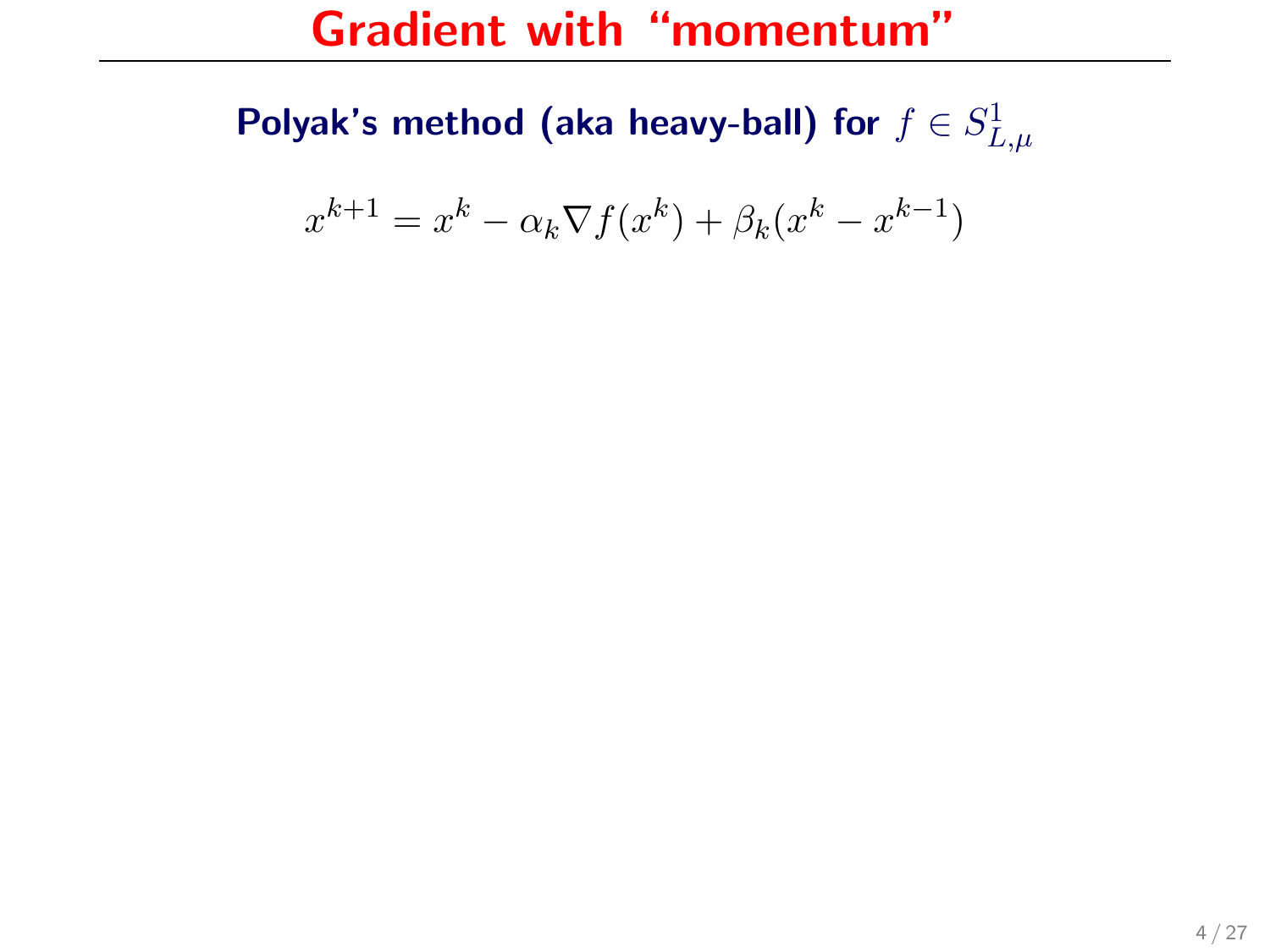#### Gradient with "momentum"

Polyak's method (aka heavy-ball) for  $f\in S_{L,\mu}^1$ 

$$
x^{k+1} = x^k - \alpha_k \nabla f(x^k) + \beta_k (x^k - x^{k-1})
$$

► Converges (locally, i.e., for  $\|x^0 - x^*\|_2 \leq \epsilon$ ) as

$$
||x^{k}-x^*||_2^2 \le \left(\frac{\sqrt{L}-\sqrt{\mu}}{\sqrt{L}+\sqrt{\mu}}\right)^{2k}||x^0-x^*||_2^2,
$$

$$
\text{ for } \alpha_k = \tfrac{4}{(\sqrt{L}+\sqrt{\mu})^2} \text{ and } \beta_k = \left(\tfrac{\sqrt{L}-\sqrt{\mu}}{\sqrt{L}+\sqrt{\mu}}\right)^2
$$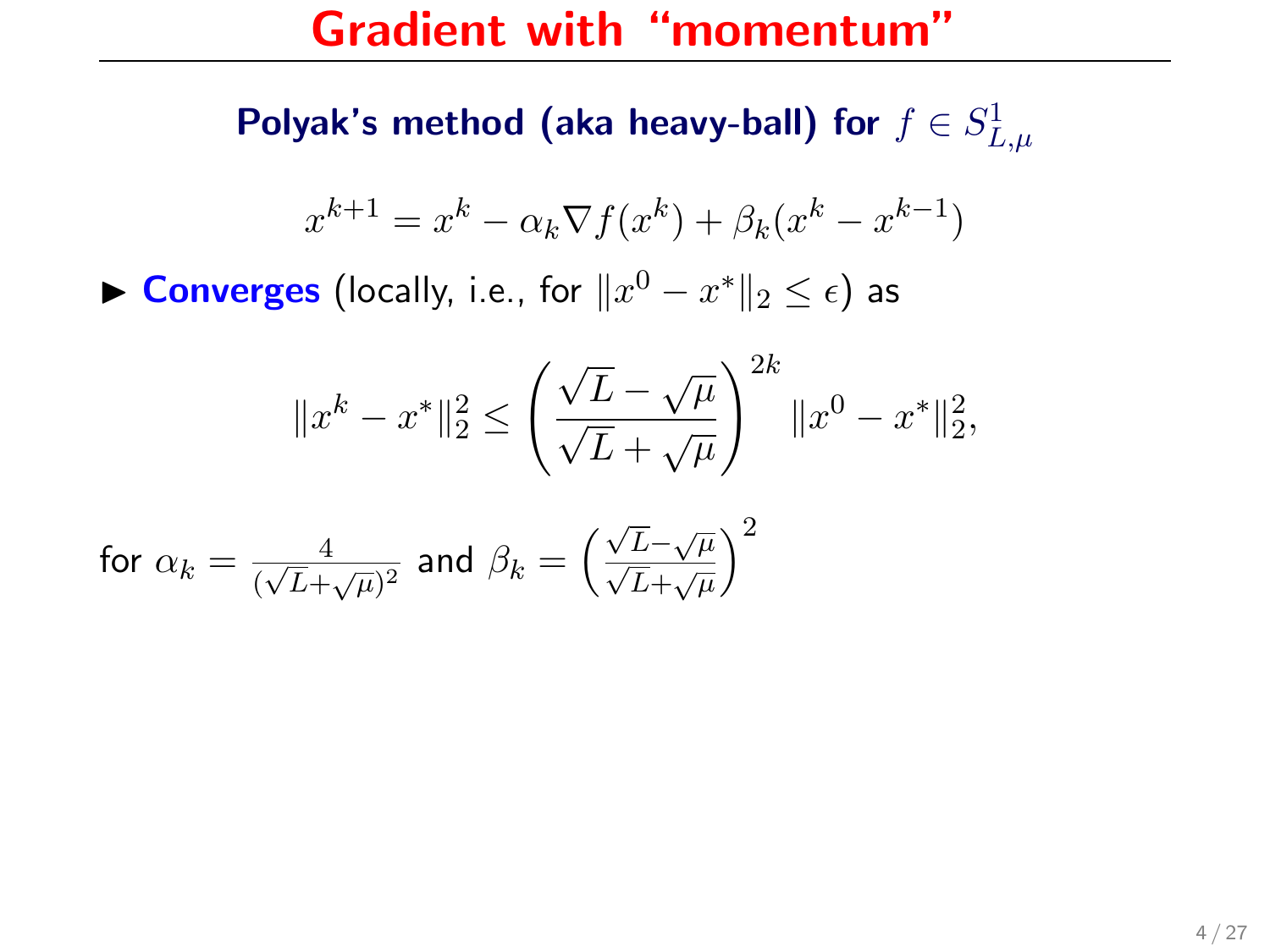$\min_x f(x)$ , where  $S_{L,\mu}^1$  with  $\mu\geq 0$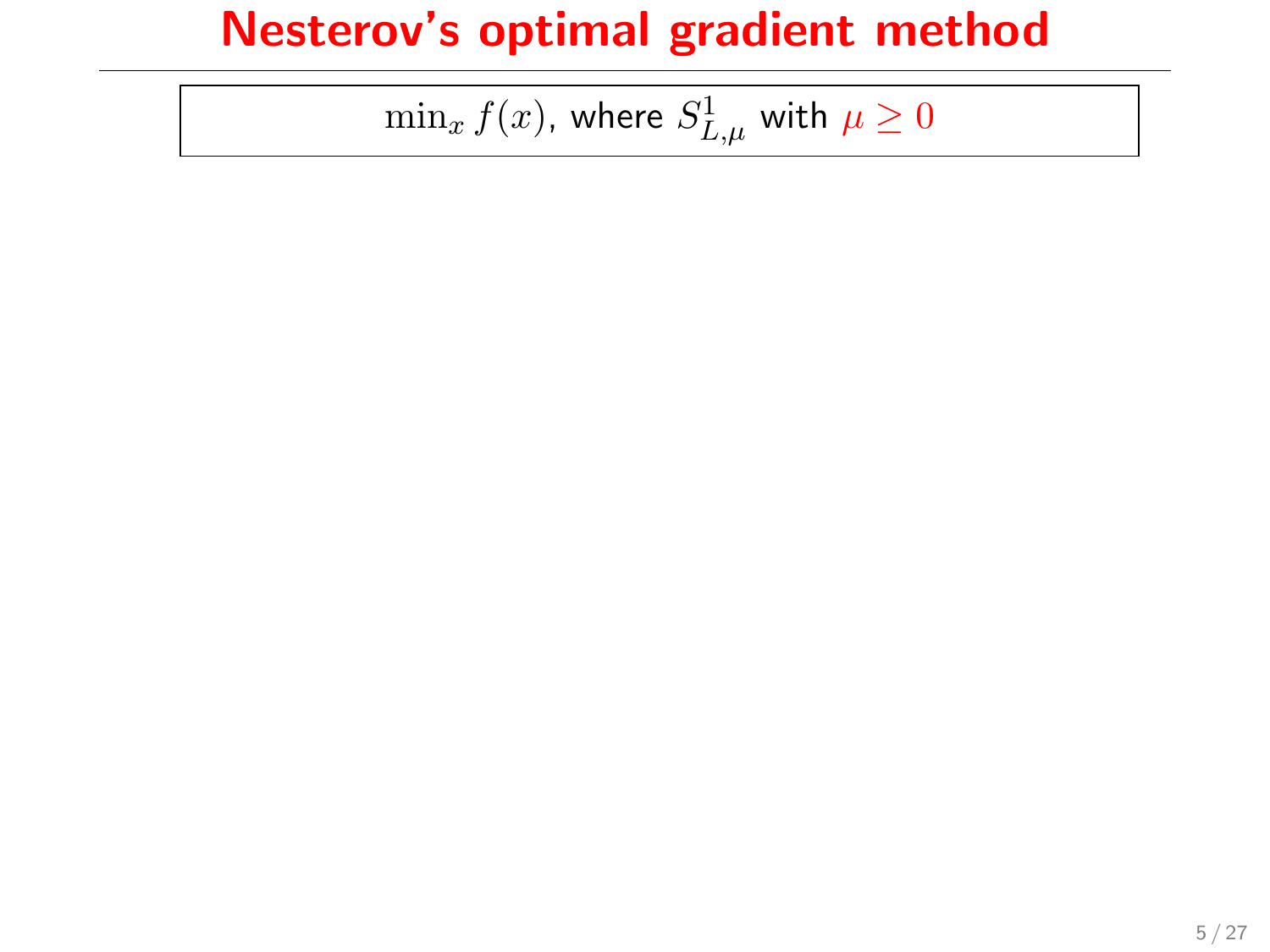$\min_x f(x)$ , where  $S_{L,\mu}^1$  with  $\mu\geq 0$ 

1. Choose  $x^0 \in \mathbb{R}^n$ ,  $\alpha_0 \in (0,1)$ 2. Let  $y^0 \leftarrow x^0$ ; set  $q = \mu/L$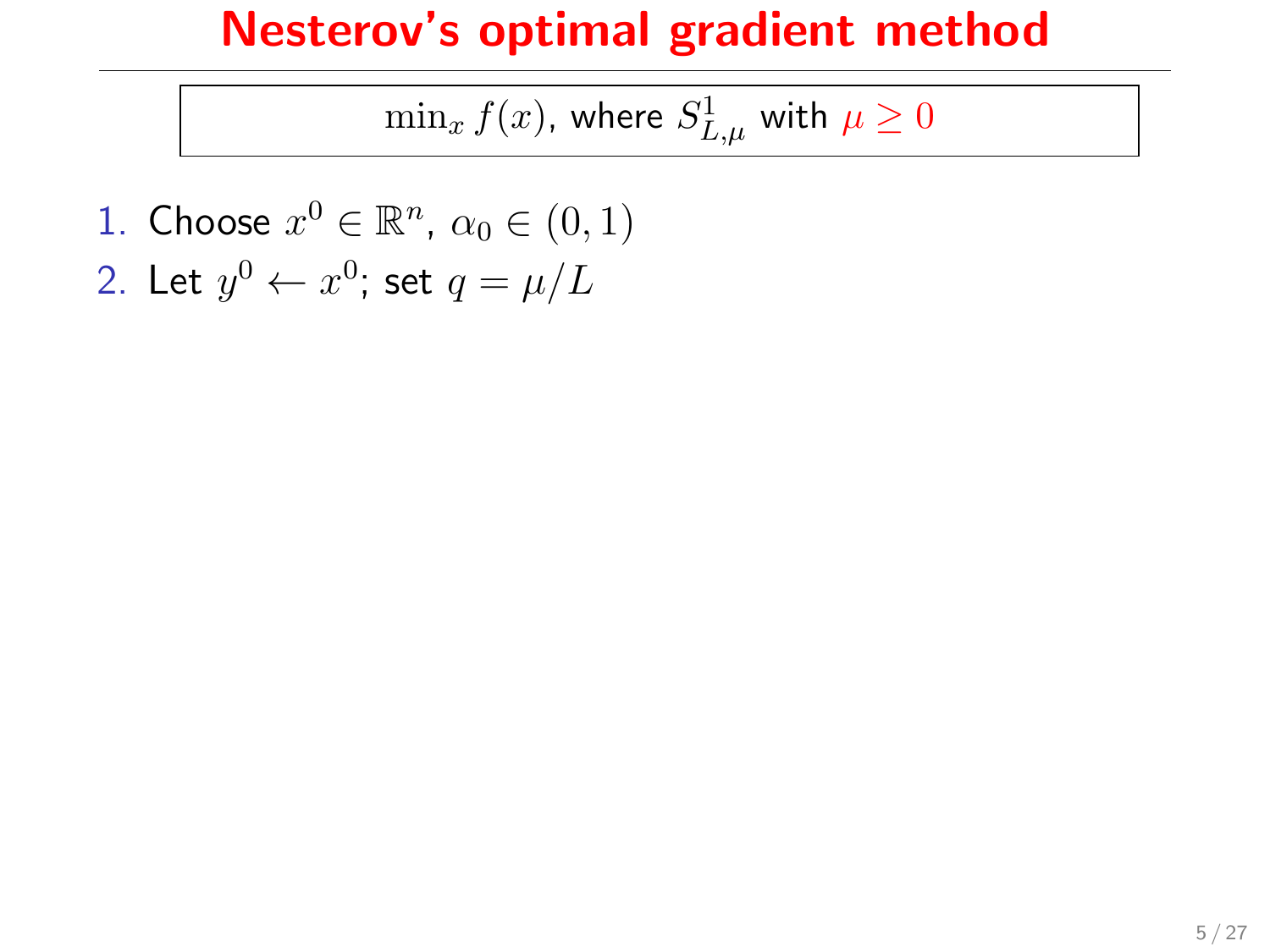$\min_x f(x)$ , where  $S_{L,\mu}^1$  with  $\mu\geq 0$ 

- 1. Choose  $x^0 \in \mathbb{R}^n$ ,  $\alpha_0 \in (0,1)$
- 2. Let  $y^0 \leftarrow x^0$ ; set  $q = \mu/L$
- 3. *k*-th iteration  $(k \ge 0)$ :
	- a). Compute  $f(y^k)$  and  $\nabla f(y^k)$ ; update primary solution

$$
x^{k+1} = y^k - \frac{1}{L}\nabla f(y^k)
$$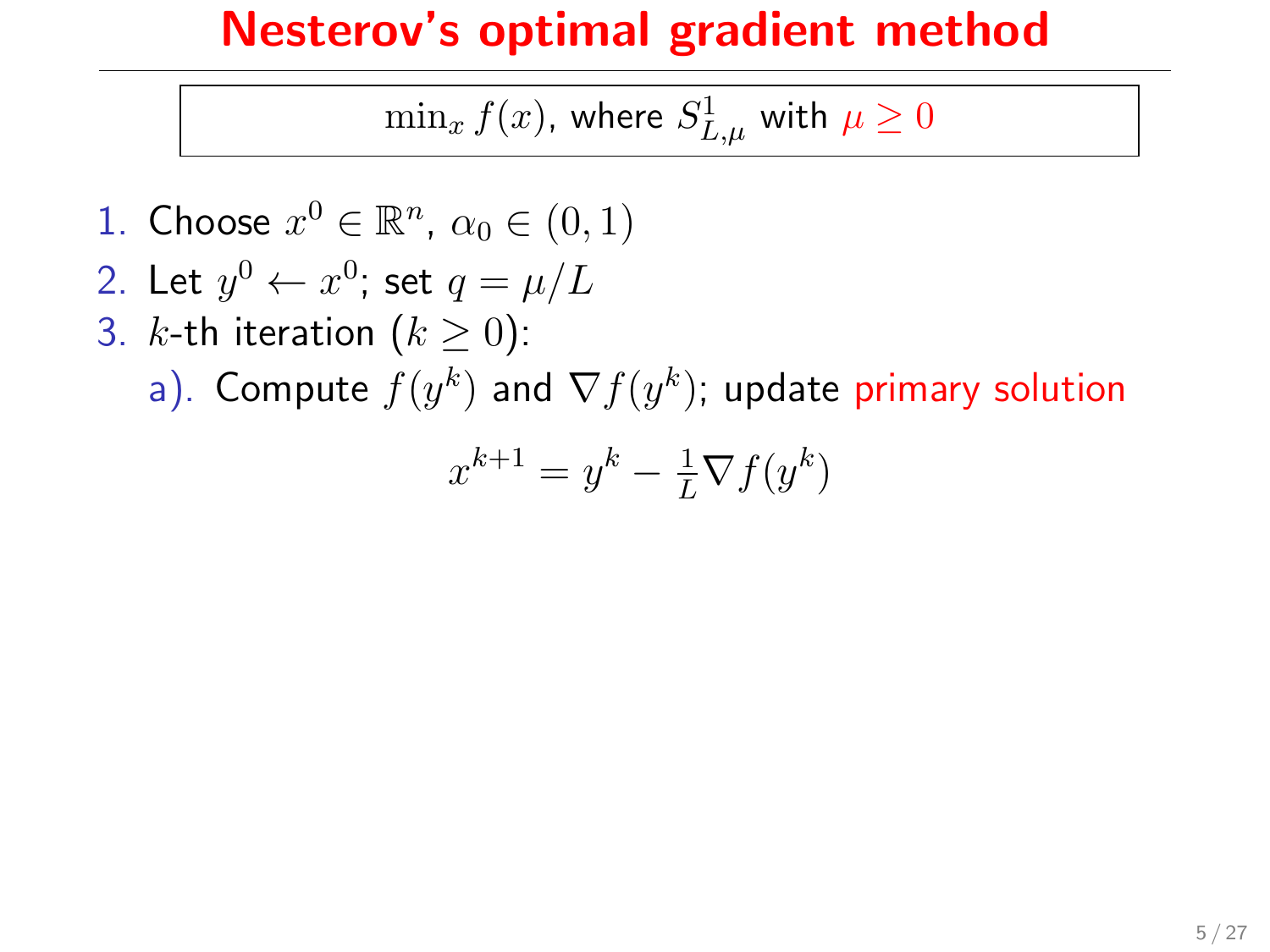$\min_x f(x)$ , where  $S_{L,\mu}^1$  with  $\mu\geq 0$ 

1. Choose 
$$
x^0 \in \mathbb{R}^n
$$
,  $\alpha_0 \in (0, 1)$ 

2. Let 
$$
y^0 \leftarrow x^0
$$
; set  $q = \mu/L$ 

3. *k*-th iteration 
$$
(k \ge 0)
$$
:

a). Compute  $f(y^k)$  and  $\nabla f(y^k)$ ; update primary solution

$$
x^{k+1} = y^k - \frac{1}{L}\nabla f(y^k)
$$

b). Compute stepsize  $\alpha_{k+1}$  by solving

$$
\alpha_{k+1}^2 = (1 - \alpha_{k+1})\alpha_k^2 + q\alpha_{k+1}
$$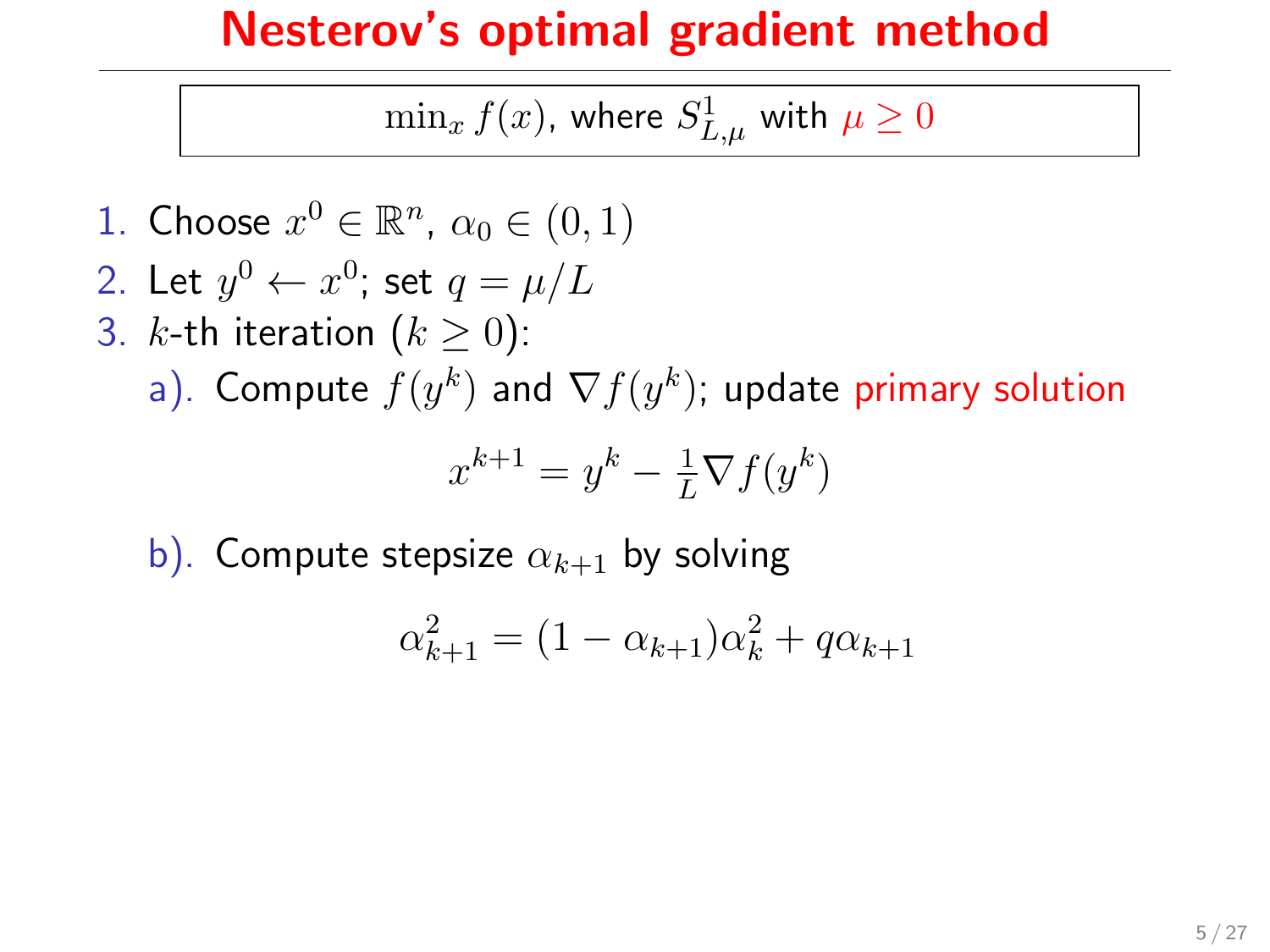$\min_x f(x)$ , where  $S_{L,\mu}^1$  with  $\mu\geq 0$ 

1. Choose 
$$
x^0 \in \mathbb{R}^n
$$
,  $\alpha_0 \in (0,1)$ 

2. Let 
$$
y^0 \leftarrow x^0
$$
; set  $q = \mu/L$ 

- 3. k-th iteration  $(k \geq 0)$ :
	- a). Compute  $f(y^k)$  and  $\nabla f(y^k)$ ; update primary solution

$$
x^{k+1} = y^k - \frac{1}{L}\nabla f(y^k)
$$

b). Compute stepsize  $\alpha_{k+1}$  by solving

$$
\alpha_{k+1}^2 = (1 - \alpha_{k+1})\alpha_k^2 + q\alpha_{k+1}
$$

c). Set  $\beta_k = \alpha_k(1-\alpha_k)/(\alpha_k^2+\alpha_{k+1})$ d). Update secondary solution

$$
y^{k+1} = x^{k+1} + \beta_k (x^{k+1} - x^k)
$$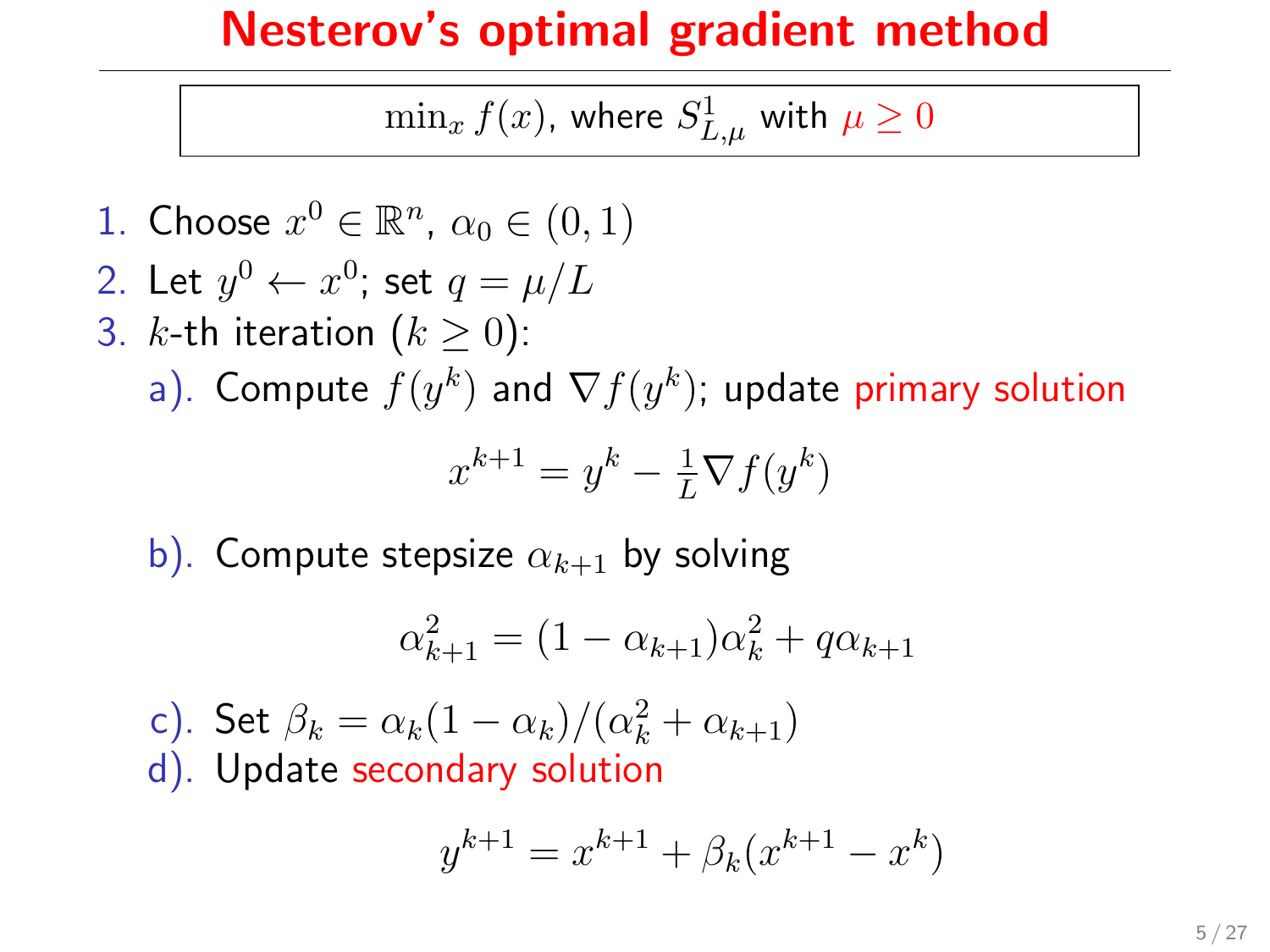#### Optimal gradient method – rate

**Theorem** Let  $\{x^k\}$  be sequence generated by above algorithm. If  $\alpha_0 \geq \sqrt{\mu/L}$ , then

$$
f(x^k) - f(x^*) \le c_1 \min \left\{ \left( 1 - \sqrt{\frac{\mu}{L}} \right)^k, \frac{4L}{(2\sqrt{L} + c_2k)^2} \right\},\,
$$

where constants  $c_1$ ,  $c_2$  depend on  $\alpha_0$ , L,  $\mu$ .

**Proof:** Somewhat involved; see notes.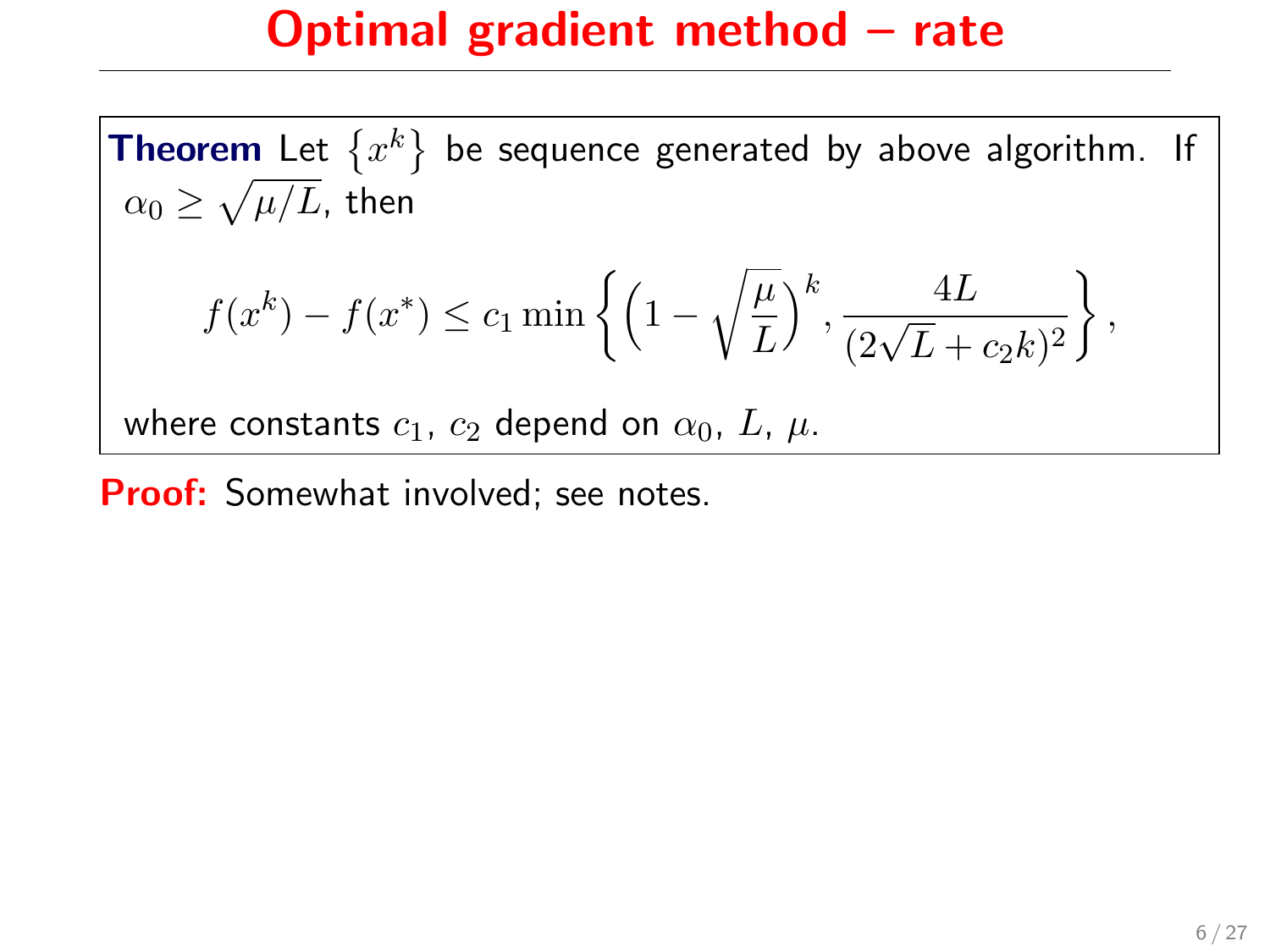If  $\mu>0$ , select  $\alpha_0=\sqrt{\mu/L}.$  The two main steps get simplified: 1. Set  $\beta_k = \alpha_k(1-\alpha_k)/(\alpha_k^2 + \alpha_{k+1})$ 2.  $y^{k+1} = x^{k+1} + \beta_k (x^{k+1} - x^k)$  $\alpha_k = \sqrt{\frac{\mu}{L}} \qquad \beta_k =$ √  $\sqrt{L} - \sqrt{\mu}$  $\frac{\overline{L}}{L} + \sqrt{\mu}$ ,  $k \geq 0$ .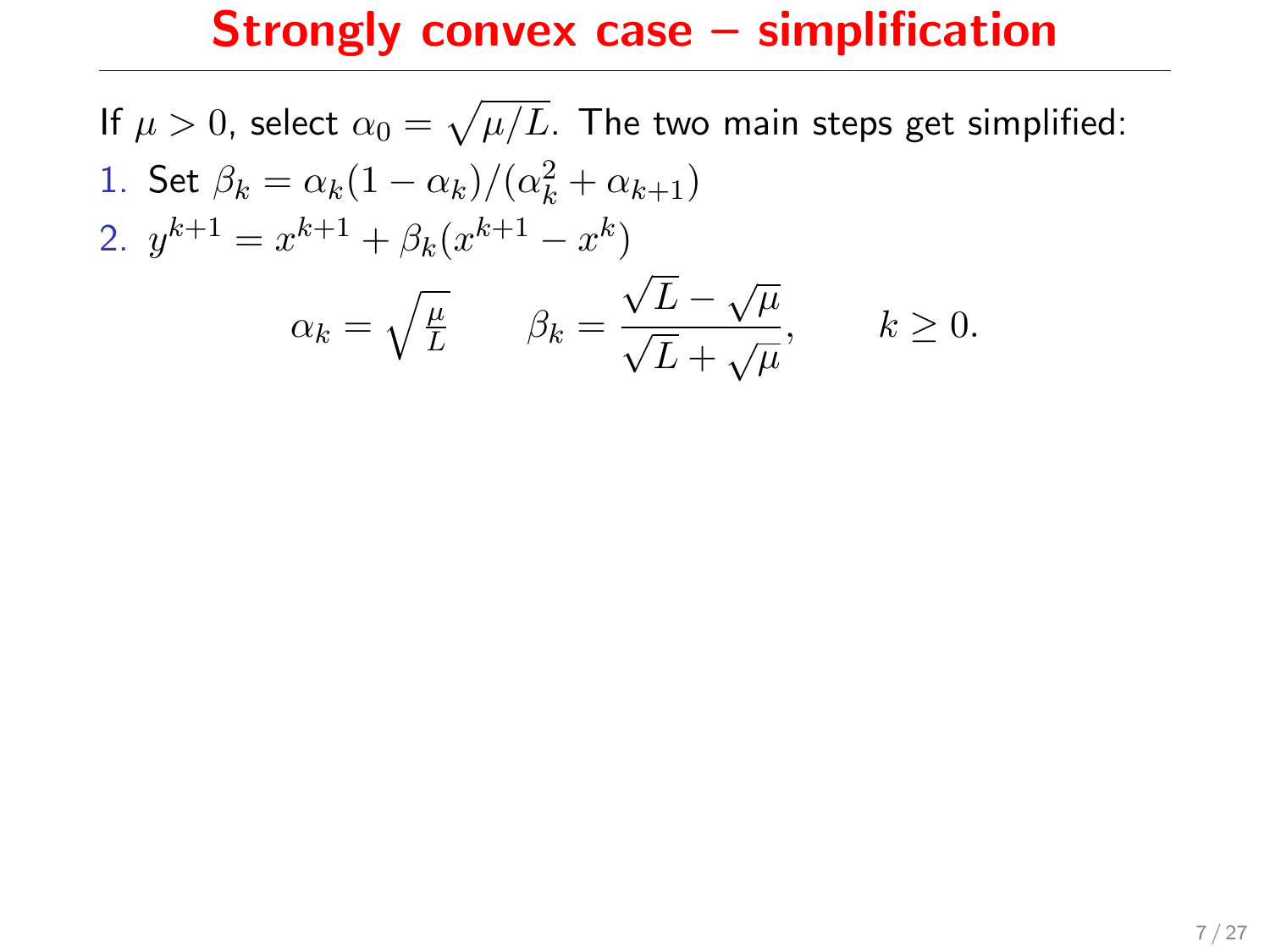If  $\mu>0$ , select  $\alpha_0=\sqrt{\mu/L}.$  The two main steps get simplified: 1. Set  $\beta_k = \alpha_k(1-\alpha_k)/(\alpha_k^2 + \alpha_{k+1})$ 2.  $y^{k+1} = x^{k+1} + \beta_k (x^{k+1} - x^k)$  $\alpha_k = \sqrt{\frac{\mu}{L}} \qquad \beta_k =$ √  $\sqrt{L} - \sqrt{\mu}$  $\frac{\overline{L}}{L} + \sqrt{\mu}$ ,  $k \geq 0$ .

#### Optimal method simplifies to

- 1. Choose  $y^0 = x^0 \in \mathbb{R}^n$
- 2. k-th iteration  $(k > 0)$ :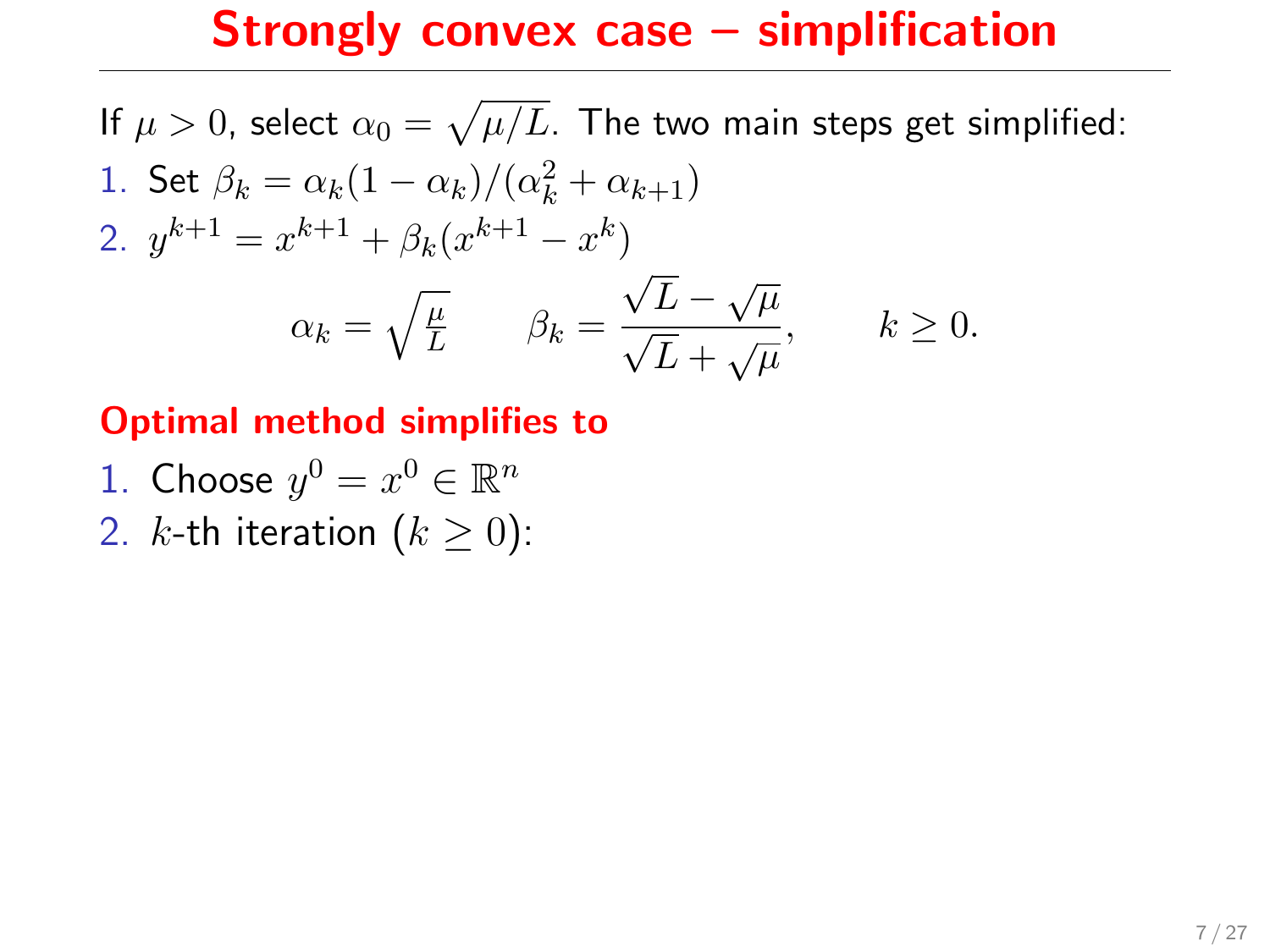If  $\mu>0$ , select  $\alpha_0=\sqrt{\mu/L}.$  The two main steps get simplified: 1. Set  $\beta_k = \alpha_k(1-\alpha_k)/(\alpha_k^2 + \alpha_{k+1})$ 2.  $y^{k+1} = x^{k+1} + \beta_k (x^{k+1} - x^k)$  $\alpha_k = \sqrt{\frac{\mu}{L}} \qquad \beta_k =$ √  $\sqrt{L} - \sqrt{\mu}$  $\frac{\overline{L}}{L} + \sqrt{\mu}$ ,  $k \geq 0$ .

#### Optimal method simplifies to

1. Choose 
$$
y^0 = x^0 \in \mathbb{R}^n
$$
  
\n2. *k*-th iteration  $(k \ge 0)$ :  
\na).  $x^{k+1} = y^k - \frac{1}{L} \nabla f(y^k)$   
\nb).  $y^{k+1} = x^{k+1} + \beta(x^{k+1} - x^k)$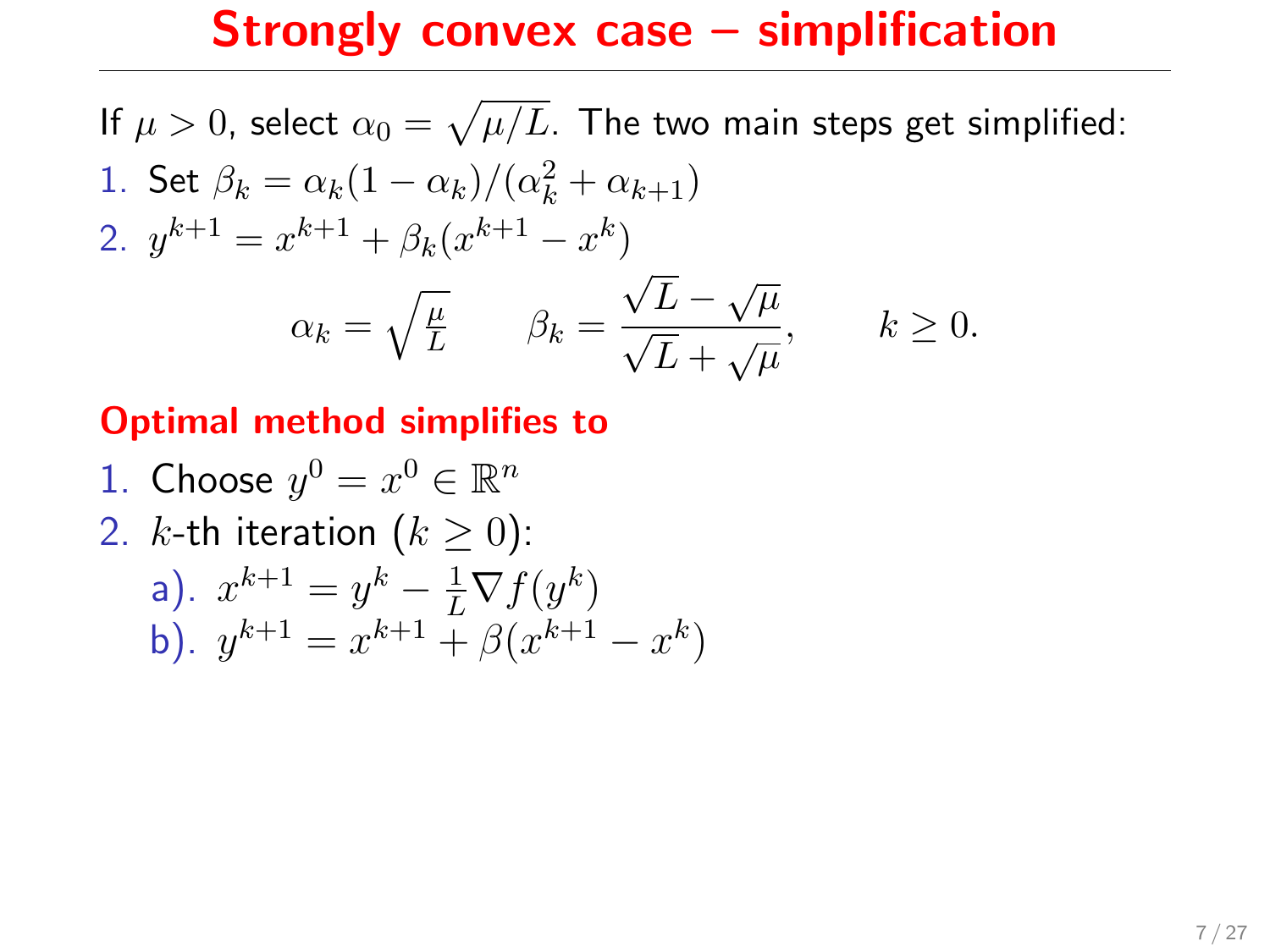If  $\mu>0$ , select  $\alpha_0=\sqrt{\mu/L}.$  The two main steps get simplified: 1. Set  $\beta_k = \alpha_k(1-\alpha_k)/(\alpha_k^2 + \alpha_{k+1})$ 2.  $y^{k+1} = x^{k+1} + \beta_k (x^{k+1} - x^k)$  $\alpha_k = \sqrt{\frac{\mu}{L}} \qquad \beta_k =$ √  $\sqrt{L} - \sqrt{\mu}$  $\frac{\overline{L}}{L} + \sqrt{\mu}$ ,  $k \geq 0$ .

#### Optimal method simplifies to

1. Choose 
$$
y^0 = x^0 \in \mathbb{R}^n
$$
  
\n2. *k*-th iteration  $(k \ge 0)$ :  
\na).  $x^{k+1} = y^k - \frac{1}{L} \nabla f(y^k)$   
\nb).  $y^{k+1} = x^{k+1} + \beta(x^{k+1} - x^k)$ 

#### Notice similarity to Polyak's method!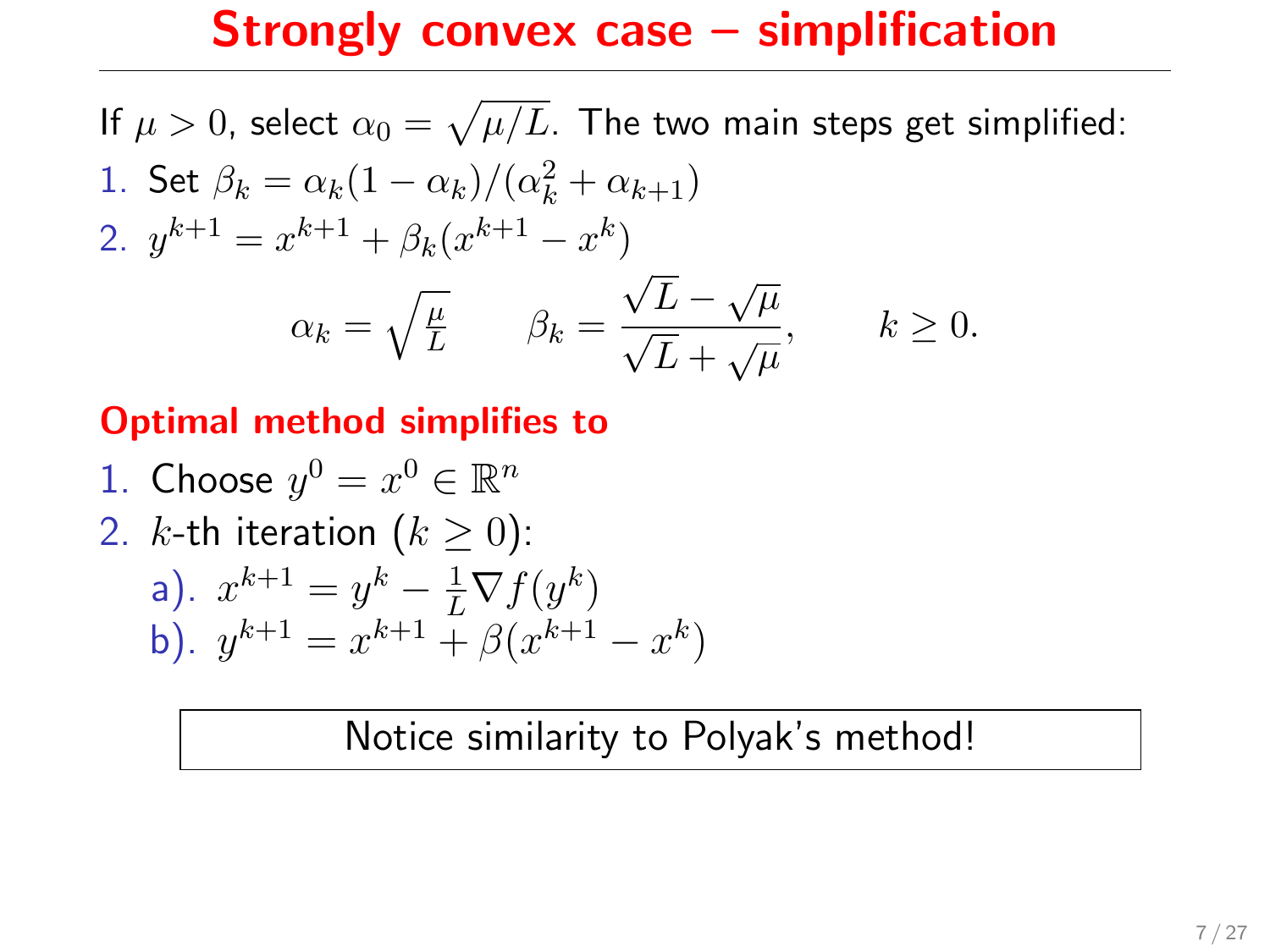# Summary so far

- ► Convex  $f(x)$  with  $\|\partial f\| \leq G$  subgradient method
- $\blacktriangleright$  Differentiable  $f \in C^1_L$  using gradient methods
- $\blacktriangleright$  Rate of convergence for smooth convex problems
- $\blacktriangleright$  Faster rate of convergence for smooth, strongly convex
- $\triangleright$  Constrained gradient methods Frank-Wolfe method
- $\triangleright$  Constrained gradient methods gradient projection
- $\triangleright$  Nesterov's optimal gradient methods (smooth)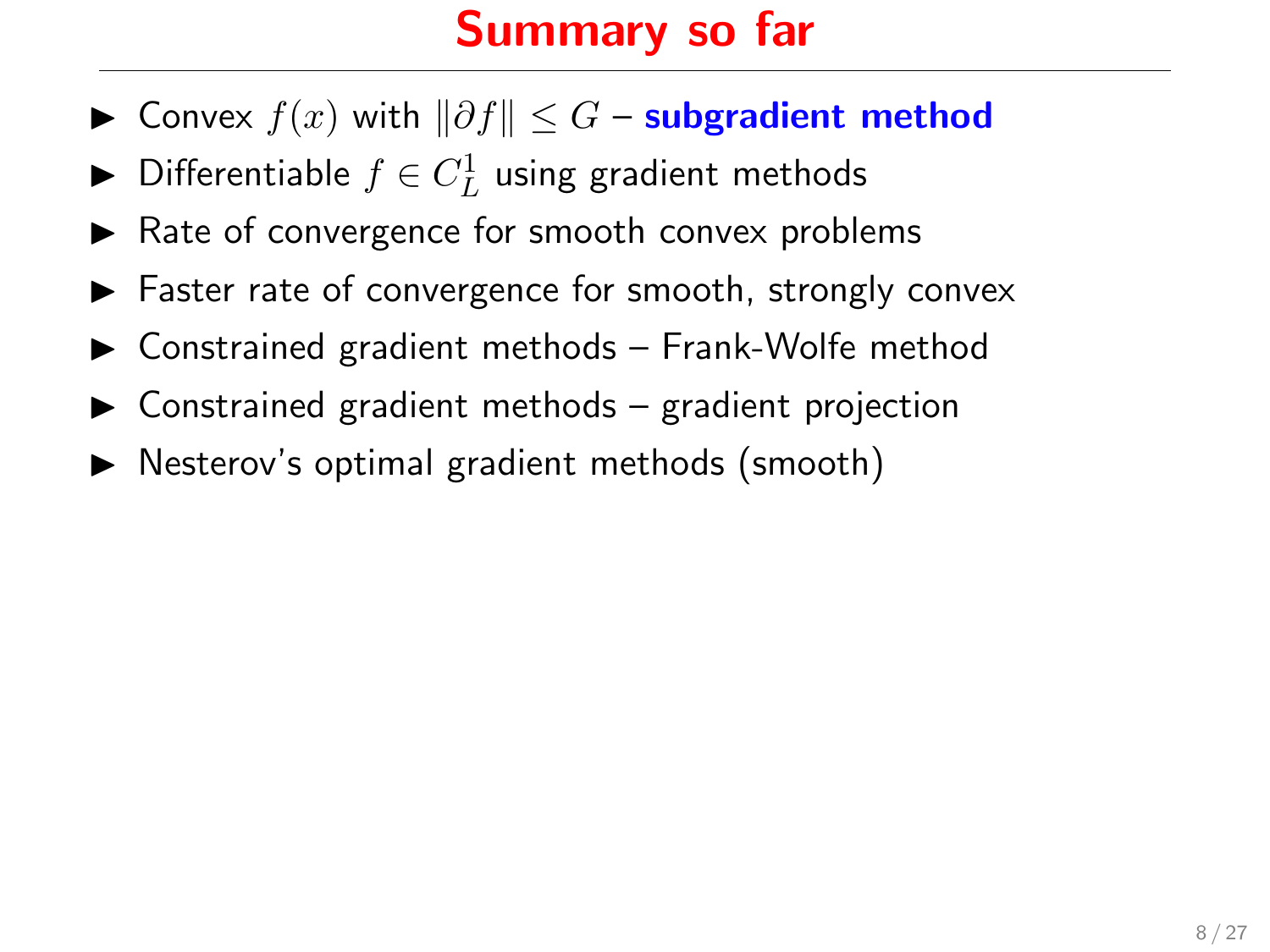# Summary so far

- ► Convex  $f(x)$  with  $\|\partial f\| \leq G$  subgradient method
- $\blacktriangleright$  Differentiable  $f \in C^1_L$  using gradient methods
- $\blacktriangleright$  Rate of convergence for smooth convex problems
- $\blacktriangleright$  Faster rate of convergence for smooth, strongly convex
- $\triangleright$  Constrained gradient methods Frank-Wolfe method
- $\triangleright$  Constrained gradient methods gradient projection
- $\triangleright$  Nesterov's optimal gradient methods (smooth)
- Gap between lower and upper bounds
- $\triangleright$  O(1/ $\sqrt$  $\tau(t)$  convex (subgradient method);
- $\blacktriangleright$   $O(1/t^2)$  for  $C_L^1$ ; linear for smoooth, strongly convex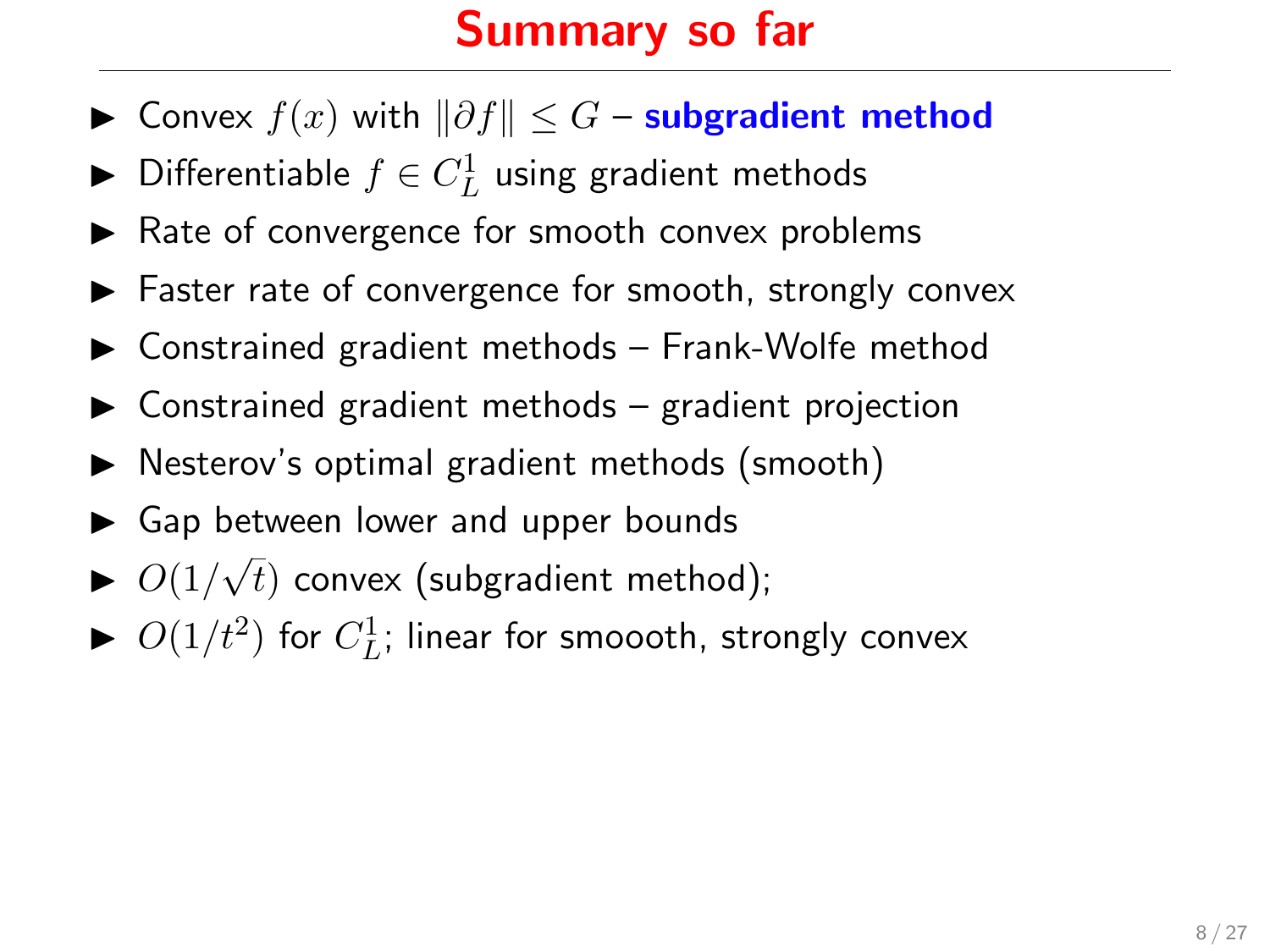- Unconstrained problem:  $\min f(x)$ , where  $x \in \mathbb{R}^n$
- $f$  convex on  $\mathbb{R}^n$ , and Lipschitz cont. on bounded set

$$
|f(x) - f(y)| \le L||x - y||_2, \qquad x, y \in \mathcal{X}.
$$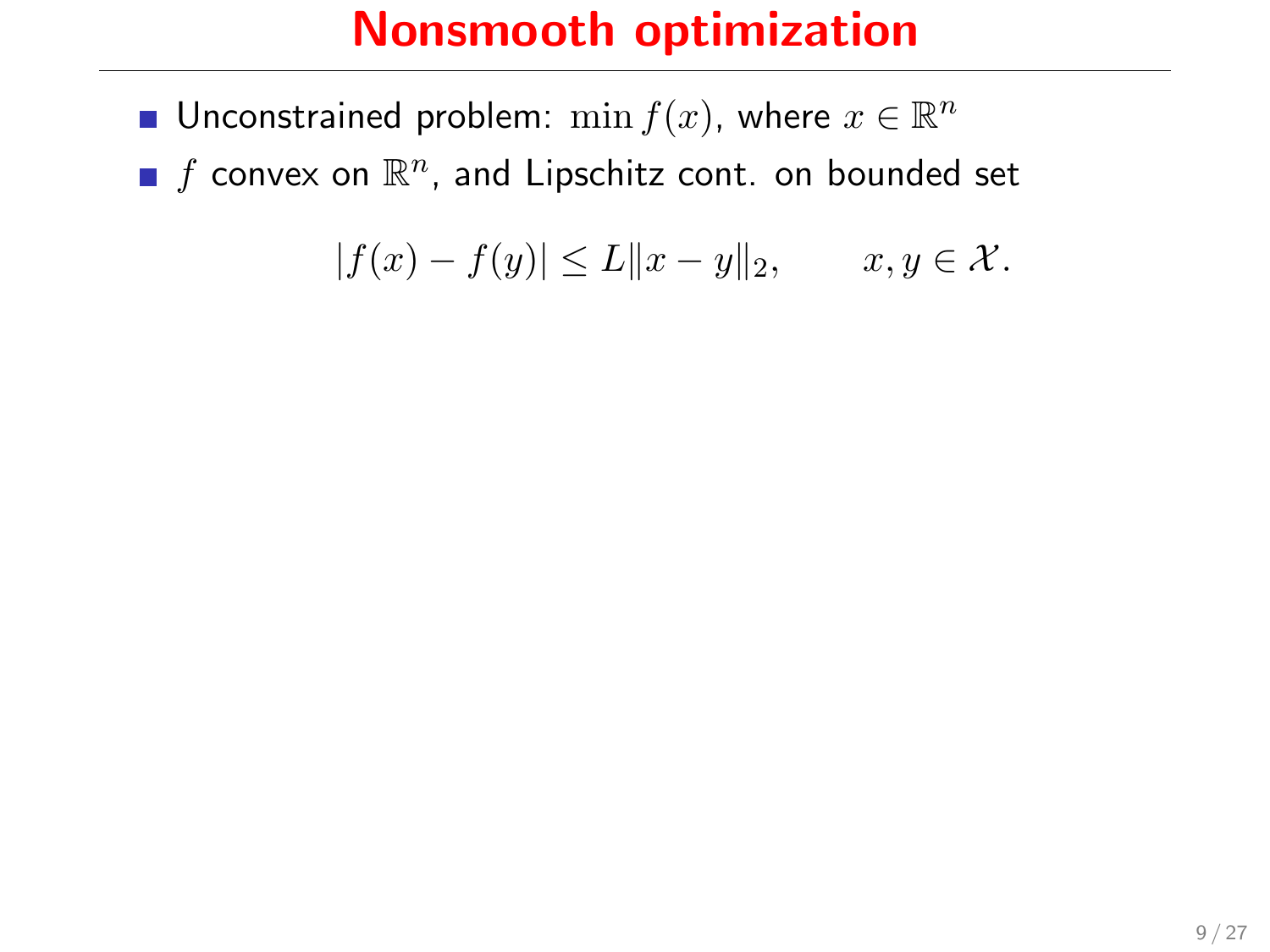- Unconstrained problem:  $\min f(x)$ , where  $x \in \mathbb{R}^n$
- $f$  convex on  $\mathbb{R}^n$ , and Lipschitz cont. on bounded set

$$
|f(x) - f(y)| \le L \|x - y\|_2, \qquad x, y \in \mathcal{X}.
$$

At each step, we access to  $f(x)$  and  $g \in \partial f(x)$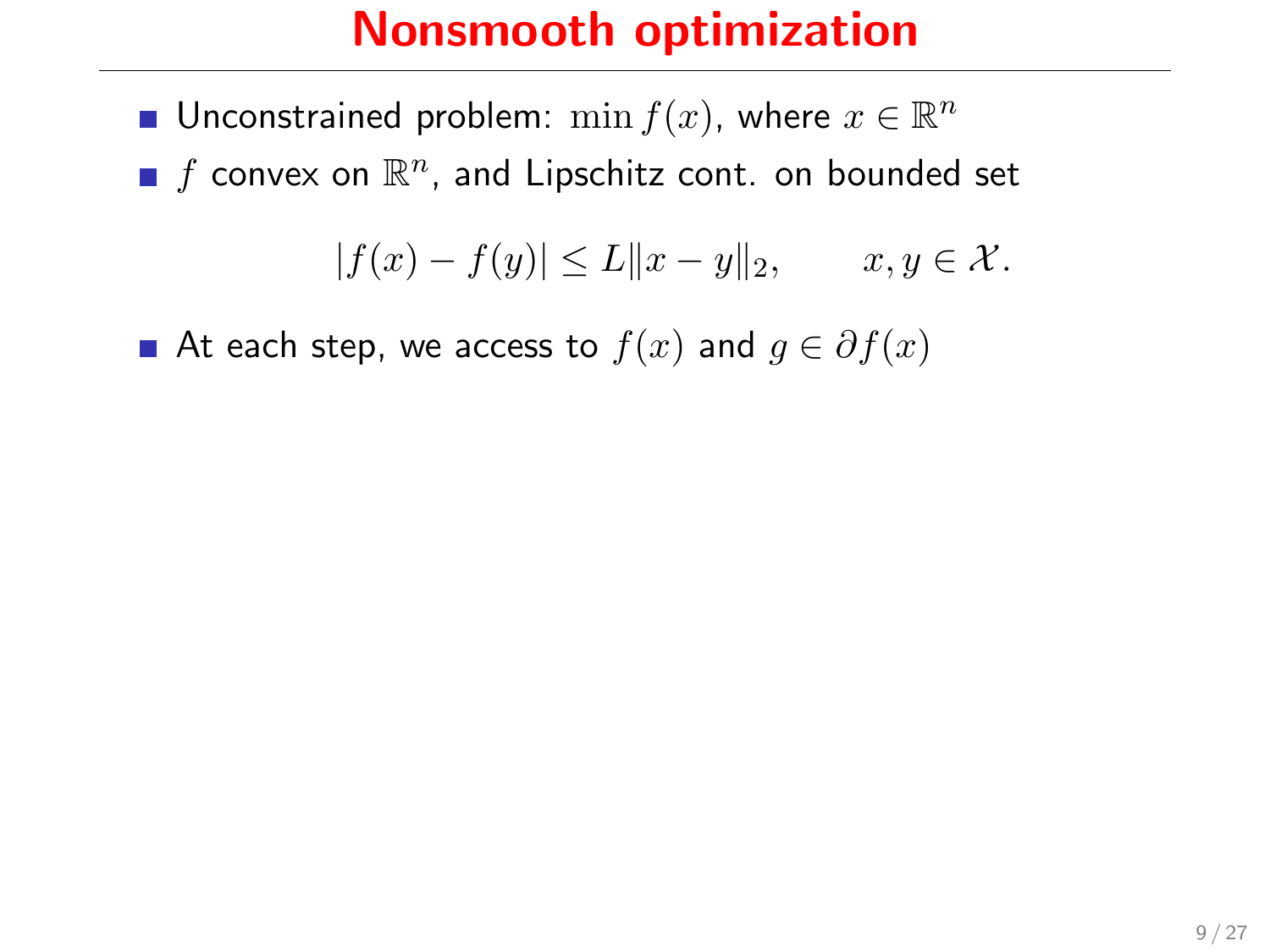- Unconstrained problem:  $\min f(x)$ , where  $x \in \mathbb{R}^n$
- $f$  convex on  $\mathbb{R}^n$ , and Lipschitz cont. on bounded set

$$
|f(x) - f(y)| \le L||x - y||_2, \qquad x, y \in \mathcal{X}.
$$

- At each step, we access to  $f(x)$  and  $g \in \partial f(x)$
- Find  $x^k \in \mathbb{R}^n$  such that  $f(x^k) f^* \leq \epsilon$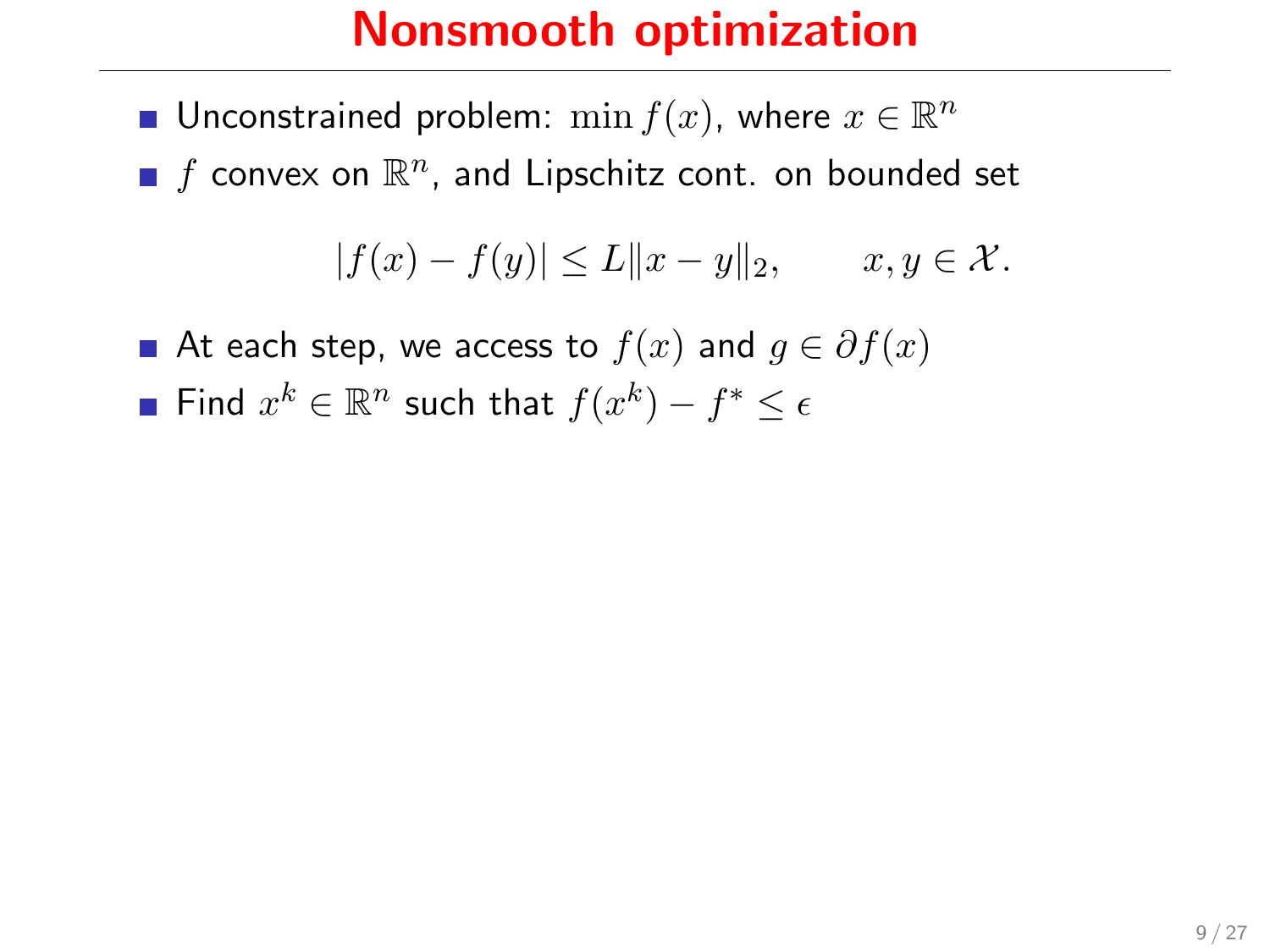- Unconstrained problem:  $\min f(x)$ , where  $x \in \mathbb{R}^n$
- $f$  convex on  $\mathbb{R}^n$ , and Lipschitz cont. on bounded set

$$
|f(x) - f(y)| \le L||x - y||_2, \qquad x, y \in \mathcal{X}.
$$

- At each step, we access to  $f(x)$  and  $g \in \partial f(x)$
- Find  $x^k \in \mathbb{R}^n$  such that  $f(x^k) f^* \leq \epsilon$
- **First-order methods**:  $x^k \in x^0 +$  span  $\{g^0, \ldots, g^{k-1}\}$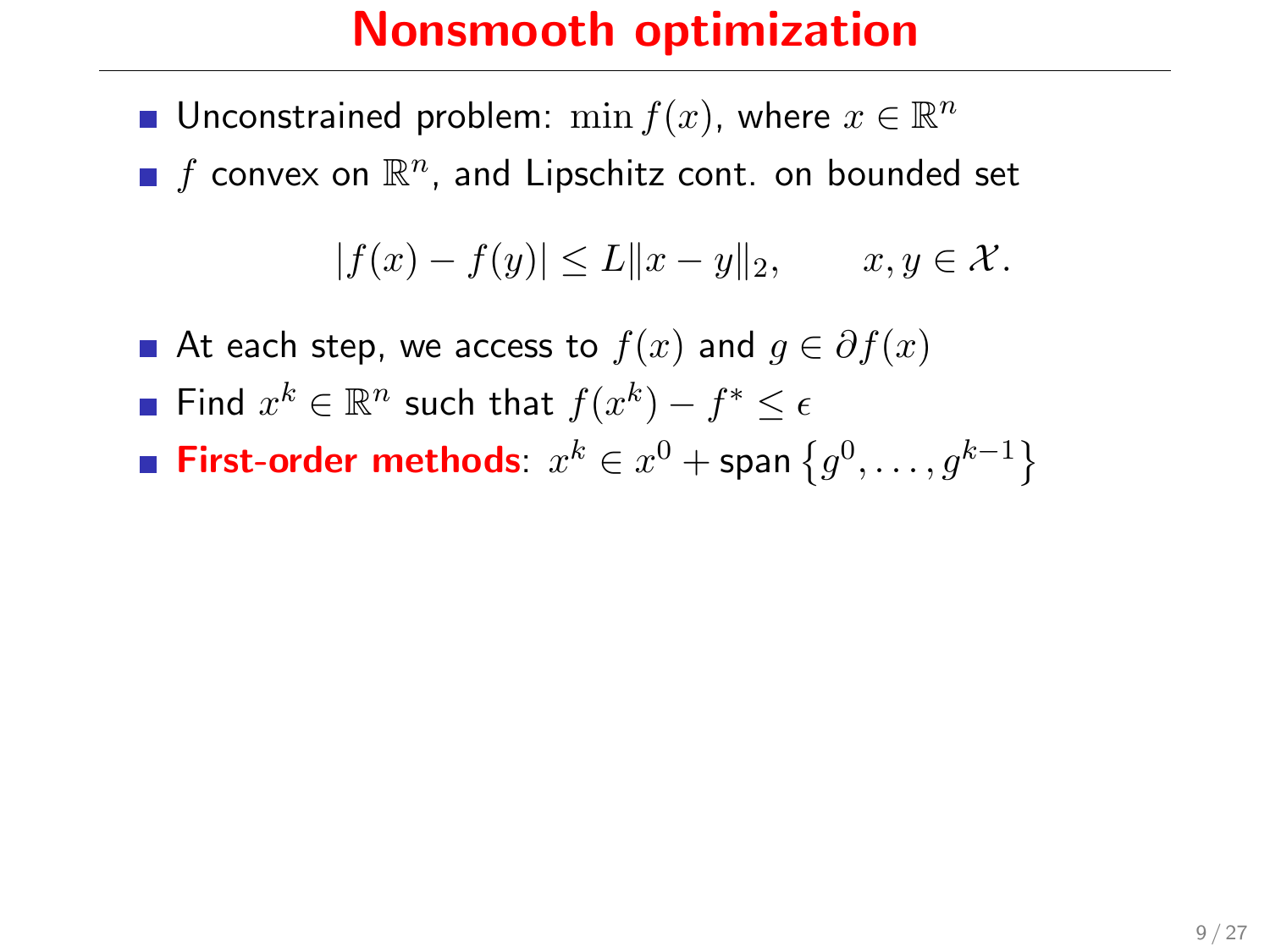#### EXAMPLE

 $\blacktriangleright$  Let  $\phi(x) = |x|$  for  $x \in \mathbb{R}$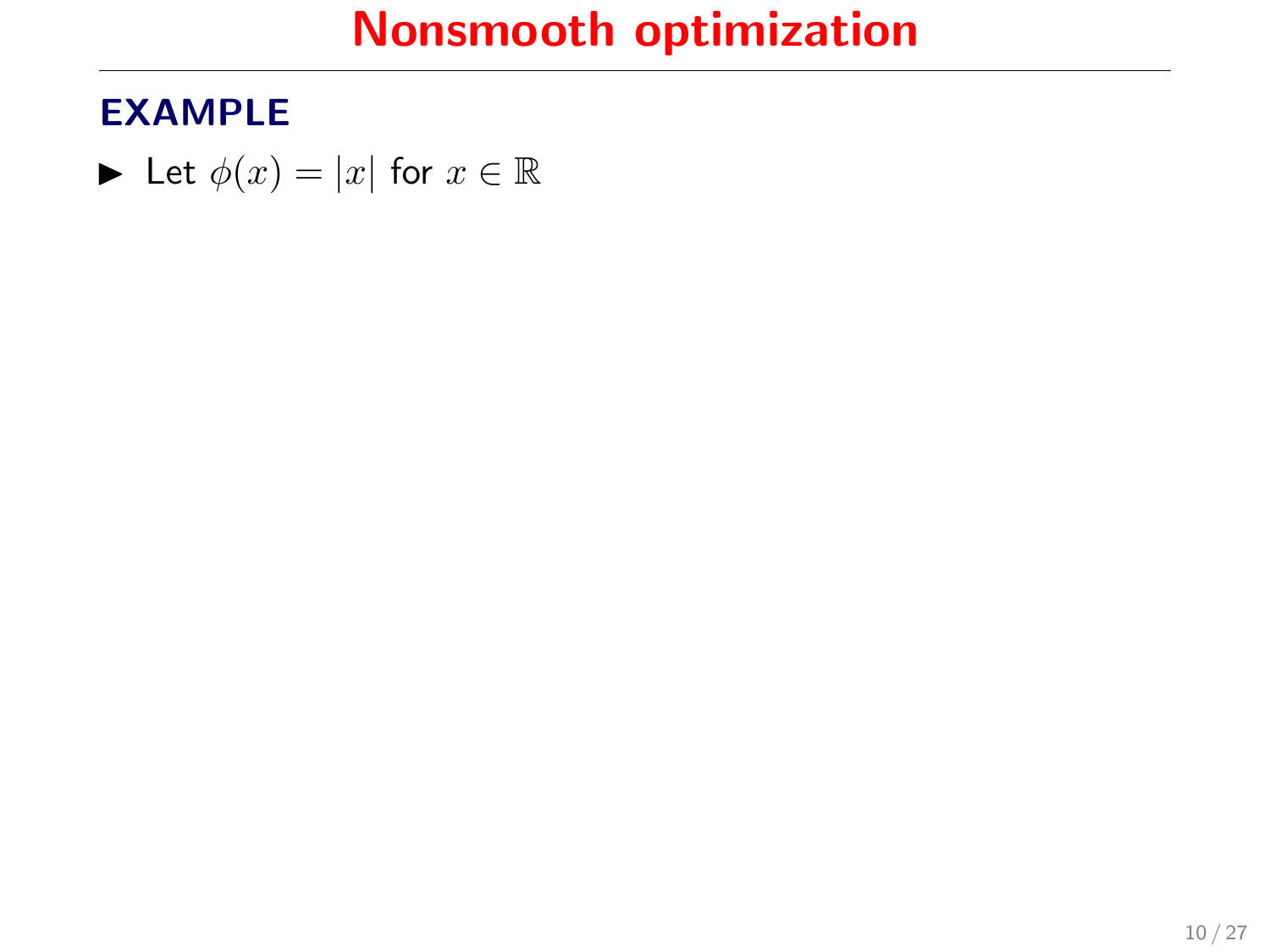- $\blacktriangleright$  Let  $\phi(x) = |x|$  for  $x \in \mathbb{R}$
- ► Subgradient method  $x^{k+1} = x^k \alpha_k g^k$ , where  $g^k \in \partial |x^k|$ .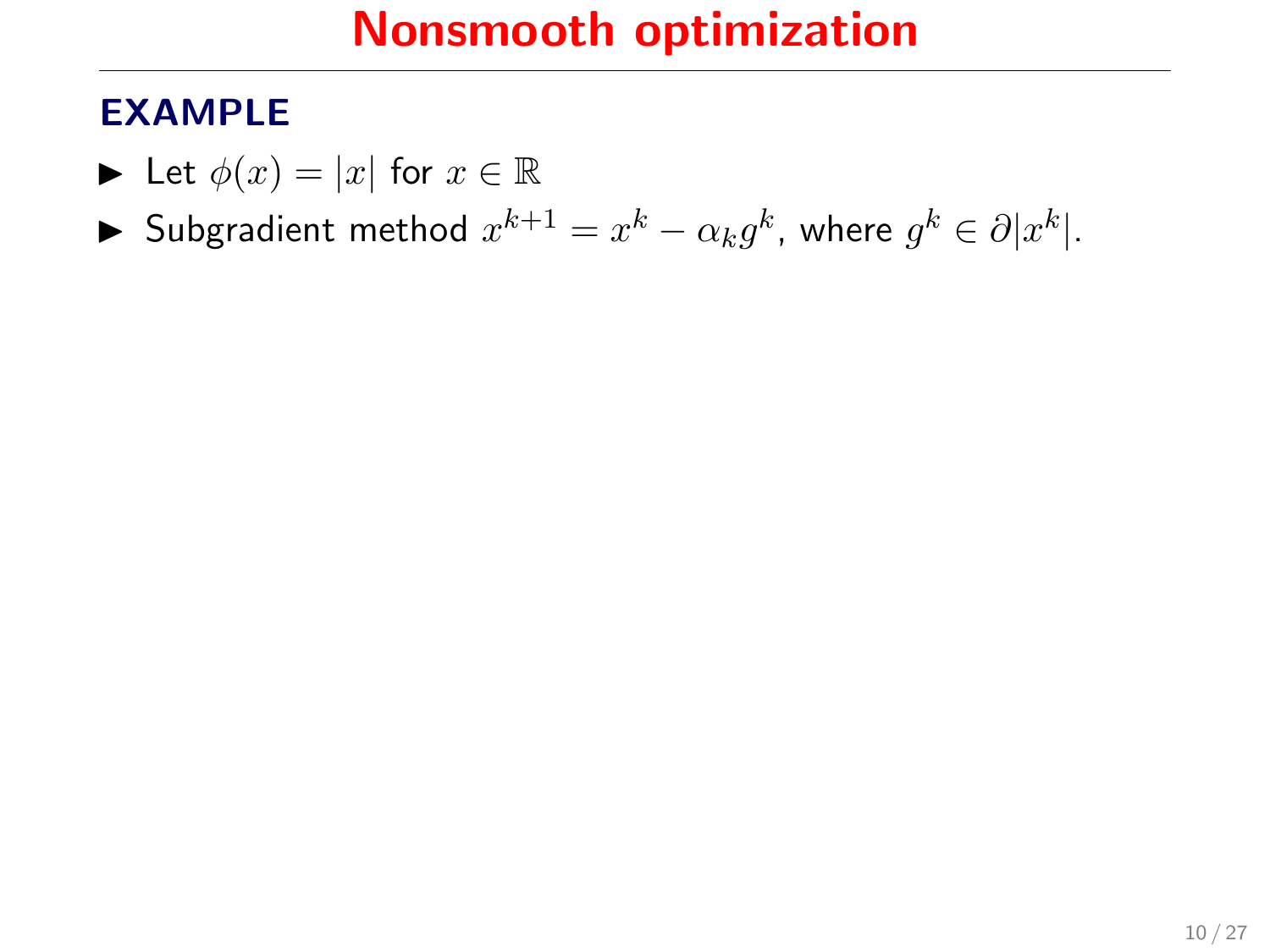- $\blacktriangleright$  Let  $\phi(x) = |x|$  for  $x \in \mathbb{R}$
- ► Subgradient method  $x^{k+1} = x^k \alpha_k g^k$ , where  $g^k \in \partial |x^k|$ .
- $\blacktriangleright$  If  $x^0=1$  and  $\alpha_k=\frac{1}{\sqrt{k+1}}+\frac{1}{\sqrt{k+2}}$  (this stepsize is known to be optimal), then  $|x^k| = \frac{1}{\sqrt{k}}$  $k+1$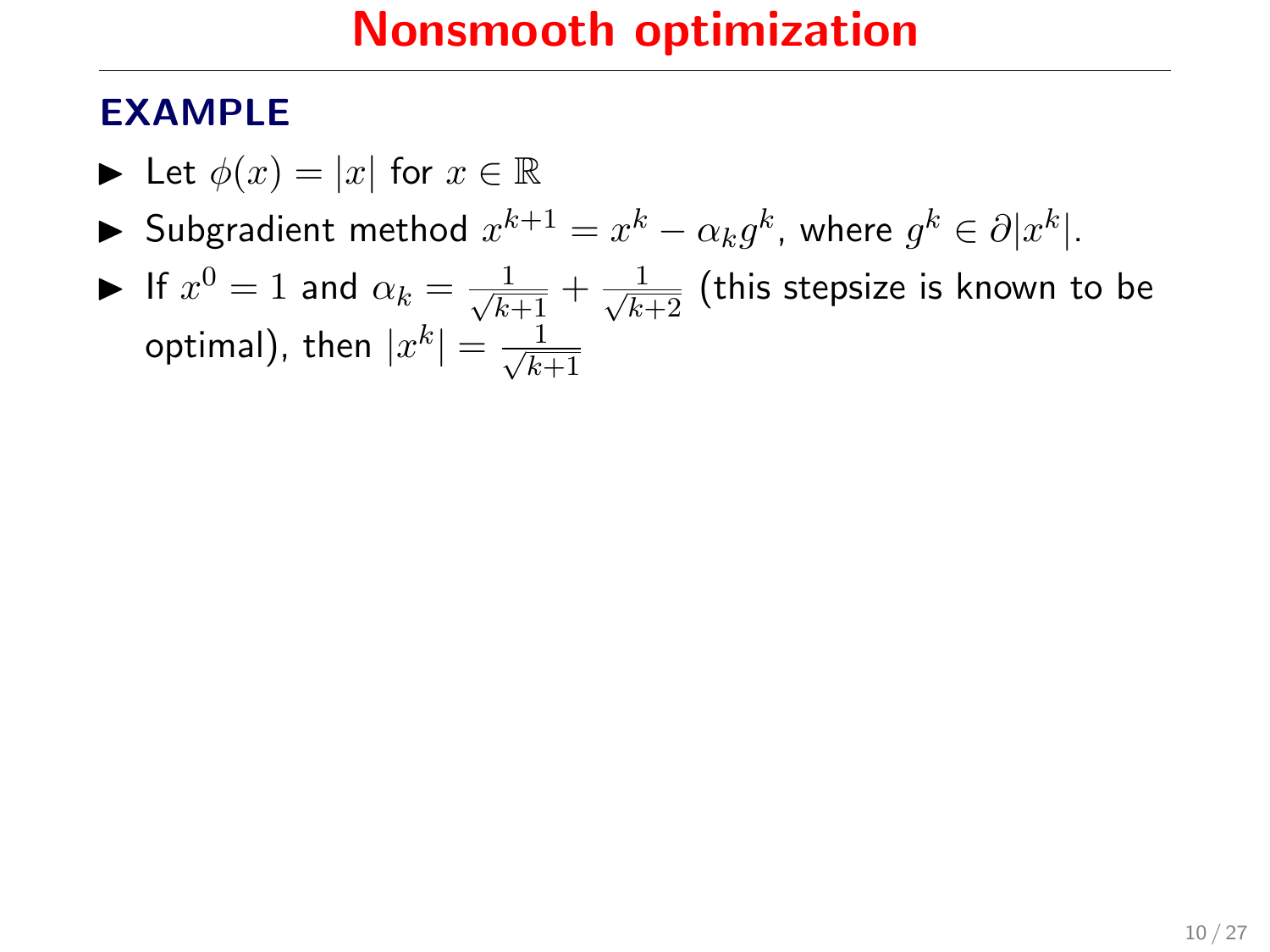- $\blacktriangleright$  Let  $\phi(x) = |x|$  for  $x \in \mathbb{R}$
- ► Subgradient method  $x^{k+1} = x^k \alpha_k g^k$ , where  $g^k \in \partial |x^k|$ .
- $\blacktriangleright$  If  $x^0=1$  and  $\alpha_k=\frac{1}{\sqrt{k+1}}+\frac{1}{\sqrt{k+2}}$  (this stepsize is known to be optimal), then  $|x^k| = \frac{1}{\sqrt{k}}$  $k+1$
- $\blacktriangleright$  Thus,  $O(\frac{1}{\epsilon^2})$  $\frac{1}{\epsilon^2}$ ) iterations are needed to obtain  $\epsilon$ -accuracy.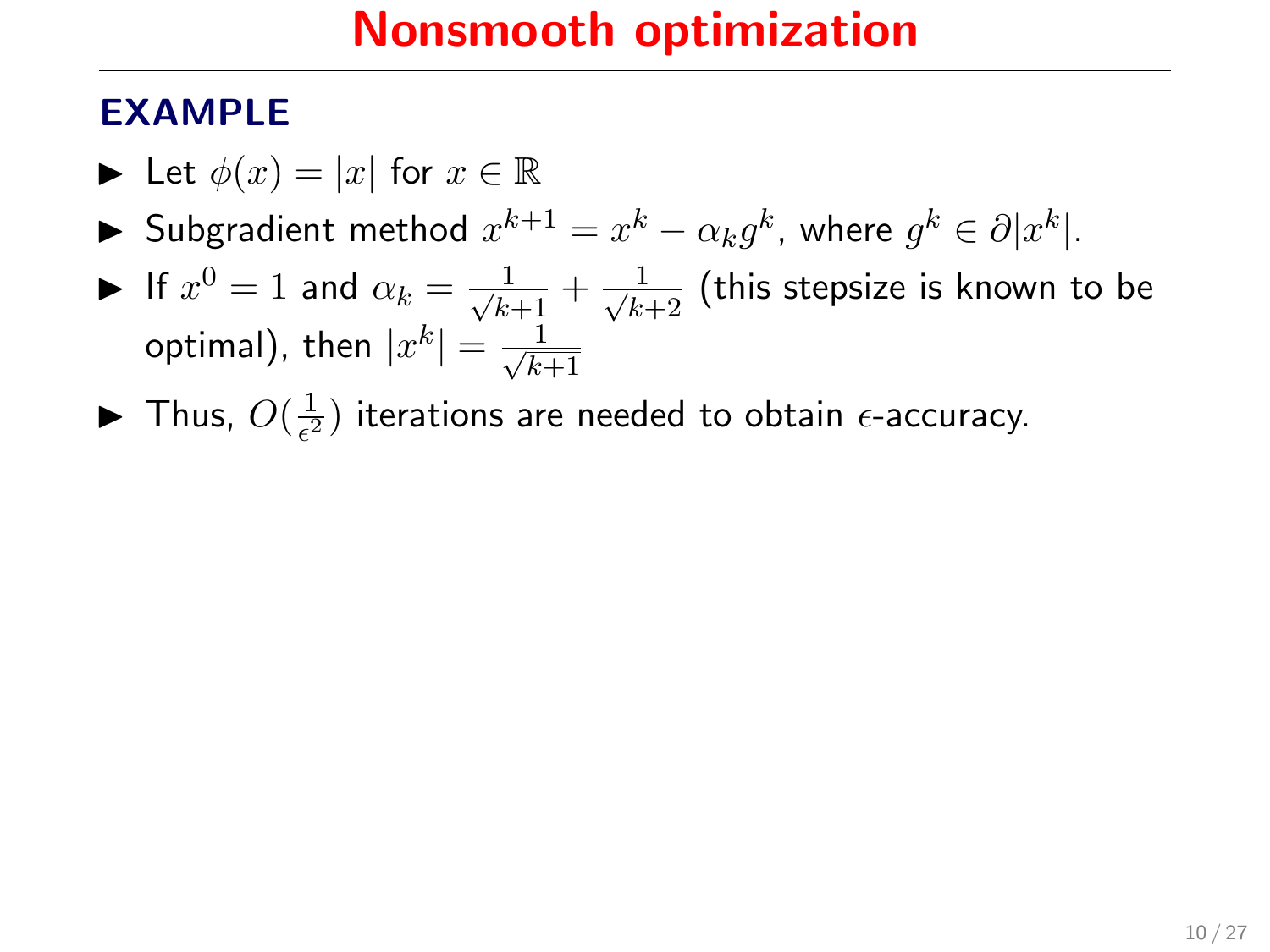- $\blacktriangleright$  Let  $\phi(x) = |x|$  for  $x \in \mathbb{R}$
- ► Subgradient method  $x^{k+1} = x^k \alpha_k g^k$ , where  $g^k \in \partial |x^k|$ .
- $\blacktriangleright$  If  $x^0=1$  and  $\alpha_k=\frac{1}{\sqrt{k+1}}+\frac{1}{\sqrt{k+2}}$  (this stepsize is known to be optimal), then  $|x^k| = \frac{1}{\sqrt{k}}$  $k+1$
- $\blacktriangleright$  Thus,  $O(\frac{1}{\epsilon^2})$  $\frac{1}{\epsilon^2}$ ) iterations are needed to obtain  $\epsilon$ -accuracy.
- ► This behavior typical for the subgradient method which exhibits  $O(1/\sqrt{k})$  convergence in general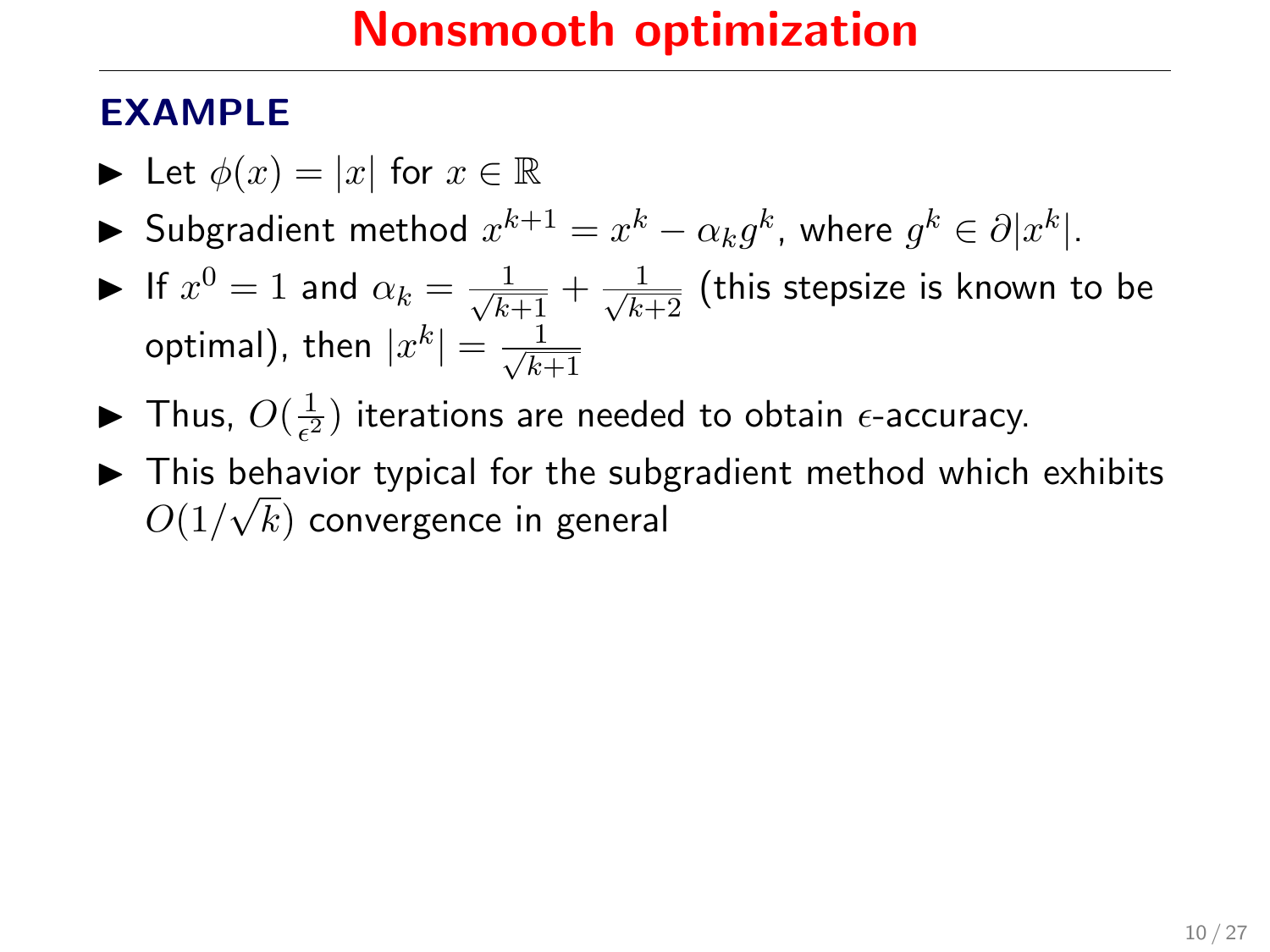#### EXAMPLE

- $\blacktriangleright$  Let  $\phi(x) = |x|$  for  $x \in \mathbb{R}$
- ► Subgradient method  $x^{k+1} = x^k \alpha_k g^k$ , where  $g^k \in \partial |x^k|$ .
- $\blacktriangleright$  If  $x^0=1$  and  $\alpha_k=\frac{1}{\sqrt{k+1}}+\frac{1}{\sqrt{k+2}}$  (this stepsize is known to be optimal), then  $|x^k| = \frac{1}{\sqrt{k}}$  $k+1$
- $\blacktriangleright$  Thus,  $O(\frac{1}{\epsilon^2})$  $\frac{1}{\epsilon^2}$ ) iterations are needed to obtain  $\epsilon$ -accuracy.
- ► This behavior typical for the subgradient method which exhibits  $O(1/\sqrt{k})$  convergence in general

Can we do better in general?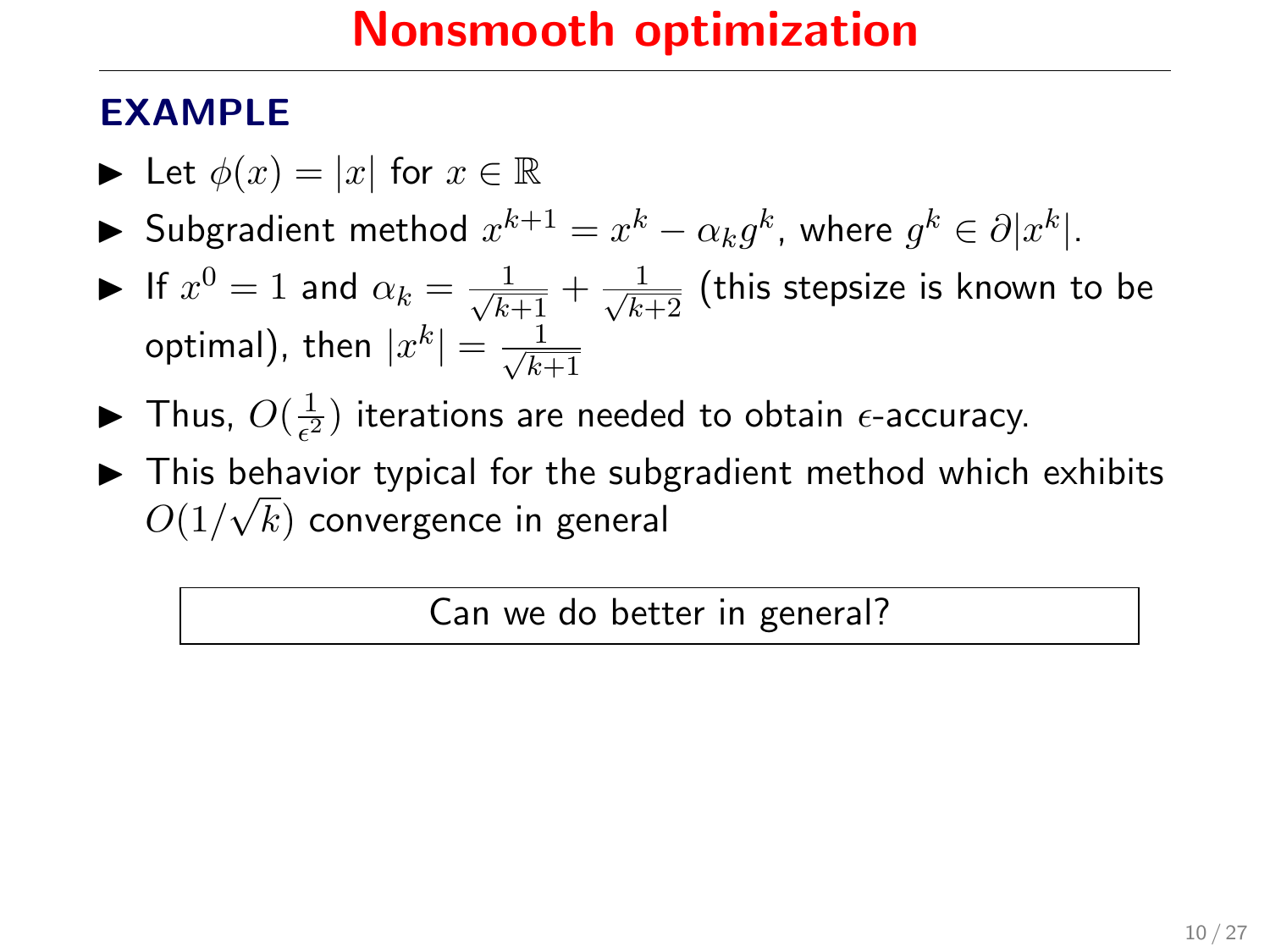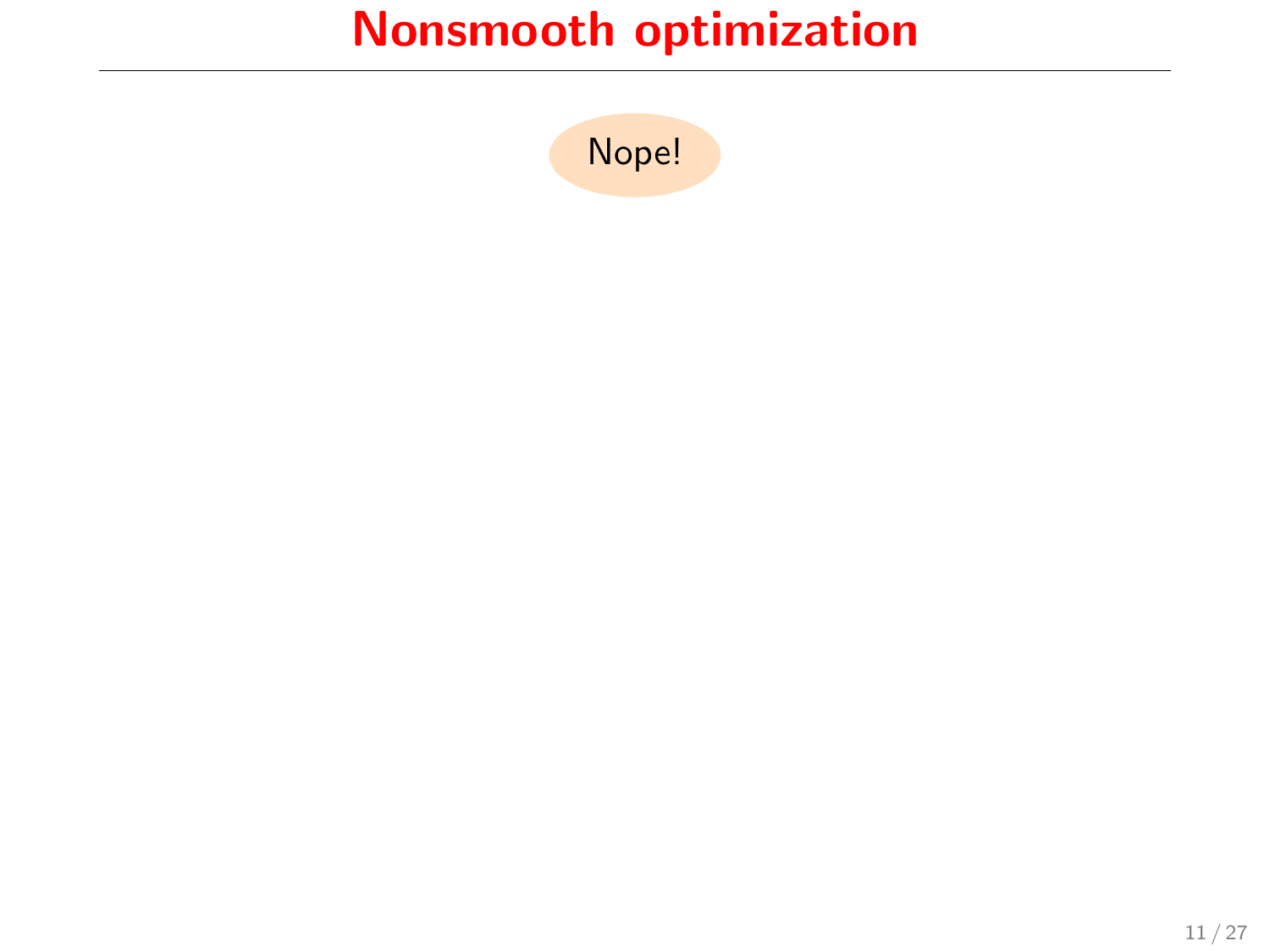Nope!

<code>Theorem</code> (Nesterov.) Let  $\mathcal{B} = \left\{ x \mid \|x - x^0\|_2 \leq D \right\}$ . Assume,  $x^* \in$  $\mathcal B$ . There exists a convex function  $f$  in  $C_L^0(\mathcal B)$  (with  $L>0)$ , such that for  $0 \leq k \leq n-1$ , the lower-bound

$$
f(x^k) - f(x^*) \ge \frac{LD}{2(1 + \sqrt{k+1})},
$$

holds for  $\mathop{{\sf any}}$  algorithm that generates  $x^k$  by linearly combining the previous iterates and subgradients.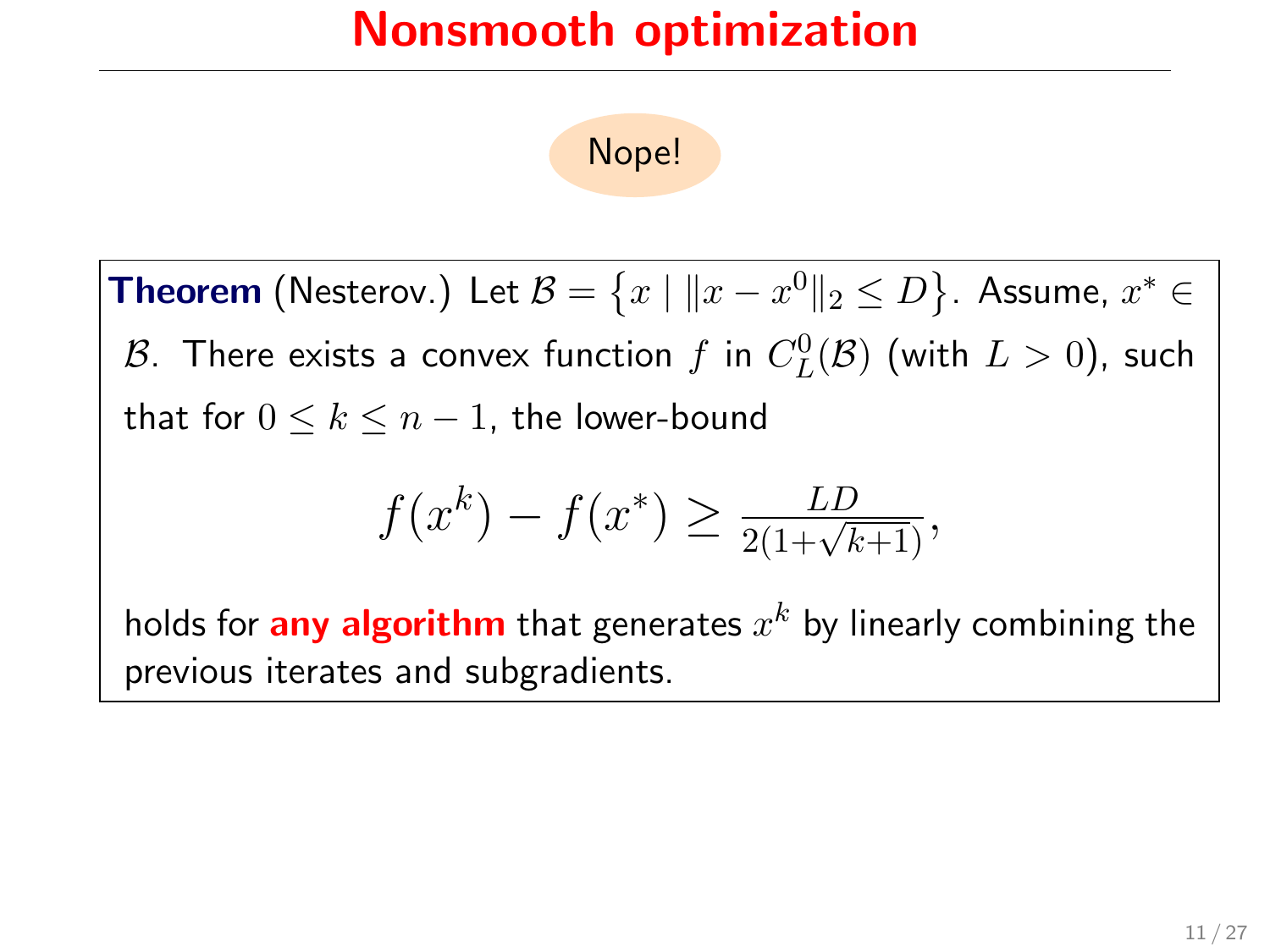Nope!

<code>Theorem</code> (Nesterov.) Let  $\mathcal{B} = \left\{ x \mid \|x - x^0\|_2 \leq D \right\}$ . Assume,  $x^* \in$  $\mathcal B$ . There exists a convex function  $f$  in  $C_L^0(\mathcal B)$  (with  $L>0)$ , such that for  $0 \leq k \leq n-1$ , the lower-bound

$$
f(x^k) - f(x^*) \ge \frac{LD}{2(1 + \sqrt{k+1})},
$$

holds for  $\mathop{{\sf any}}$  algorithm that generates  $x^k$  by linearly combining the previous iterates and subgradients.

Should we give up?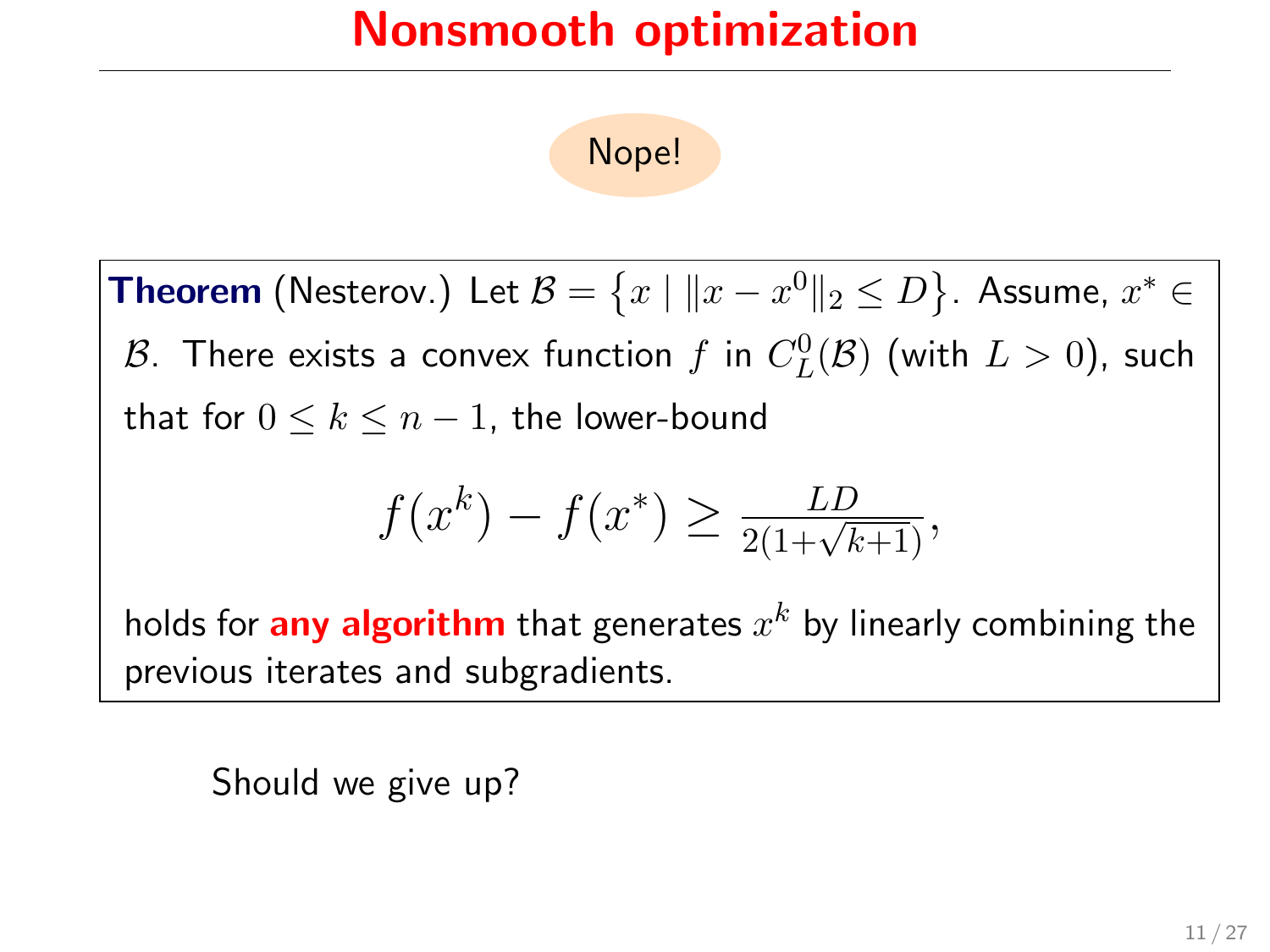Nope!

<code>Theorem</code> (Nesterov.) Let  $\mathcal{B} = \left\{ x \mid \|x - x^0\|_2 \leq D \right\}$ . Assume,  $x^* \in$  $\mathcal B$ . There exists a convex function  $f$  in  $C_L^0(\mathcal B)$  (with  $L>0)$ , such that for  $0 \leq k \leq n-1$ , the lower-bound

$$
f(x^k) - f(x^*) \ge \frac{LD}{2(1 + \sqrt{k+1})},
$$

holds for  $\mathop{{\sf any}}$  algorithm that generates  $x^k$  by linearly combining the previous iterates and subgradients.

Should we give up? **No!**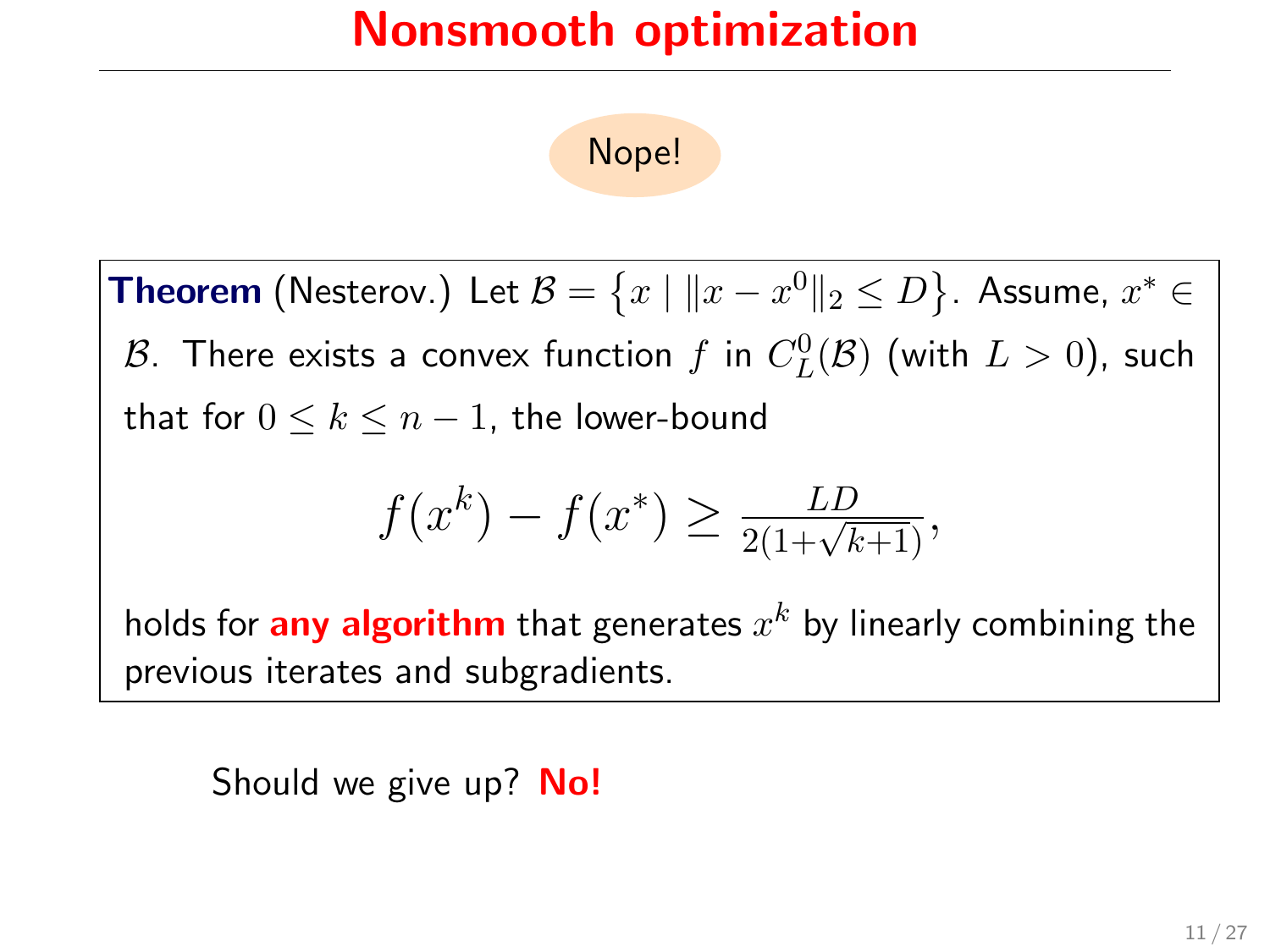Nope!

<code>Theorem</code> (Nesterov.) Let  $\mathcal{B} = \left\{ x \mid \|x - x^0\|_2 \leq D \right\}$ . Assume,  $x^* \in$  $\mathcal B$ . There exists a convex function  $f$  in  $C_L^0(\mathcal B)$  (with  $L>0)$ , such that for  $0 \leq k \leq n-1$ , the lower-bound

$$
f(x^k) - f(x^*) \ge \frac{LD}{2(1 + \sqrt{k+1})},
$$

holds for  $\mathop{{\sf any}}$  algorithm that generates  $x^k$  by linearly combining the previous iterates and subgradients.

Should we give up? **No!** Several possibilities remain!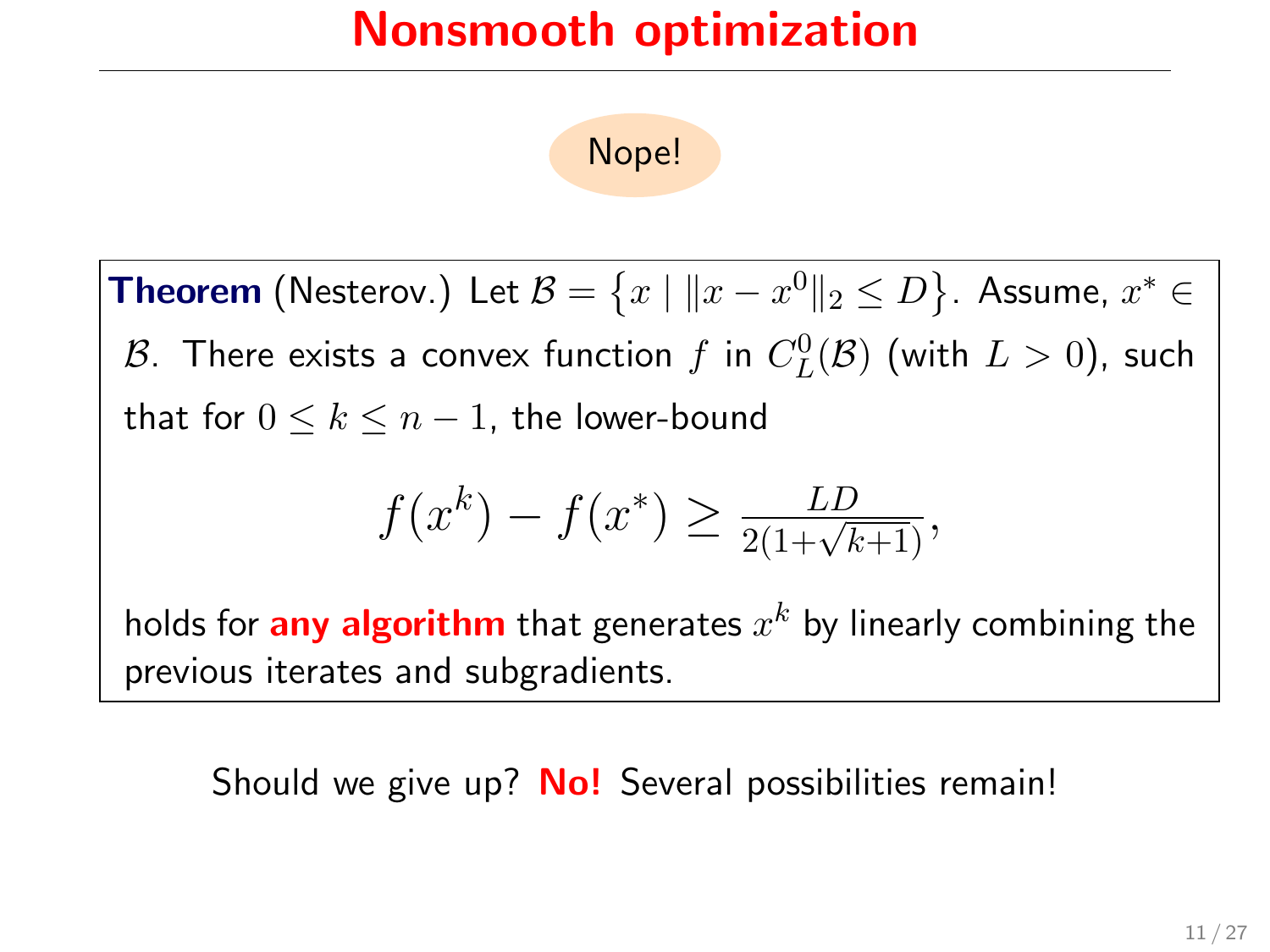$\blacktriangleright$  Blackbox too pessimistic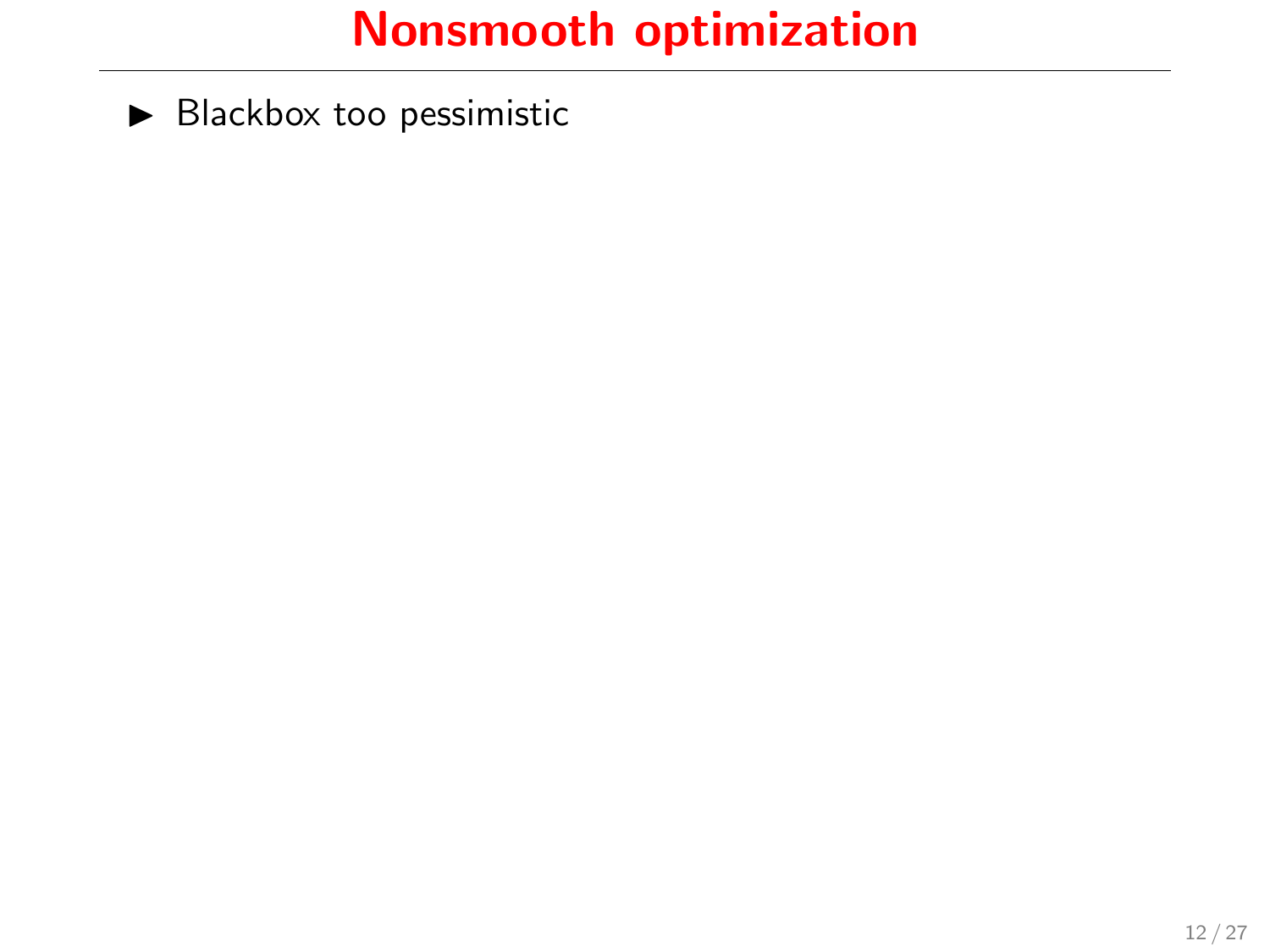- $\blacktriangleright$  Blackbox too pessimistic
- $\blacktriangleright$  Nesterov's breakthroughs
	- **Excessive gap technique**
	- Composite objective minimization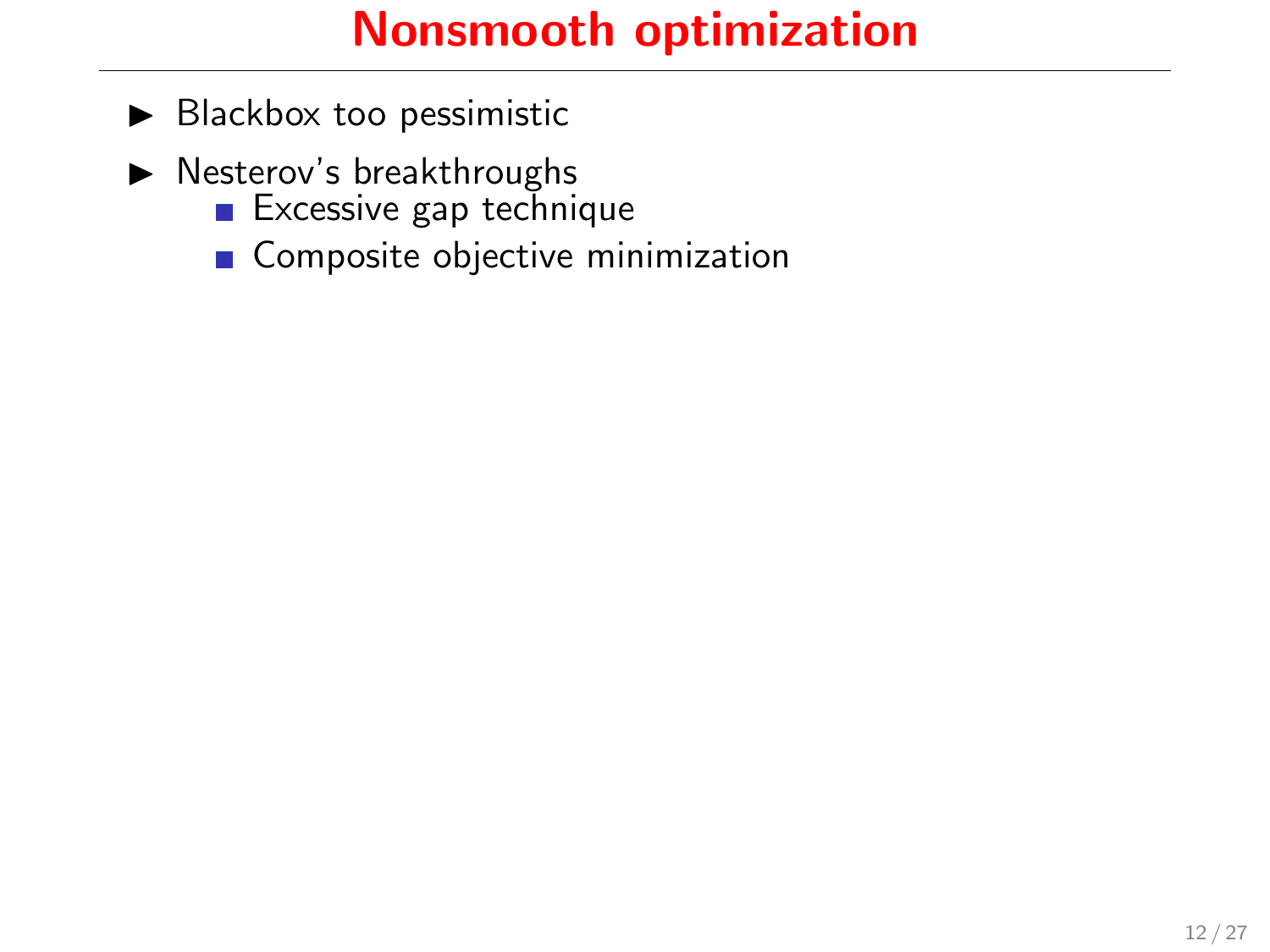## Nonsmooth optimization

- $\blacktriangleright$  Blackbox too pessimistic
- $\blacktriangleright$  Nesterov's breakthroughs
	- **Excessive gap technique**
	- Composite objective minimization
- $\triangleright$  Nemirovski's workshorse of general convex optimization
	- **Mirror-descent, NERML**
	- Mirror-prox  $\sim$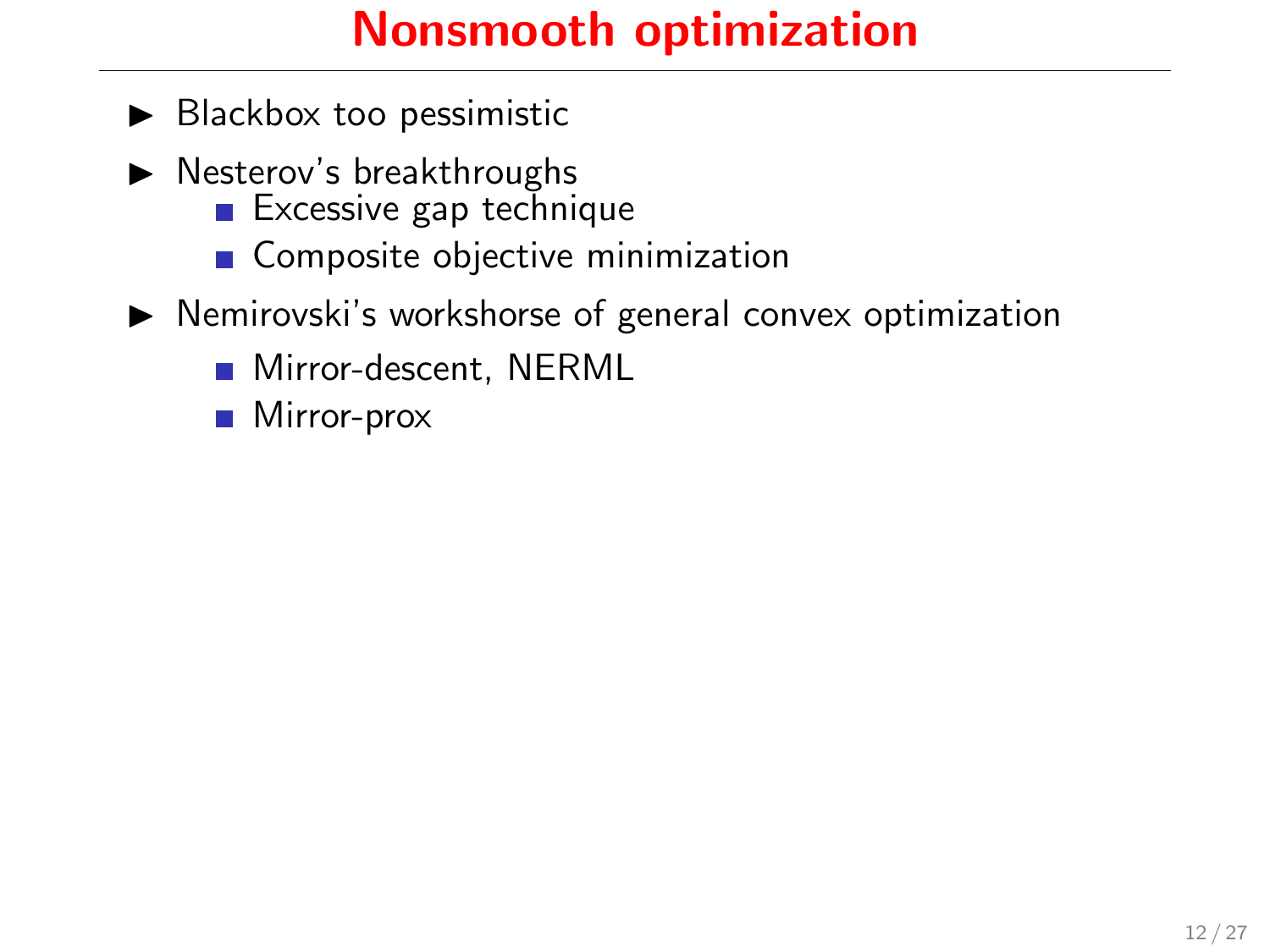## Nonsmooth optimization

- $\blacktriangleright$  Blackbox too pessimistic
- $\blacktriangleright$  Nesterov's breakthroughs
	- $\blacksquare$  Excessive gap technique
	- Composite objective minimization
- $\triangleright$  Nemirovski's workshorse of general convex optimization
	- Mirror-descent, NERML  $\sim$
	- Mirror-prox  $\mathcal{L}^{\mathcal{A}}$
- $\triangleright$  Other techniques, problem classes, etc.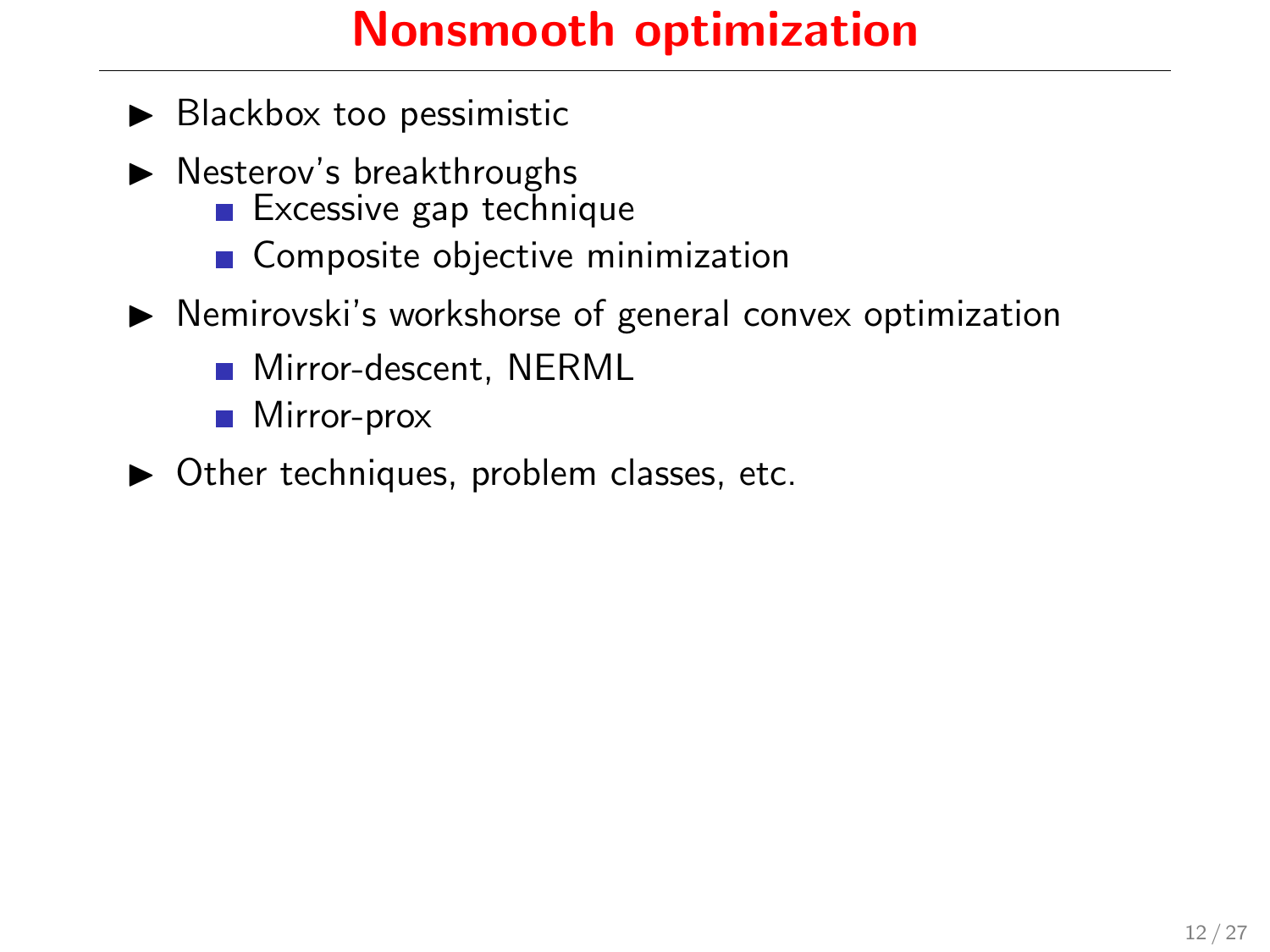## Proximal splitting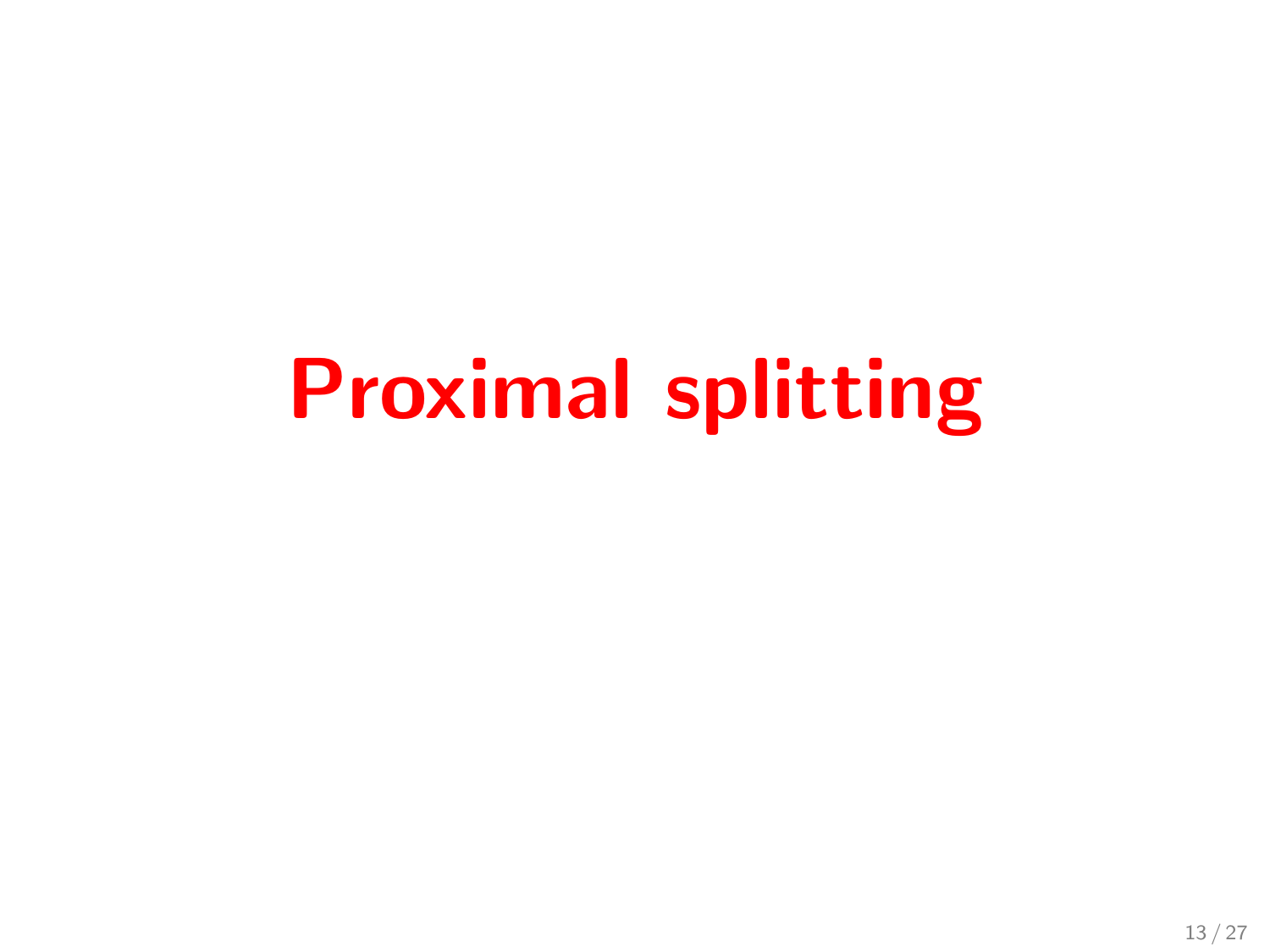Frequently nonsmooth problems take the form

minimize  $f(x) := \ell(x) + r(x)$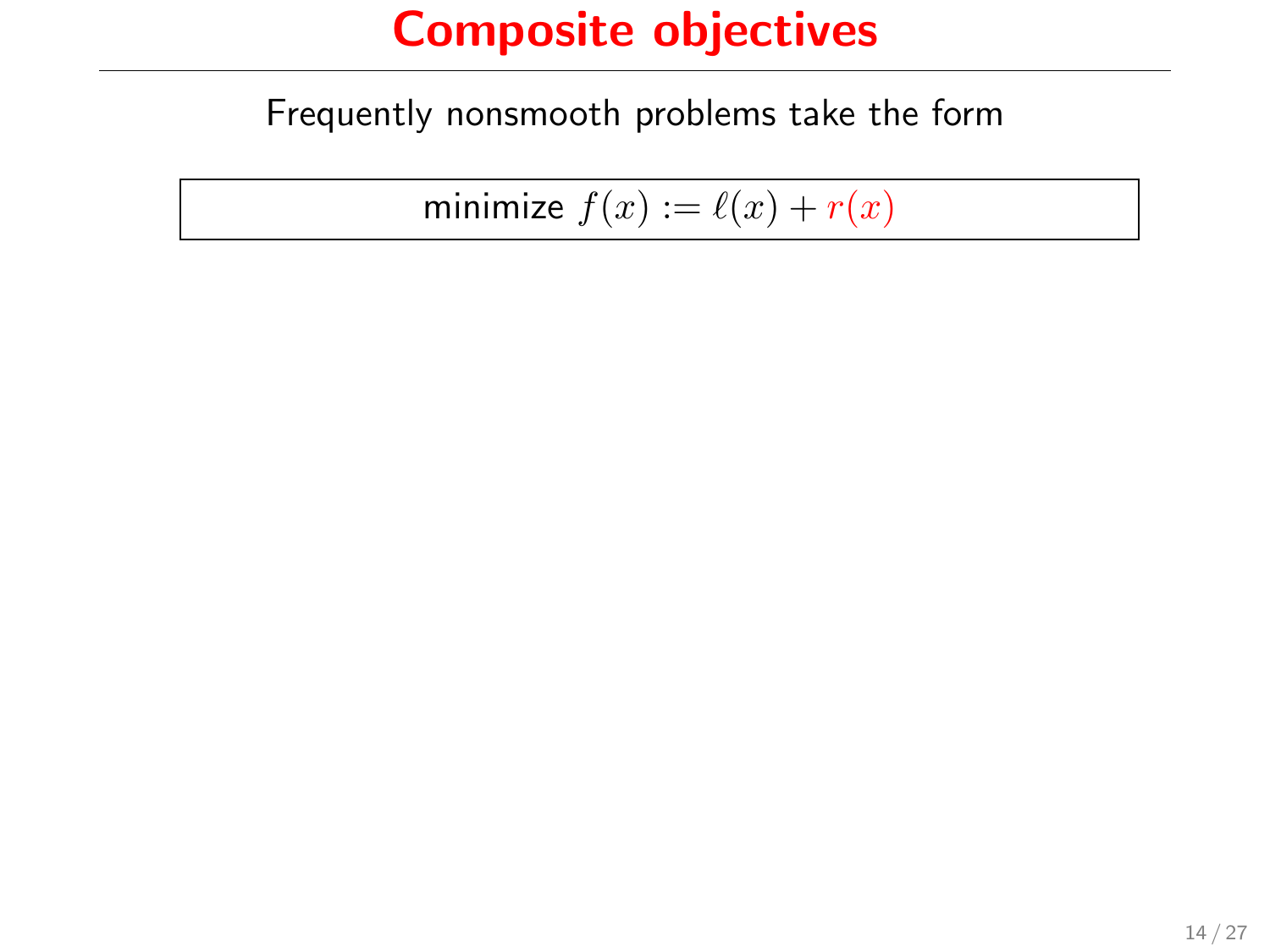Frequently nonsmooth problems take the form

$$
\text{minimize } f(x) := \ell(x) + r(x)
$$

$$
\ell \in \bigvee \quad + \quad r \in \quad \bigvee
$$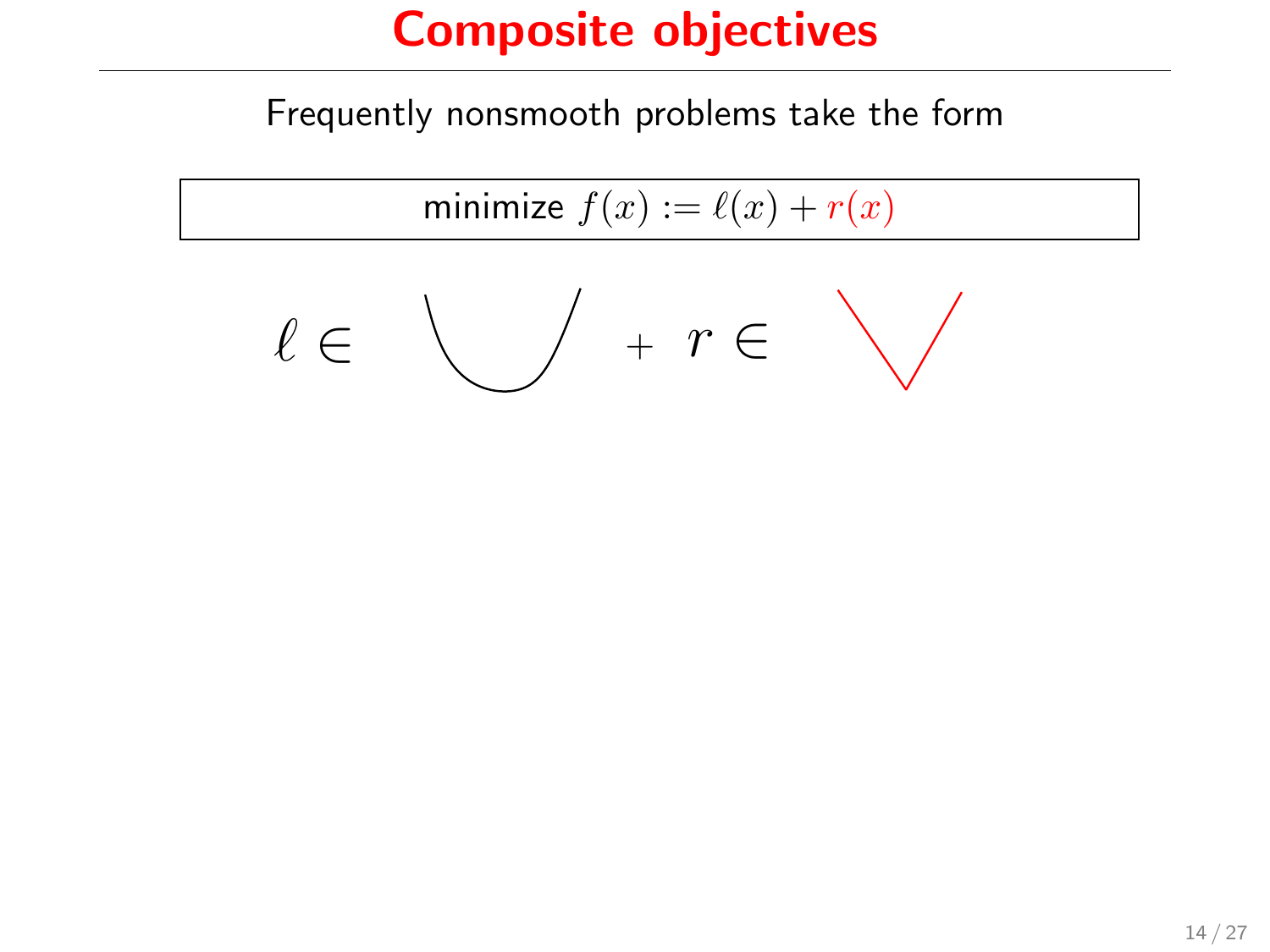Frequently nonsmooth problems take the form

$$
\text{minimize } f(x) := \ell(x) + r(x)
$$

$$
\ell \in \bigvee \quad + \quad r \in \quad \bigvee
$$

Example:  $\ell(x) = \frac{1}{2} ||Ax - b||^2$  and  $r(x) = \lambda ||x||_1$ 

Lasso, L1-LS, compressed sensing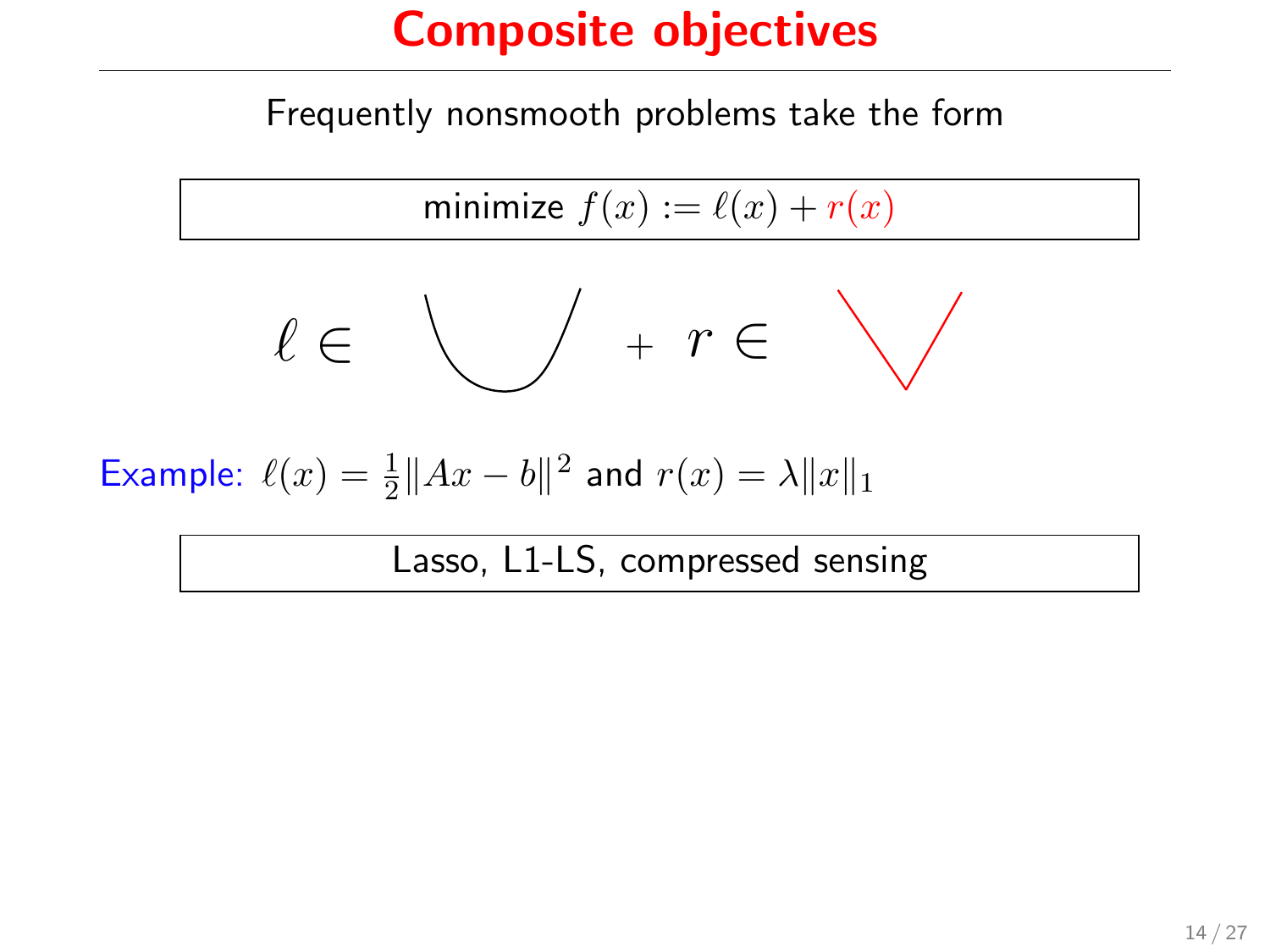Frequently nonsmooth problems take the form

$$
\text{minimize } f(x) := \ell(x) + r(x)
$$

$$
\ell\in\bigvee\quad+\,r\in\bigvee
$$

Example:  $\ell(x) = \frac{1}{2} ||Ax - b||^2$  and  $r(x) = \lambda ||x||_1$ 

Lasso, L1-LS, compressed sensing

Example:  $\ell(x)$  : Logistic loss, and  $r(x) = \lambda ||x||_1$ 

L1-Logistic regression, sparse LR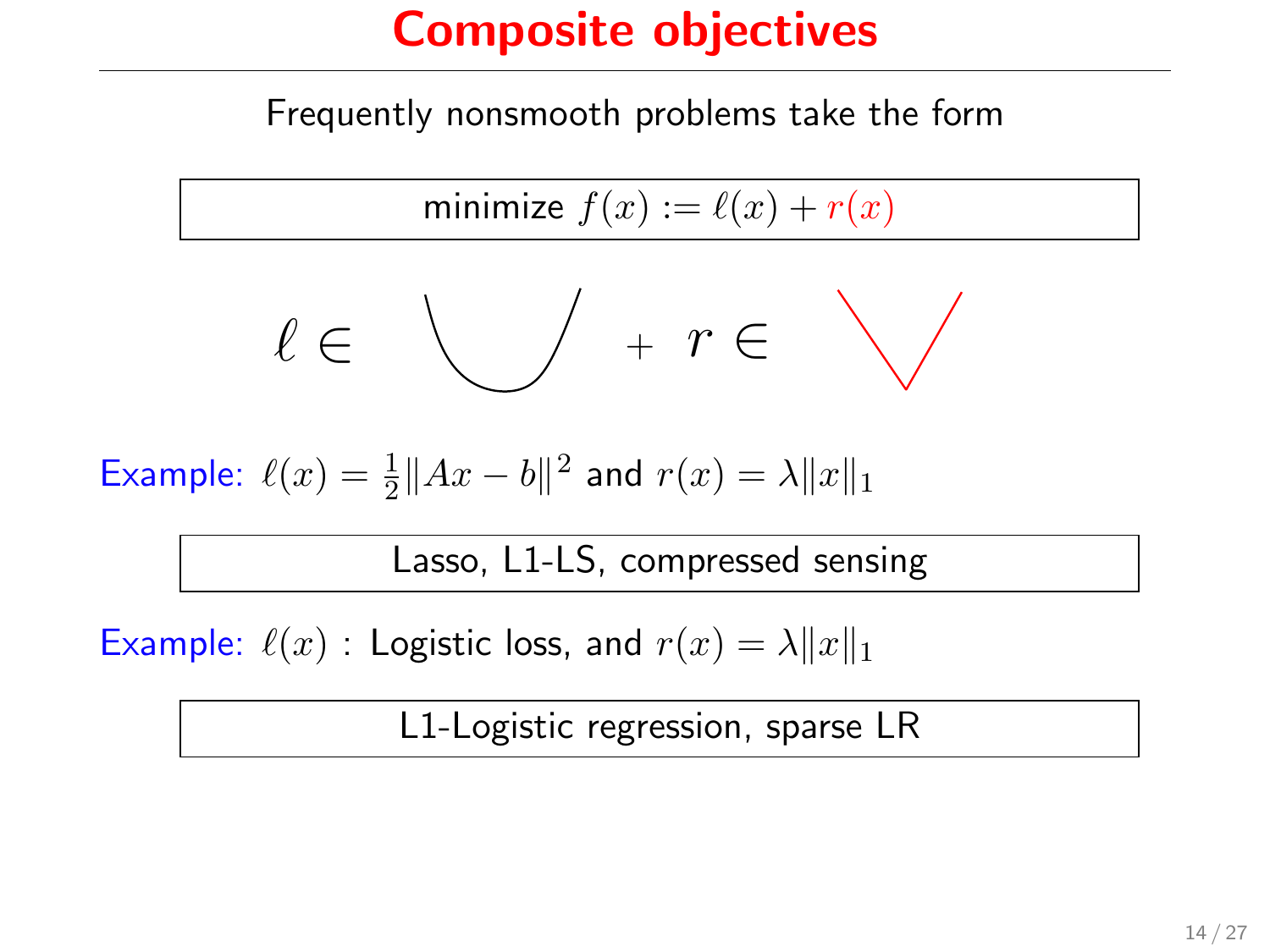#### Composite objective minimization

$$
\text{minimize } f(x) := \ell(x) + r(x)
$$

subgradient:  $x^{k+1} = x^k - \alpha^k g^k$ ,  $g^k \in \partial f(x^k)$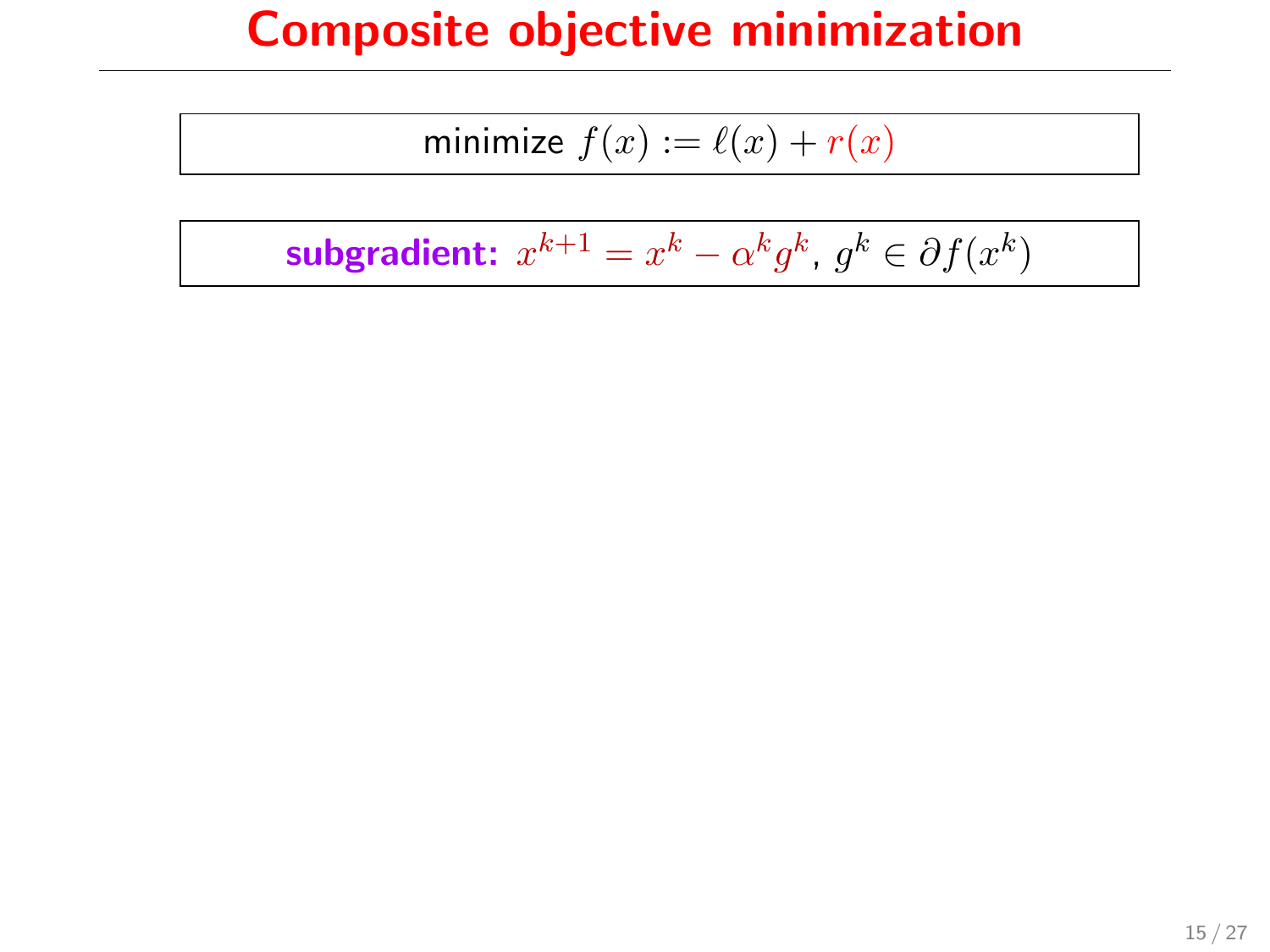#### Composite objective minimization

$$
\text{minimize } f(x) := \ell(x) + r(x)
$$

subgradient:  $x^{k+1} = x^k - \alpha^k g^k$ ,  $g^k \in \partial f(x^k)$ 

 ${\bf subgradient:}$  converges slowly at rate  $O(1/2)$ √ k)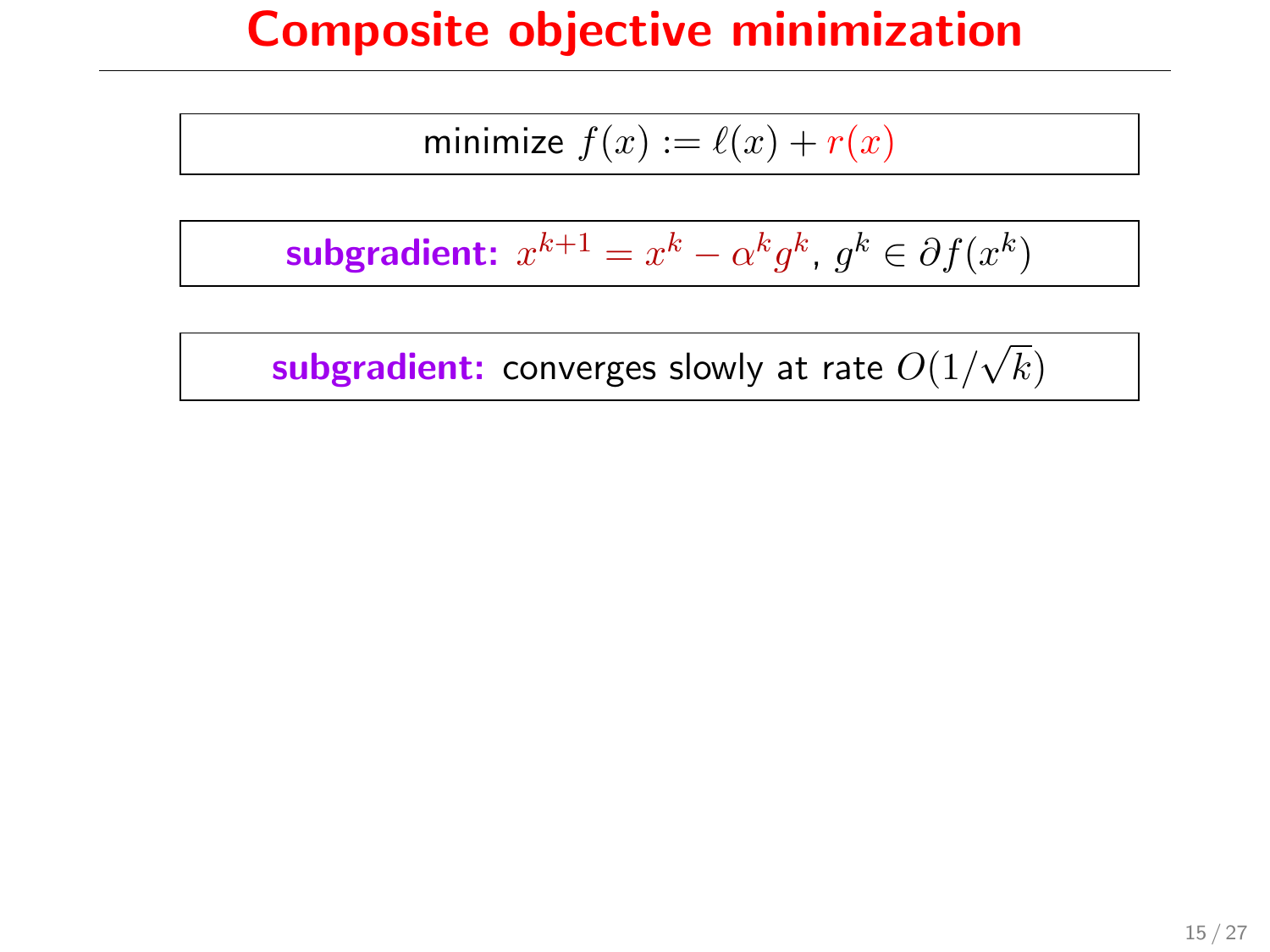#### Composite objective minimization

$$
\text{minimize } f(x) := \ell(x) + r(x)
$$

subgradient:  $x^{k+1} = x^k - \alpha^k g^k$ ,  $g^k \in \partial f(x^k)$ 

 ${\bf subgradient:}$  converges slowly at rate  $O(1/2)$ √ k)

**but**: f is smooth plus nonsmooth

we should **exploit:** smoothness of  $\ell$  for better method!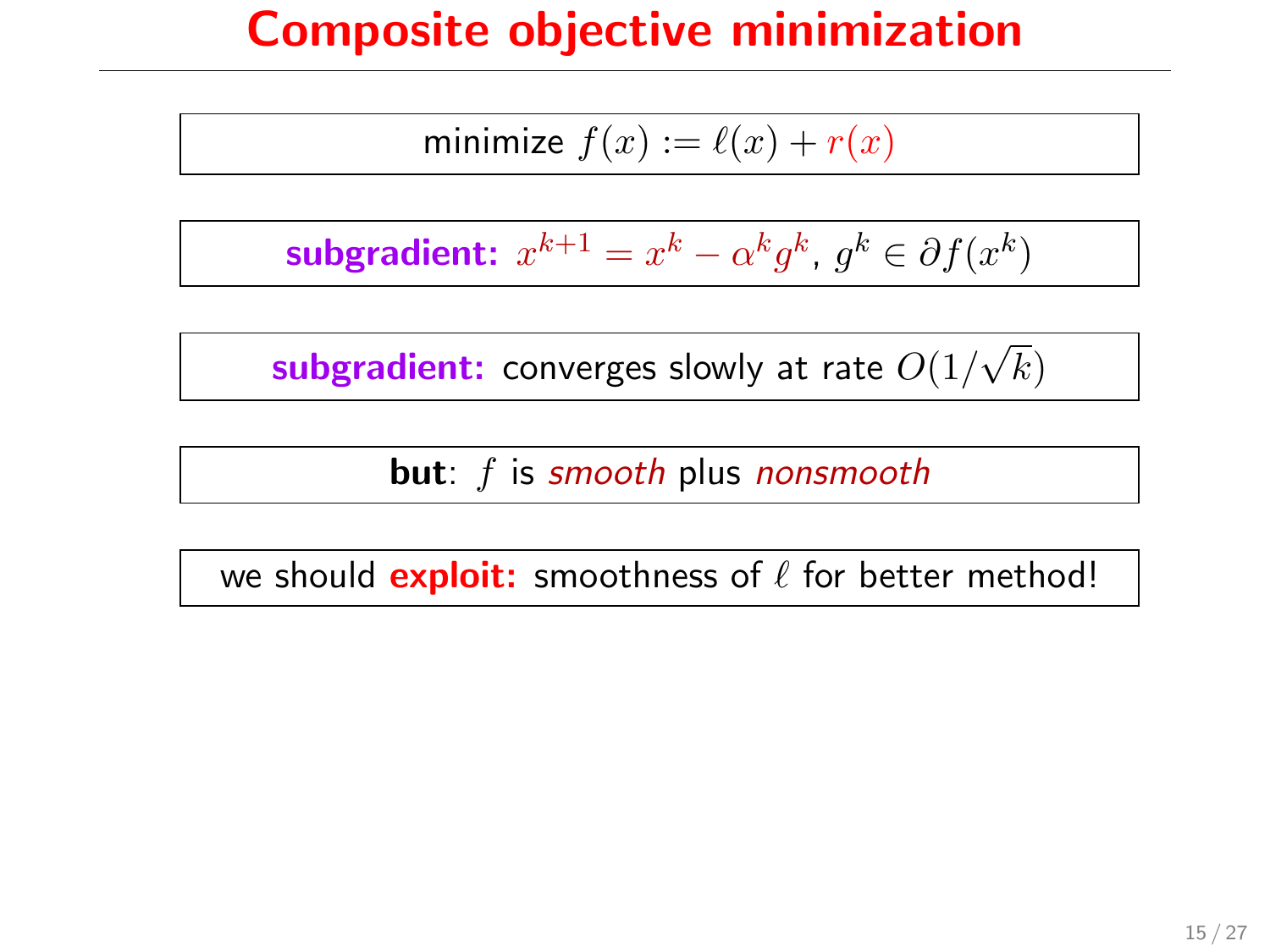#### Projections: another view

Let  $\mathbb{I}_{\mathcal{X}}$  be the *indicator function* for closed, cvx  $\mathcal{X}$ , defined as:

$$
\mathbb I_{\mathcal X}(x):=\begin{cases}0&\text{if }x\in\mathcal X,\\ \infty&\text{otherwise.}\end{cases}
$$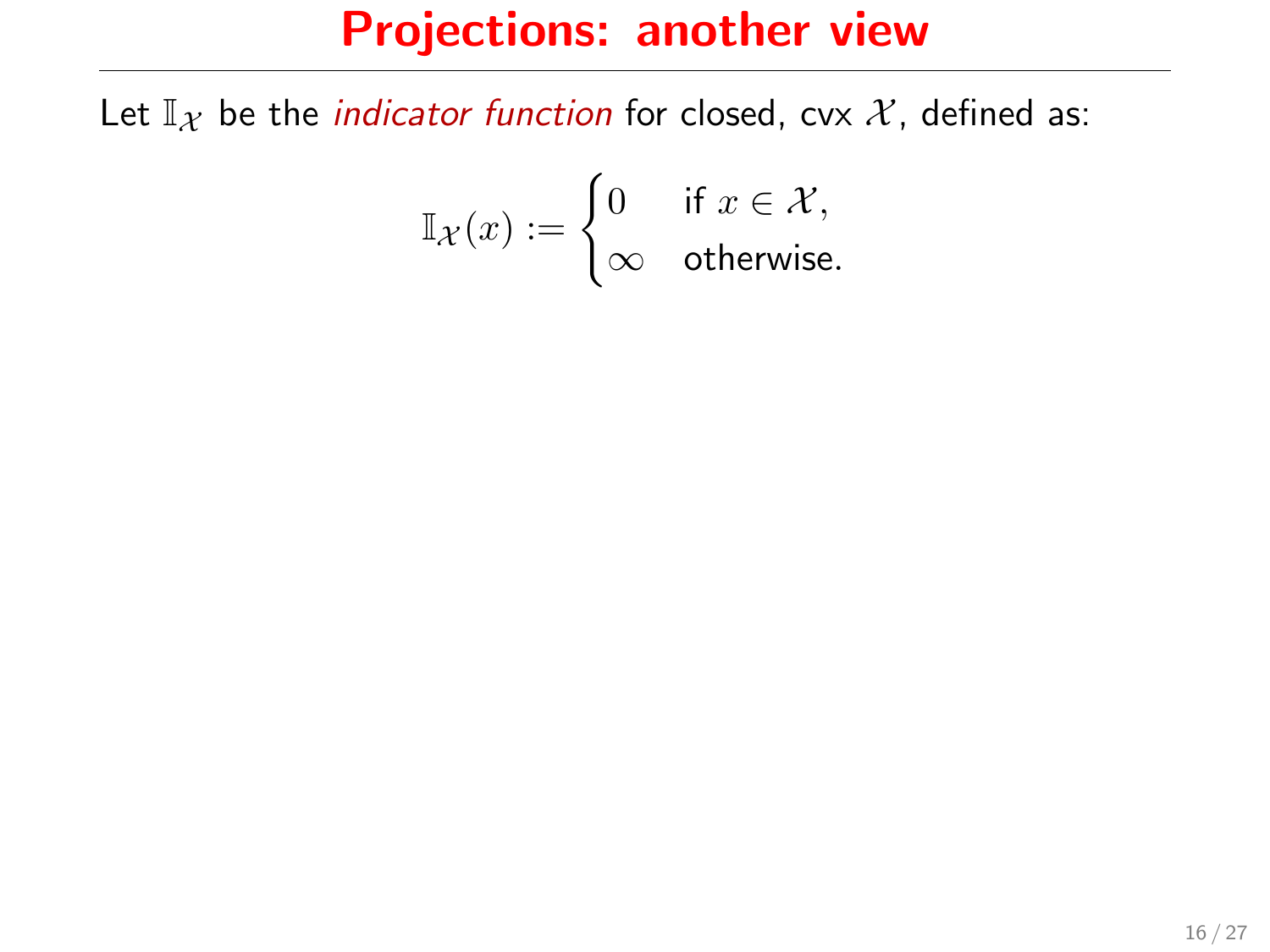#### Projections: another view

Let  $\mathbb{I}_{\mathcal{X}}$  be the *indicator function* for closed, cvx  $\mathcal{X}$ , defined as:

$$
\mathbb{I}_{\mathcal{X}}(x) := \begin{cases} 0 & \text{if } x \in \mathcal{X}, \\ \infty & \text{otherwise.} \end{cases}
$$

Recall orthogonal projection  $P_{\mathcal{X}}(y)$ 

$$
P_{\mathcal{X}}(y) := \operatorname{argmin} \quad \frac{1}{2} \|x - y\|_2^2 \quad \text{s.t.} \quad x \in \mathcal{X}.
$$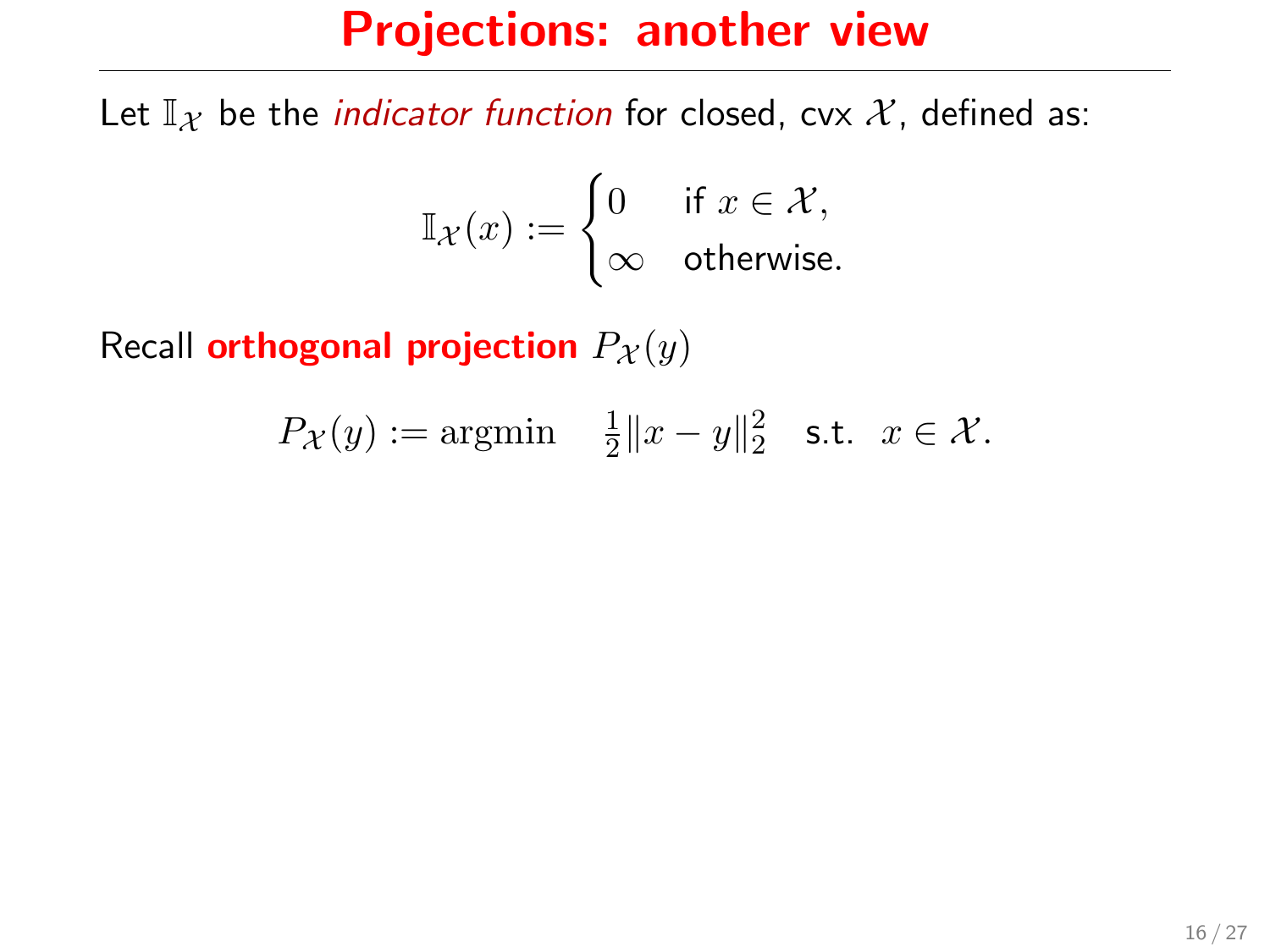#### Projections: another view

Let  $\mathbb{I}_{\mathcal{X}}$  be the *indicator function* for closed, cvx  $\mathcal{X}$ , defined as:

$$
\mathbb{I}_{\mathcal{X}}(x) := \begin{cases} 0 & \text{if } x \in \mathcal{X}, \\ \infty & \text{otherwise.} \end{cases}
$$

Recall orthogonal projection  $P_{\mathcal{X}}(y)$ 

$$
P_{\mathcal{X}}(y) := \operatorname{argmin} \quad \frac{1}{2} \|x - y\|_2^2 \quad \text{s.t.} \quad x \in \mathcal{X}.
$$

**Rewrite** orthogonal projection  $P_X(y)$  as

$$
P_{\mathcal{X}}(y) := \operatorname{argmin}_{x \in \mathbb{R}^n} \quad \frac{1}{2} \|x - y\|_2^2 + \mathbb{I}_{\mathcal{X}}(x).
$$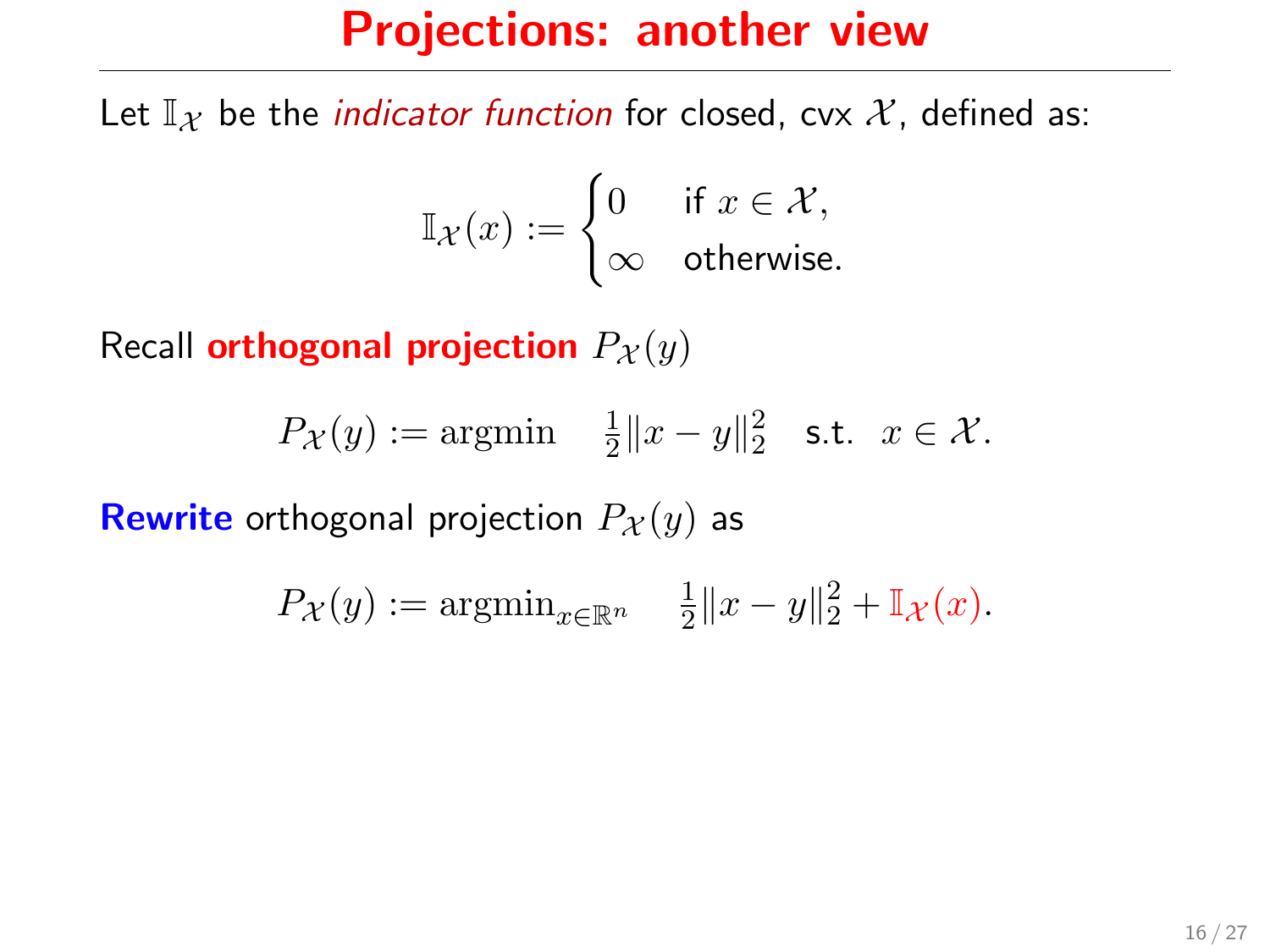## Generalizing projections – proximity

Projection

$$
P_{\mathcal{X}}(y) := \underset{x \in \mathbb{R}^n}{\text{argmin}} \quad \frac{1}{2} \|x - y\|_2^2 + \mathbb{I}_{\mathcal{X}}(x)
$$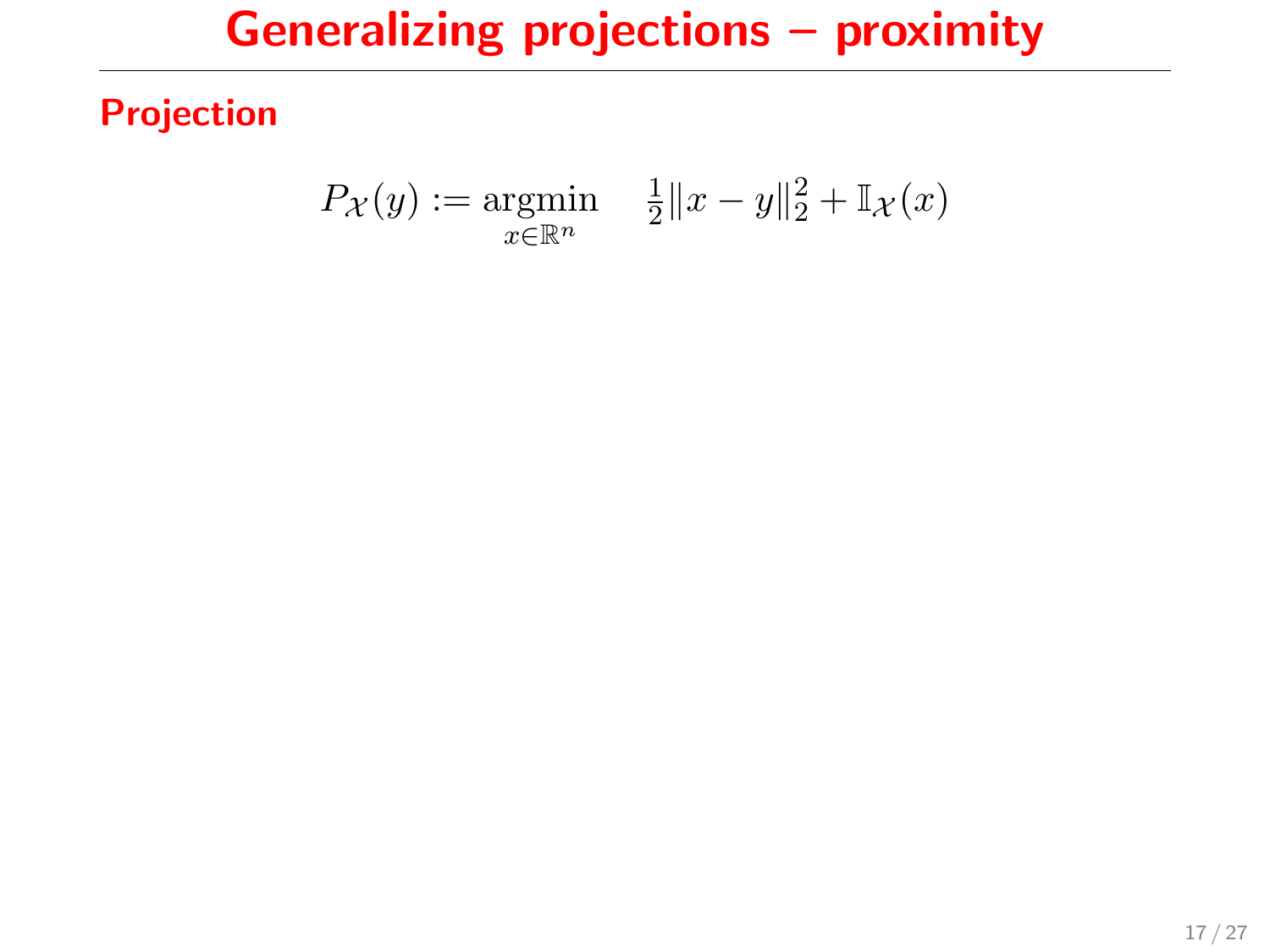## Generalizing projections – proximity

Projection

$$
P_{\mathcal{X}}(y) := \underset{x \in \mathbb{R}^n}{\text{argmin}} \quad \frac{1}{2} \|x - y\|_2^2 + \mathbb{I}_{\mathcal{X}}(x)
$$

**Proximity**: Replace  $\mathbb{I}_{\mathcal{X}}$  by some convex function!

$$
\text{prox}_{r}(y) := \underset{x \in \mathbb{R}^n}{\text{argmin}} \quad \frac{1}{2} \|x - y\|_2^2 + r(x)
$$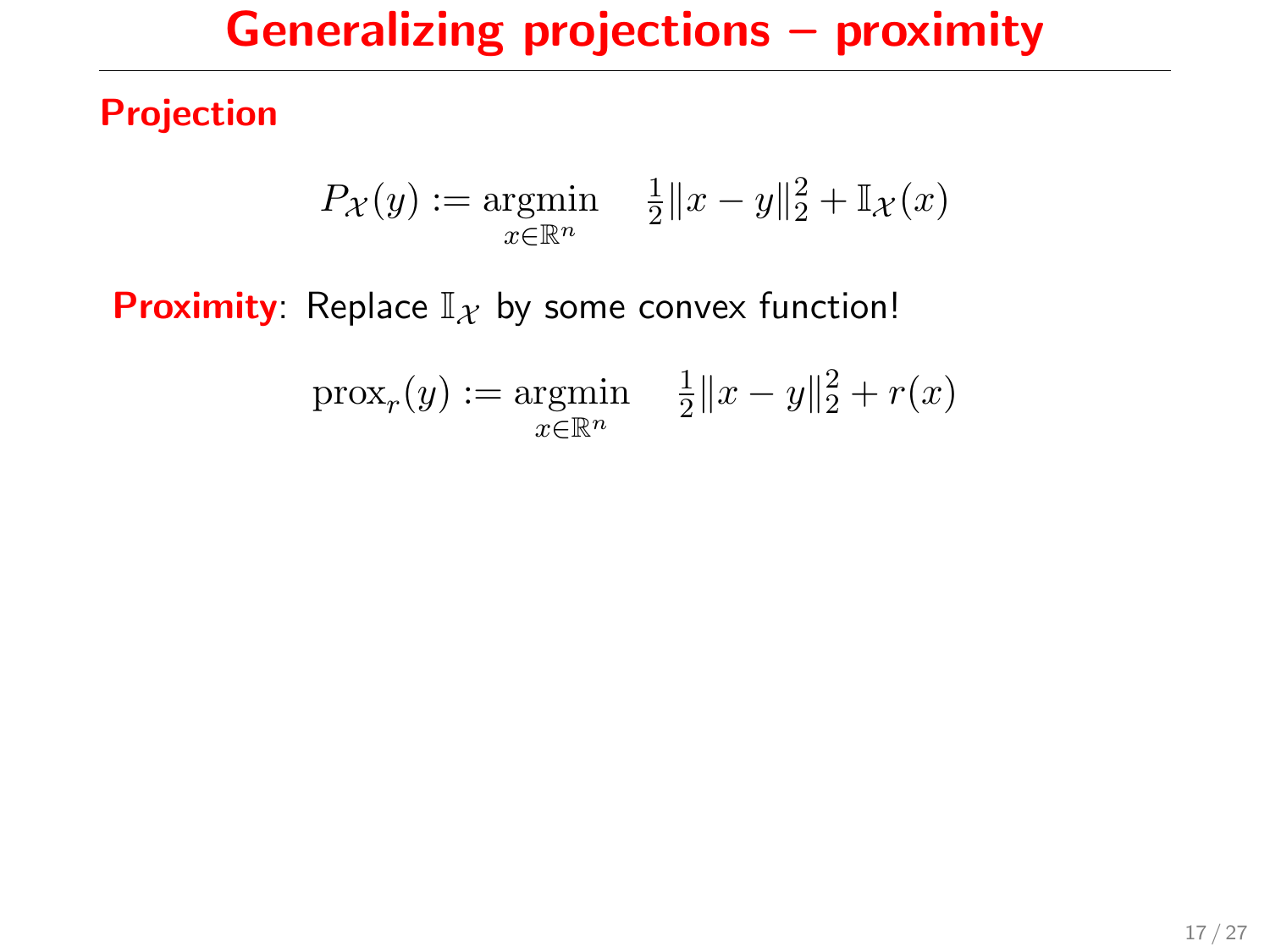## Generalizing projections – proximity

Projection

$$
P_{\mathcal{X}}(y) := \underset{x \in \mathbb{R}^n}{\text{argmin}} \quad \frac{1}{2} \|x - y\|_2^2 + \mathbb{I}_{\mathcal{X}}(x)
$$

**Proximity:** Replace  $\mathbb{I}_X$  by some convex function!

$$
\text{prox}_{r}(y) := \underset{x \in \mathbb{R}^n}{\text{argmin}} \quad \frac{1}{2} \|x - y\|_2^2 + r(x)
$$

Def.  $prox_R : \mathbb{R}^n \to \mathbb{R}^n$  is called a **proximity operator**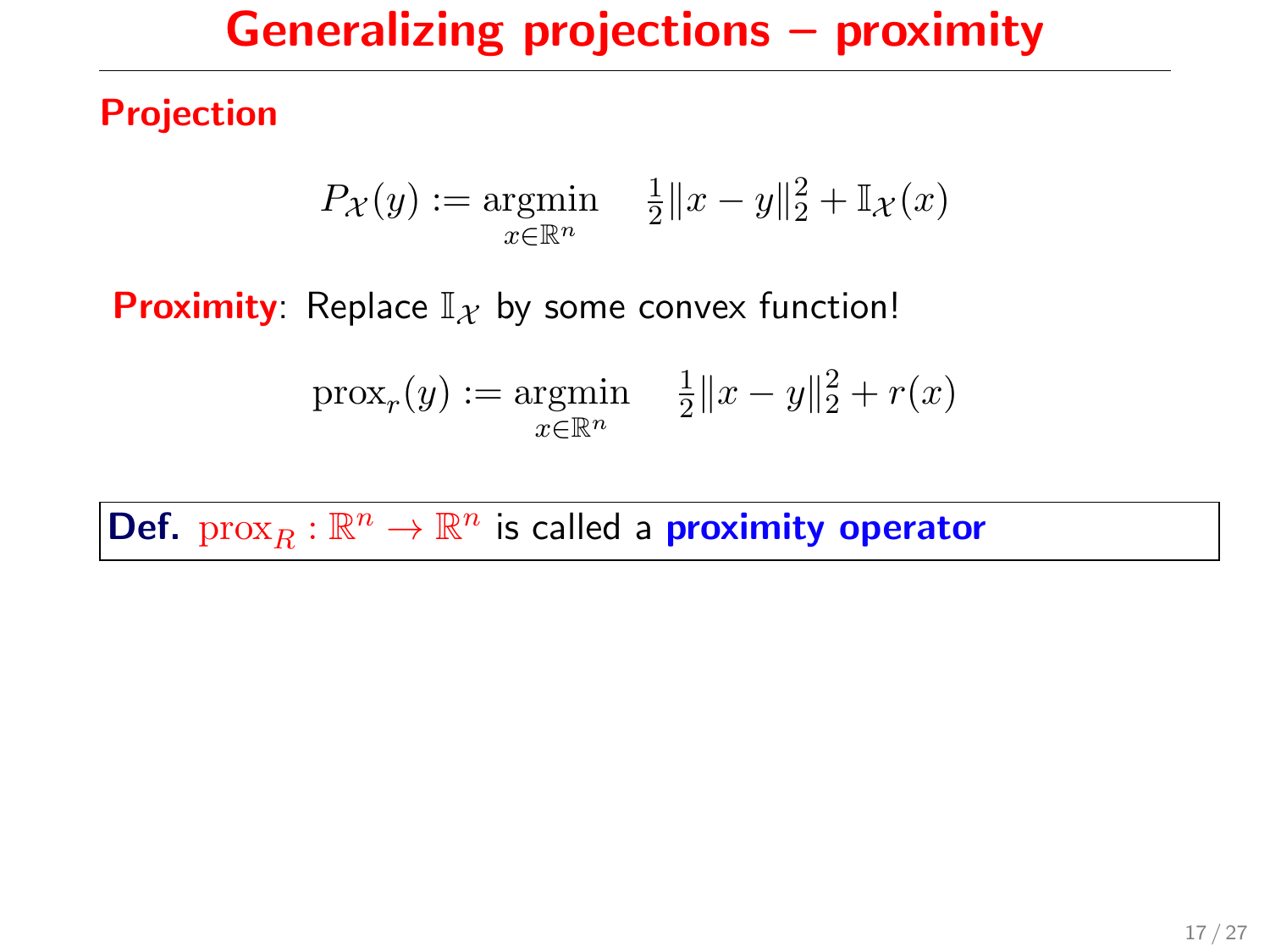#### Proximity operator

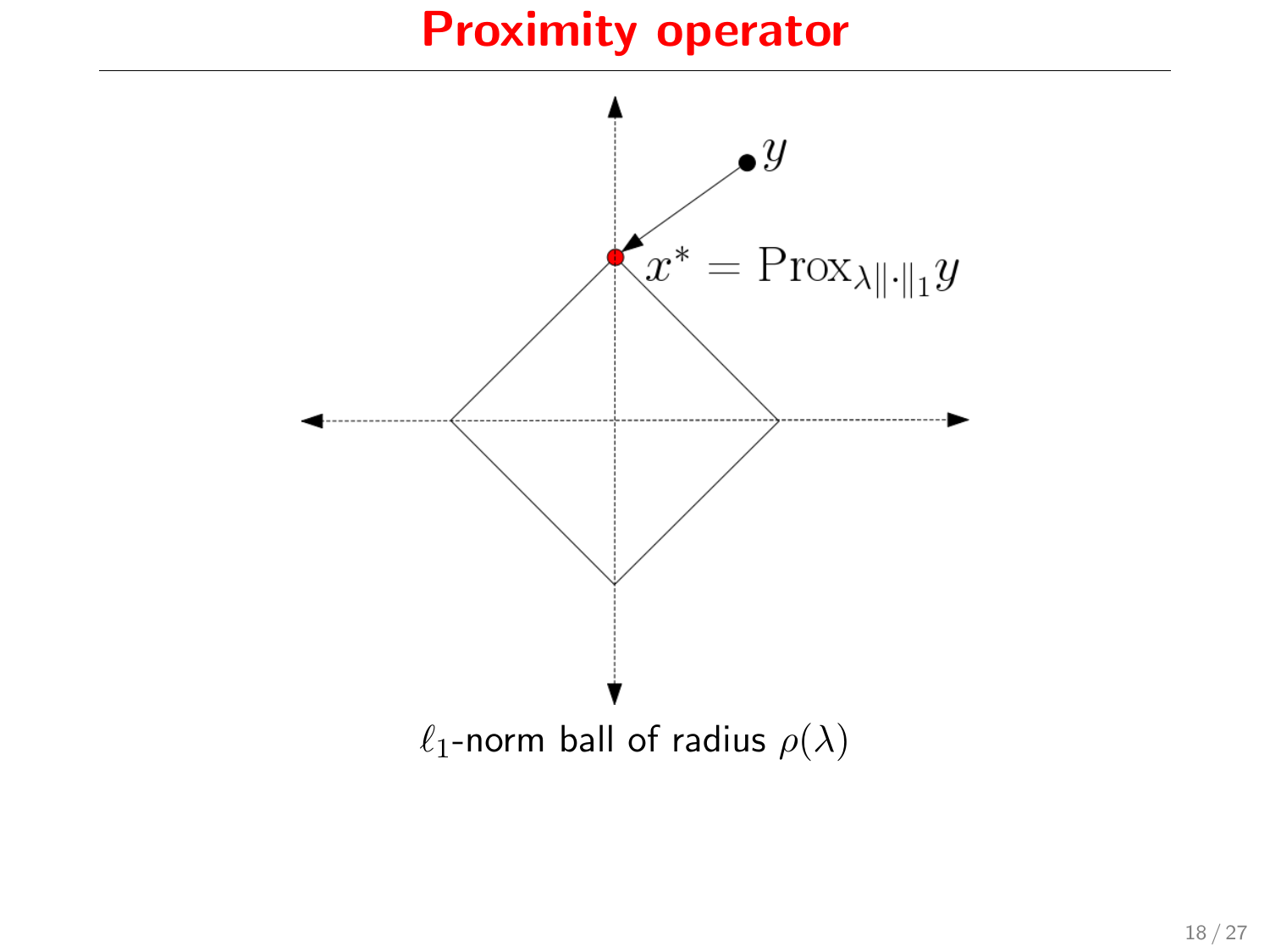#### Proximity operators

**Exercise:** Let  $r(x) = ||x||_1$ . Solve  $prox_{\lambda r}(y)$ .

$$
\min_{x \in \mathbb{R}^n} \quad \frac{1}{2} \|x - y\|_2^2 + \lambda \|x\|_1.
$$

Hint 1: The above problem decomposes into  $n$  independent subproblems of the form

$$
\min_{x \in \mathbb{R}} \quad \frac{1}{2}(x-y)^2 + \lambda |x|.
$$

Hint 2: Consider the two cases separately: either  $x = 0$  or  $x \neq 0$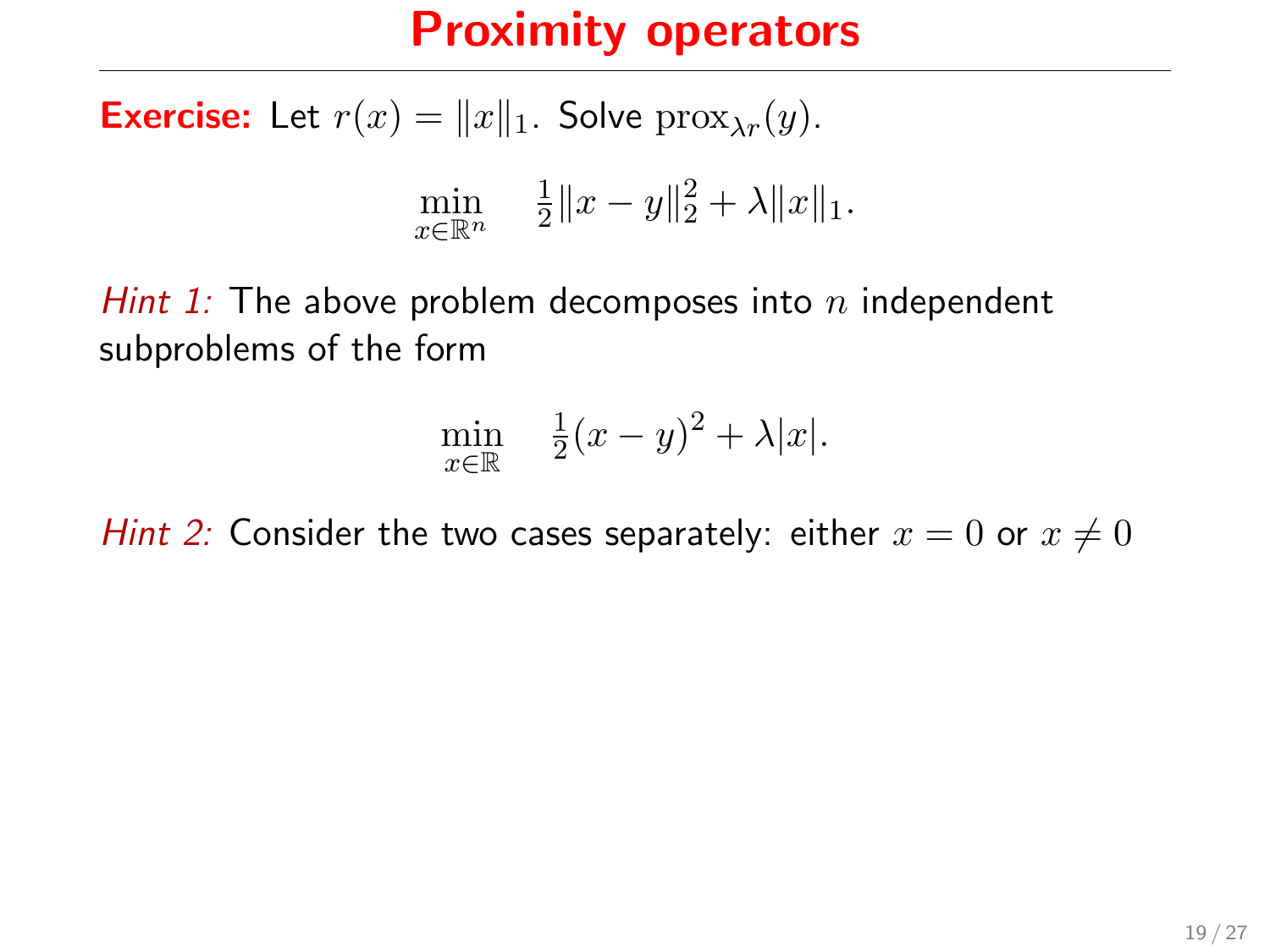## Proximity operators

**Exercise:** Let  $r(x) = ||x||_1$ . Solve  $prox_{\lambda r}(y)$ .

$$
\min_{x \in \mathbb{R}^n} \quad \frac{1}{2} \|x - y\|_2^2 + \lambda \|x\|_1.
$$

Hint 1: The above problem decomposes into  $n$  independent subproblems of the form

$$
\min_{x \in \mathbb{R}} \quad \frac{1}{2}(x-y)^2 + \lambda |x|.
$$

Hint 2: Consider the two cases separately: either  $x = 0$  or  $x \neq 0$ 

Aka: Soft-thresholding operator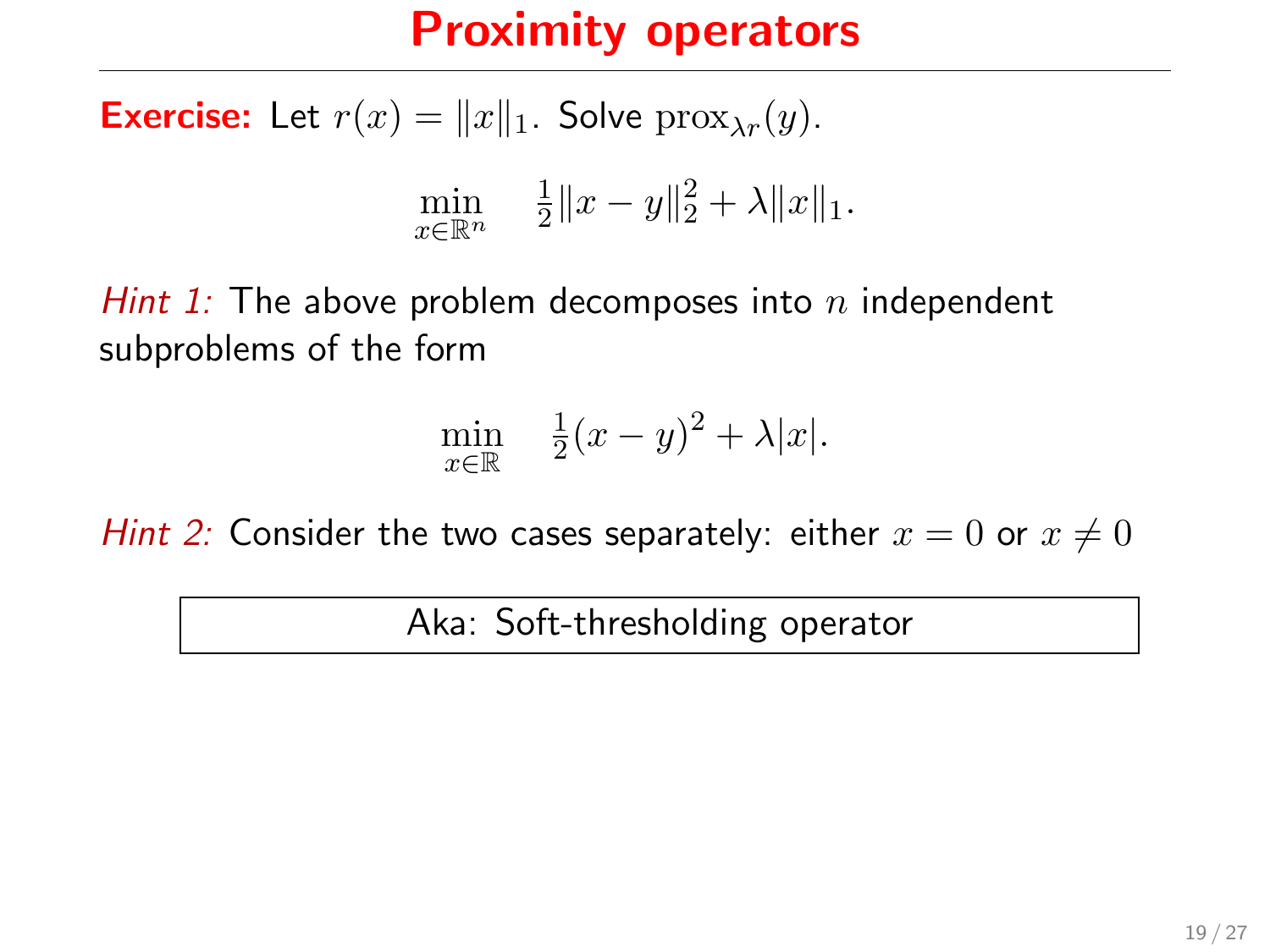## Basics of proximal splitting

Recall Gradient projection for solving  $\min_{\mathcal{X}} f(x)$  for  $f \in C^1_L$ :

$$
x^{k+1} = P_{\mathcal{X}}(x^k - \alpha_k \nabla f(x^k))
$$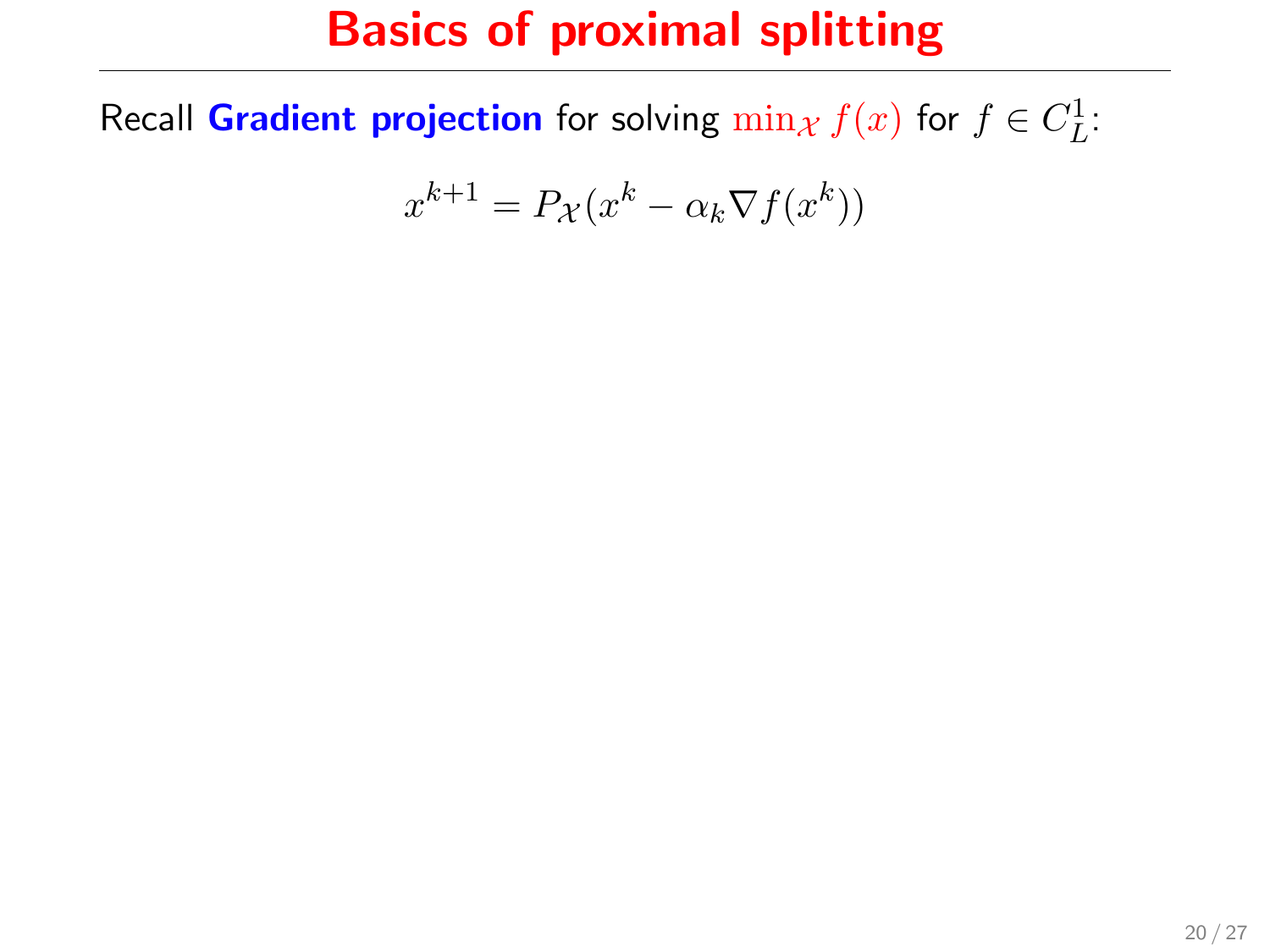## Basics of proximal splitting

Recall Gradient projection for solving  $\min_{\mathcal{X}} f(x)$  for  $f \in C^1_L$ :

$$
x^{k+1} = P_{\mathcal{X}}(x^k - \alpha_k \nabla f(x^k))
$$

**Proximal gradient method** solves  $\min \ell(x) + r(x)$ 

$$
x^{k+1} = \text{prox}_{\alpha_k r}(x^k - \alpha_k \nabla f(x^k)).
$$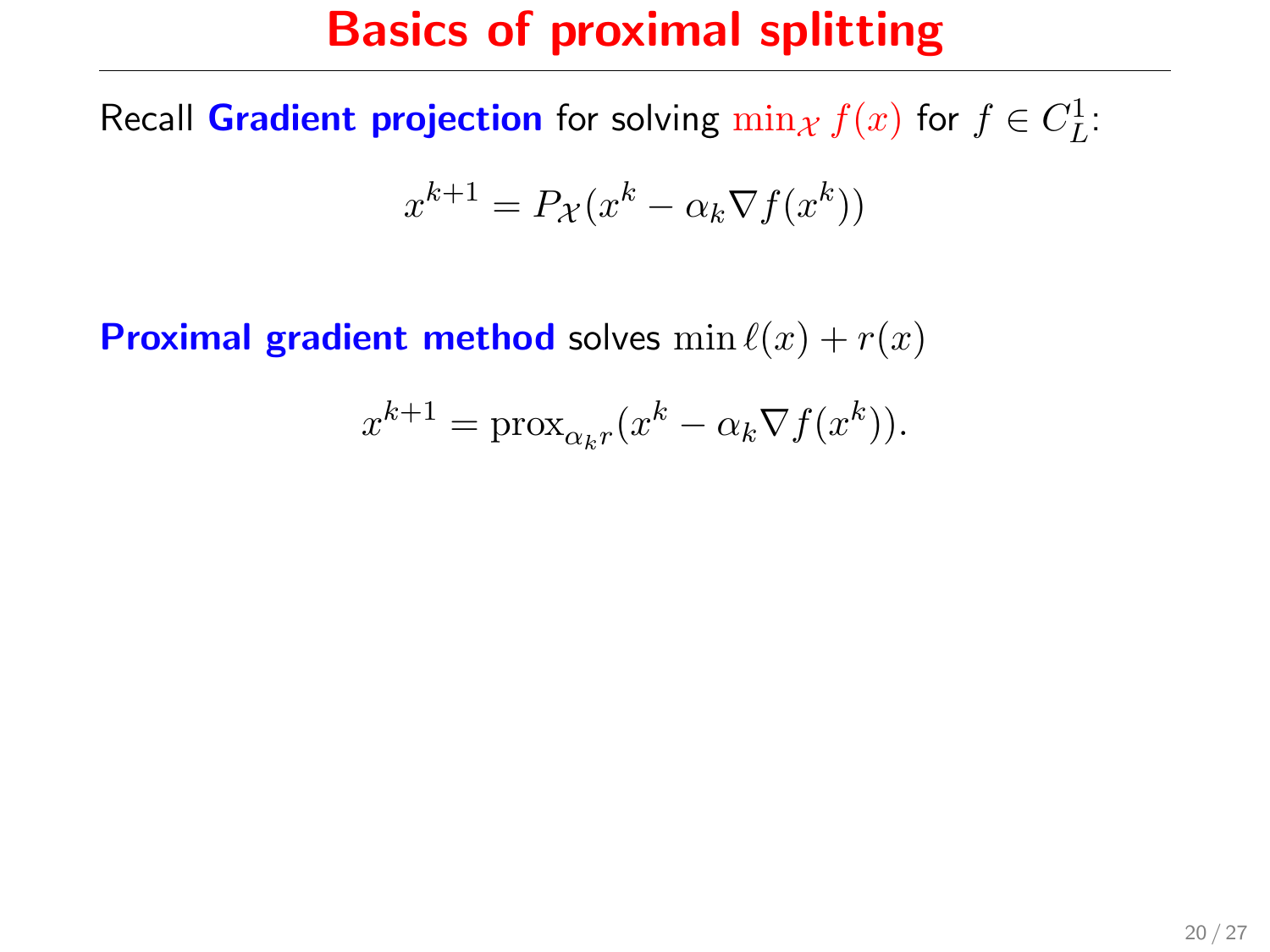## Basics of proximal splitting

Recall Gradient projection for solving  $\min_{\mathcal{X}} f(x)$  for  $f \in C^1_L$ :

$$
x^{k+1} = P_{\mathcal{X}}(x^k - \alpha_k \nabla f(x^k))
$$

**Proximal gradient method** solves  $\min \ell(x) + r(x)$ 

$$
x^{k+1} = \text{prox}_{\alpha_k r} (x^k - \alpha_k \nabla f(x^k)).
$$

- $\triangleright$  This method aka: Forward-backward splitting (FBS)
- $\blacktriangleright$  "Forward step:" The gradient-descent step
- $\blacktriangleright$  "Backward step:" The prox-operator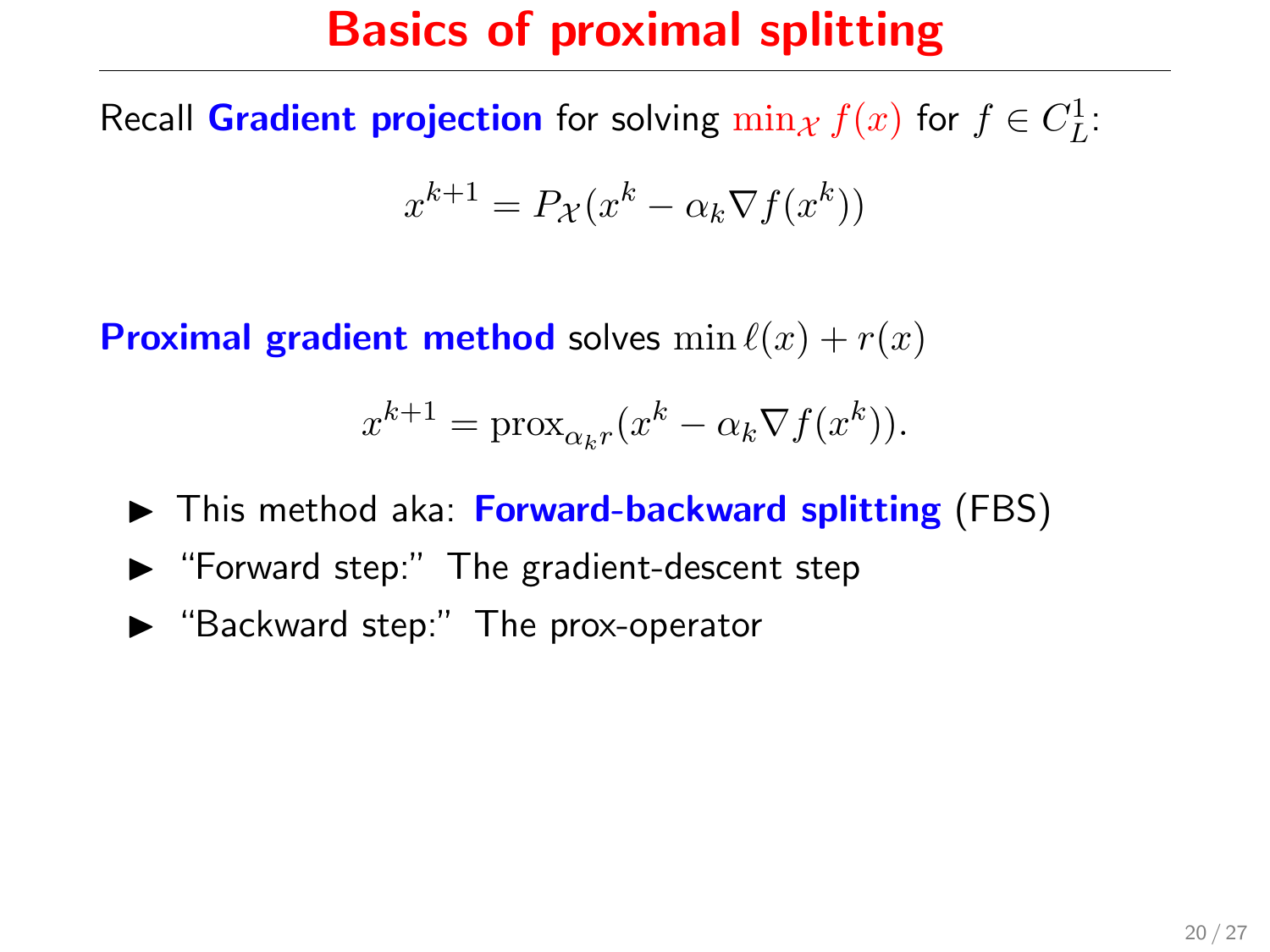#### FBS – example

## Lasso / L1-LS min  $\frac{1}{2} ||Ax - b||_2^2 + \lambda ||x||_1.$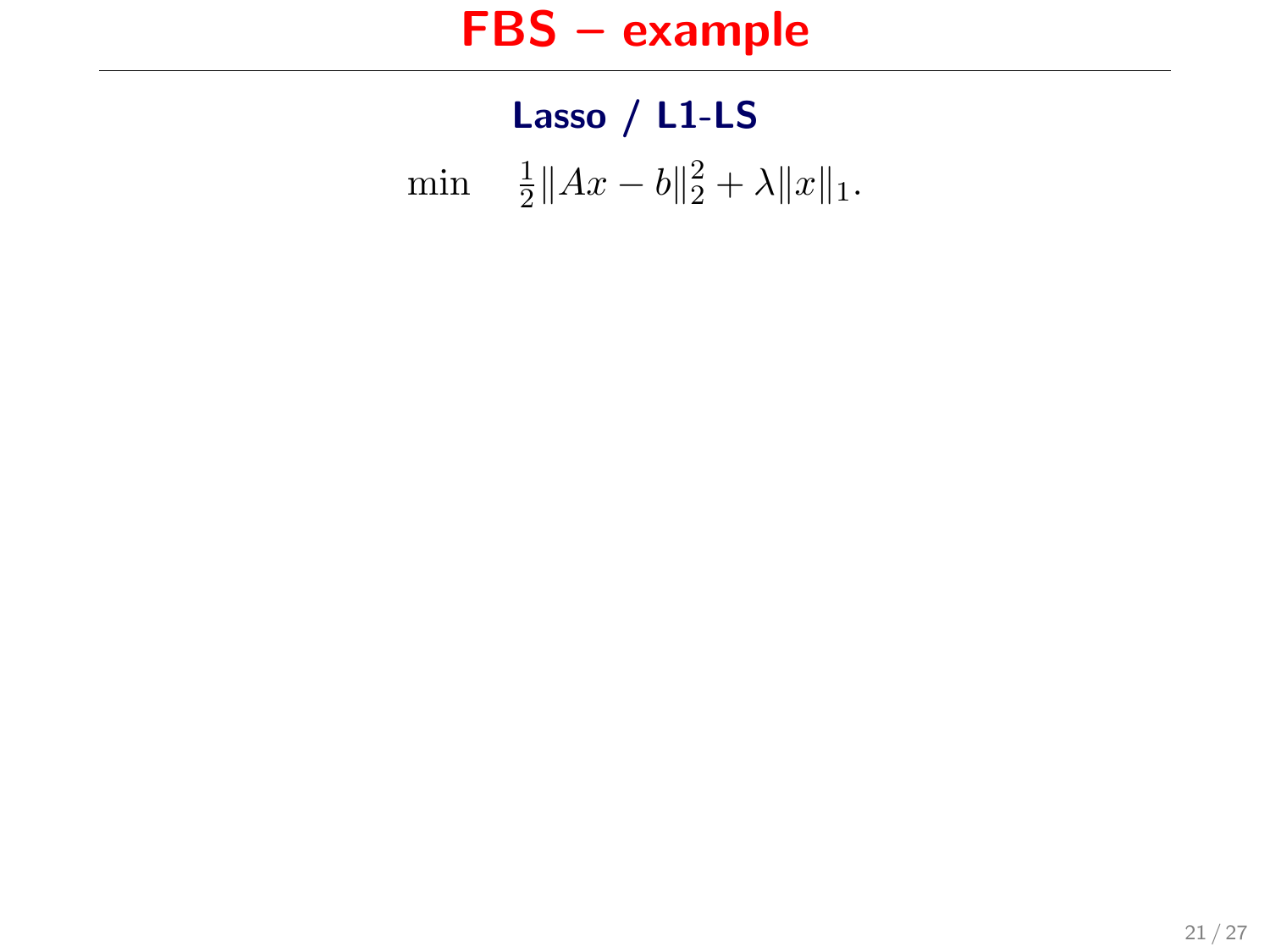#### FBS – example

Lasso / L1-LS min <sup>1</sup>  $\frac{1}{2}||Ax-b||_2^2 + \lambda ||x||_1.$ 

$$
\begin{array}{rcl}\n\text{prox}_{\lambda \|x\|_1} y & = & \text{sgn}(y) \circ \max(|y| - \lambda, 0) \\
x^{k+1} & = & \text{prox}_{\alpha_k \lambda \| \cdot \|_1} (x^k - \alpha_k A^T (Ax^k - b)).\n\end{array}
$$

so-called iterative soft-thresholding algorithm!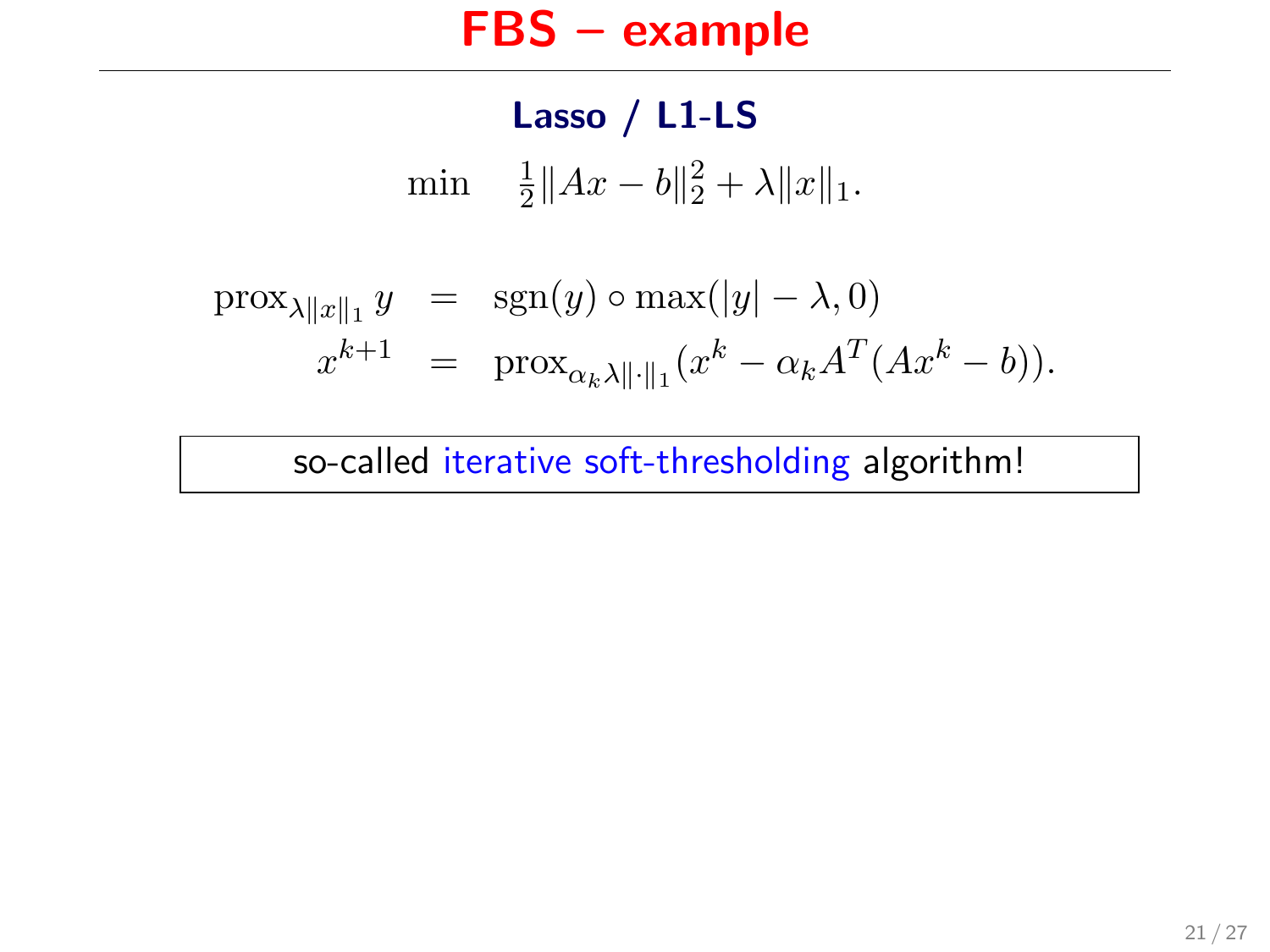#### FBS – example

Lasso / L1-LS min  $\frac{1}{2} ||Ax - b||_2^2 + \lambda ||x||_1.$ 

$$
\begin{array}{rcl}\n\text{prox}_{\lambda \|x\|_1} y & = & \text{sgn}(y) \circ \max(|y| - \lambda, 0) \\
x^{k+1} & = & \text{prox}_{\alpha_k \lambda \| \cdot \|_1} (x^k - \alpha_k A^T (Ax^k - b)).\n\end{array}
$$

so-called iterative soft-thresholding algorithm!

**Exercise:** Try solving the problem:

$$
\min \quad \frac{1}{2} \|Ax - b\|_2^2 + \lambda \|x\|_2.
$$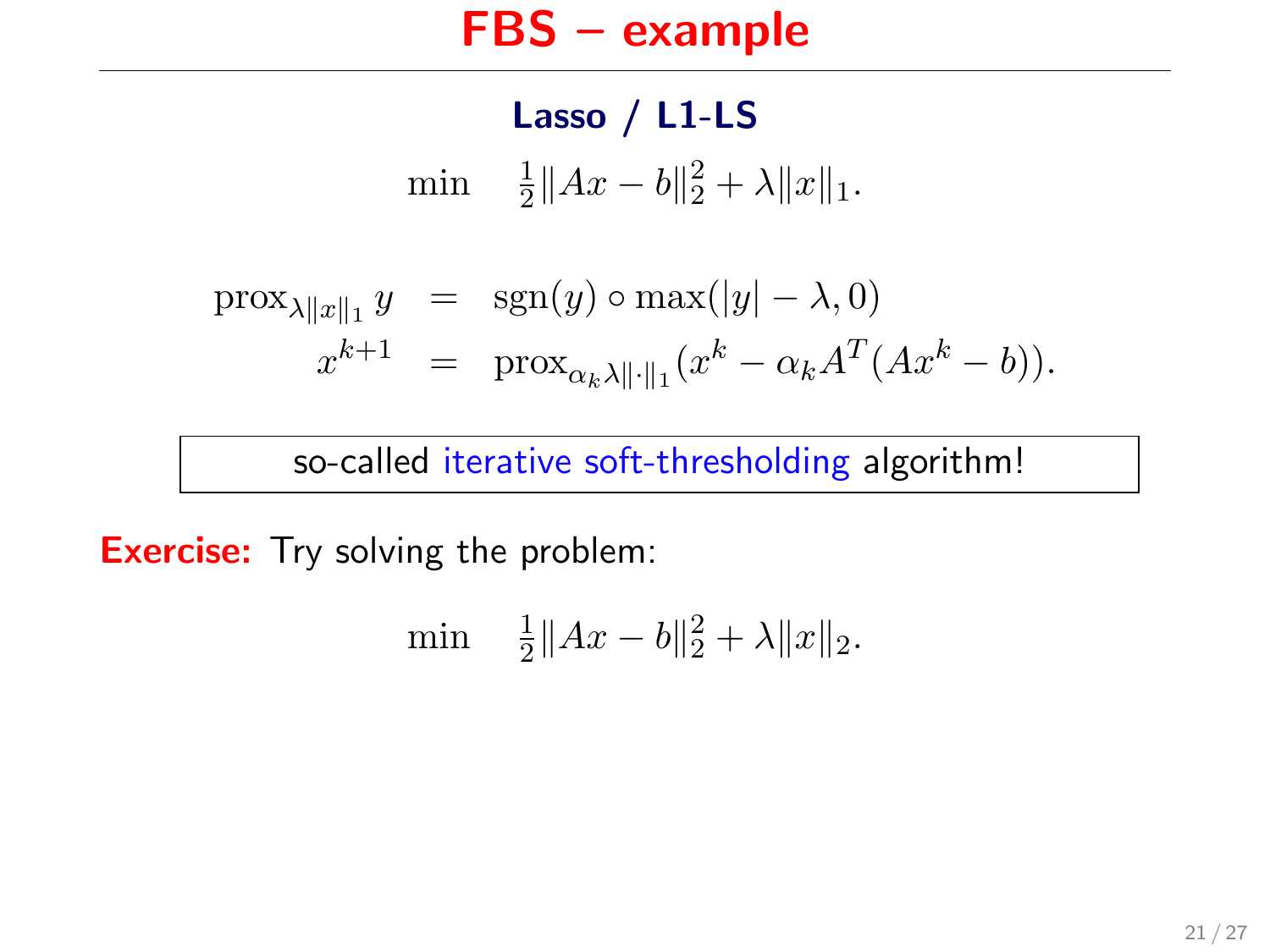$$
\min \quad \frac{1}{2} \| D^T x - b \|^2_2 + \lambda \| x \|_1.
$$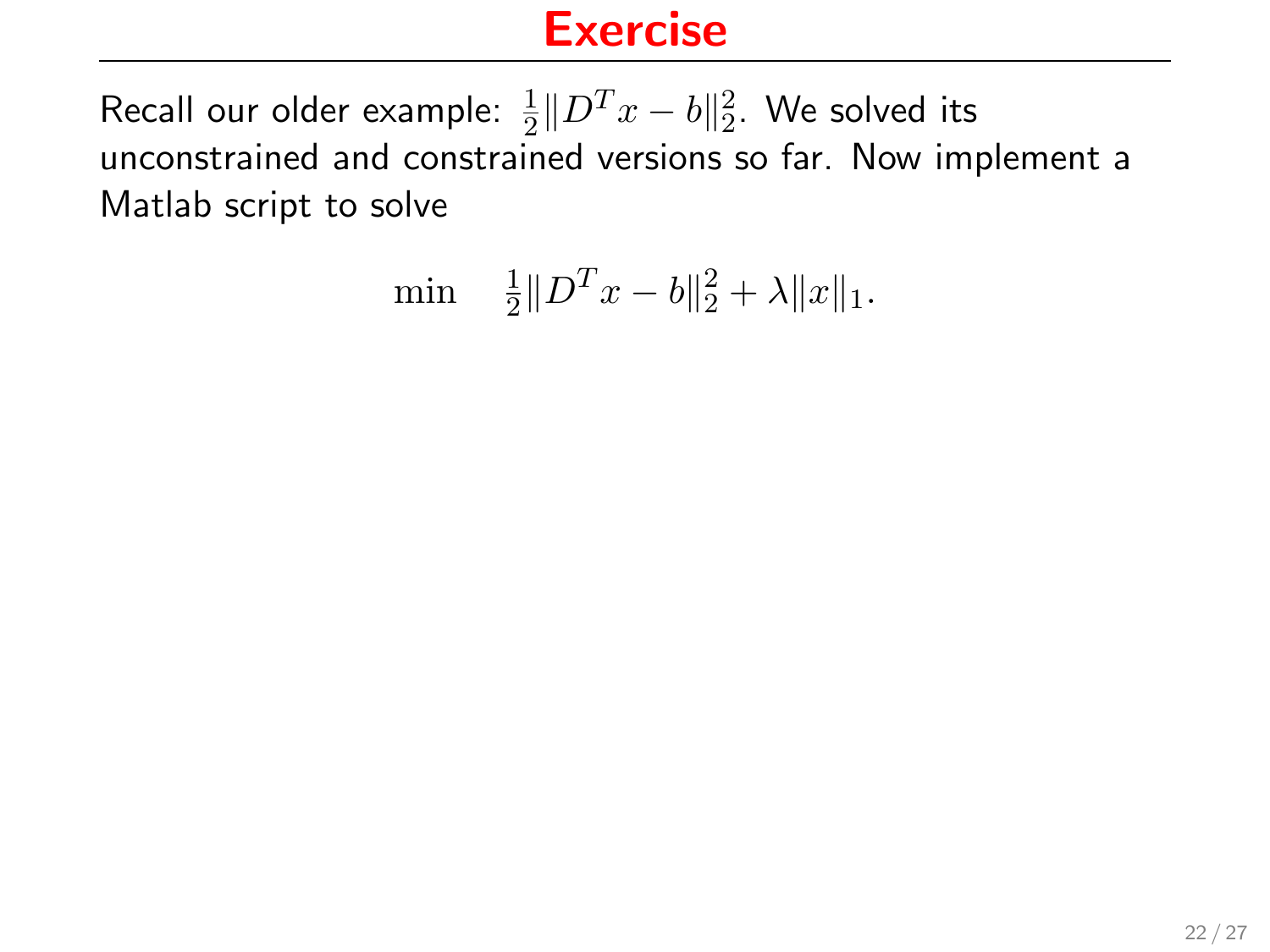$$
\min \quad \frac{1}{2} \| D^T x - b \|^2_2 + \lambda \| x \|_1.
$$

- ♠ Use FBS as shown above
- $\spadesuit$  Try different values of  $\lambda > 0$  in your code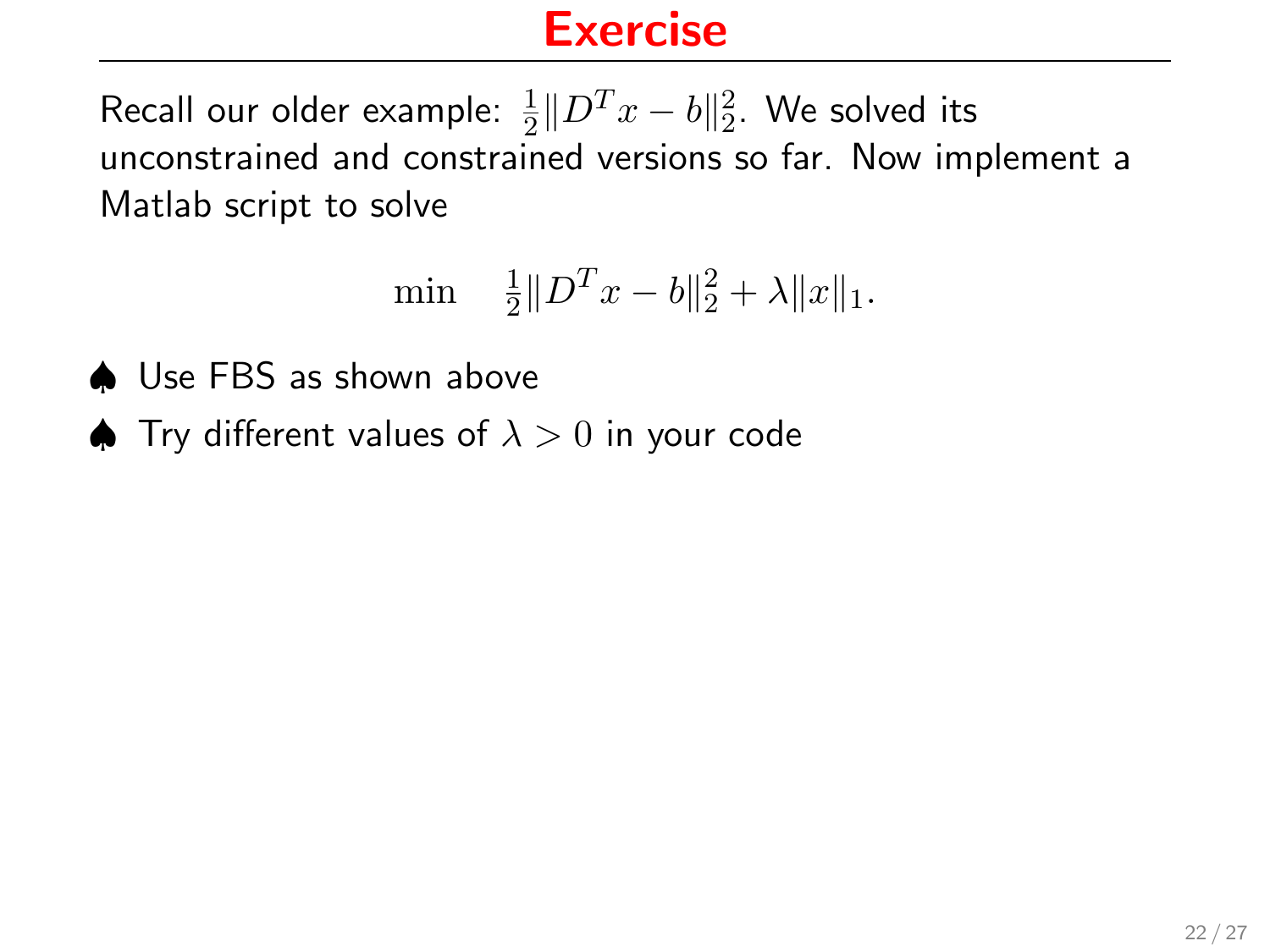$$
\min \quad \frac{1}{2} \| D^T x - b \|^2_2 + \lambda \| x \|_1.
$$

- ♠ Use FBS as shown above
- $\spadesuit$  Try different values of  $\lambda > 0$  in your code
- $\triangle$  Use different choices of b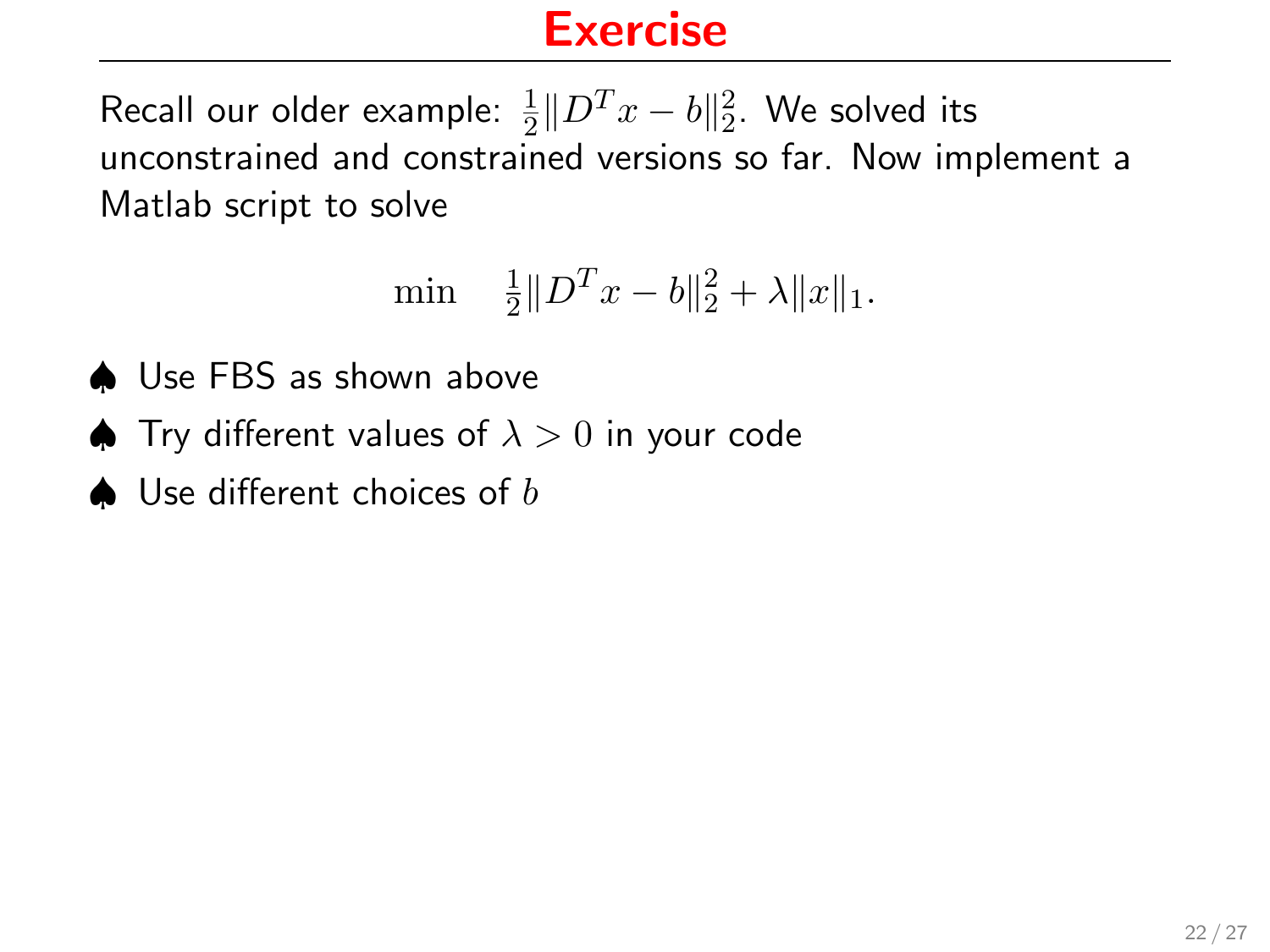$$
\min \quad \frac{1}{2} \| D^T x - b \|^2_2 + \lambda \| x \|_1.
$$

- ♠ Use FBS as shown above
- $\spadesuit$  Try different values of  $\lambda > 0$  in your code
- $\triangle$  Use different choices of b
- **▲** Show a choice of b for which  $x = 0$  (zero vector) is optimal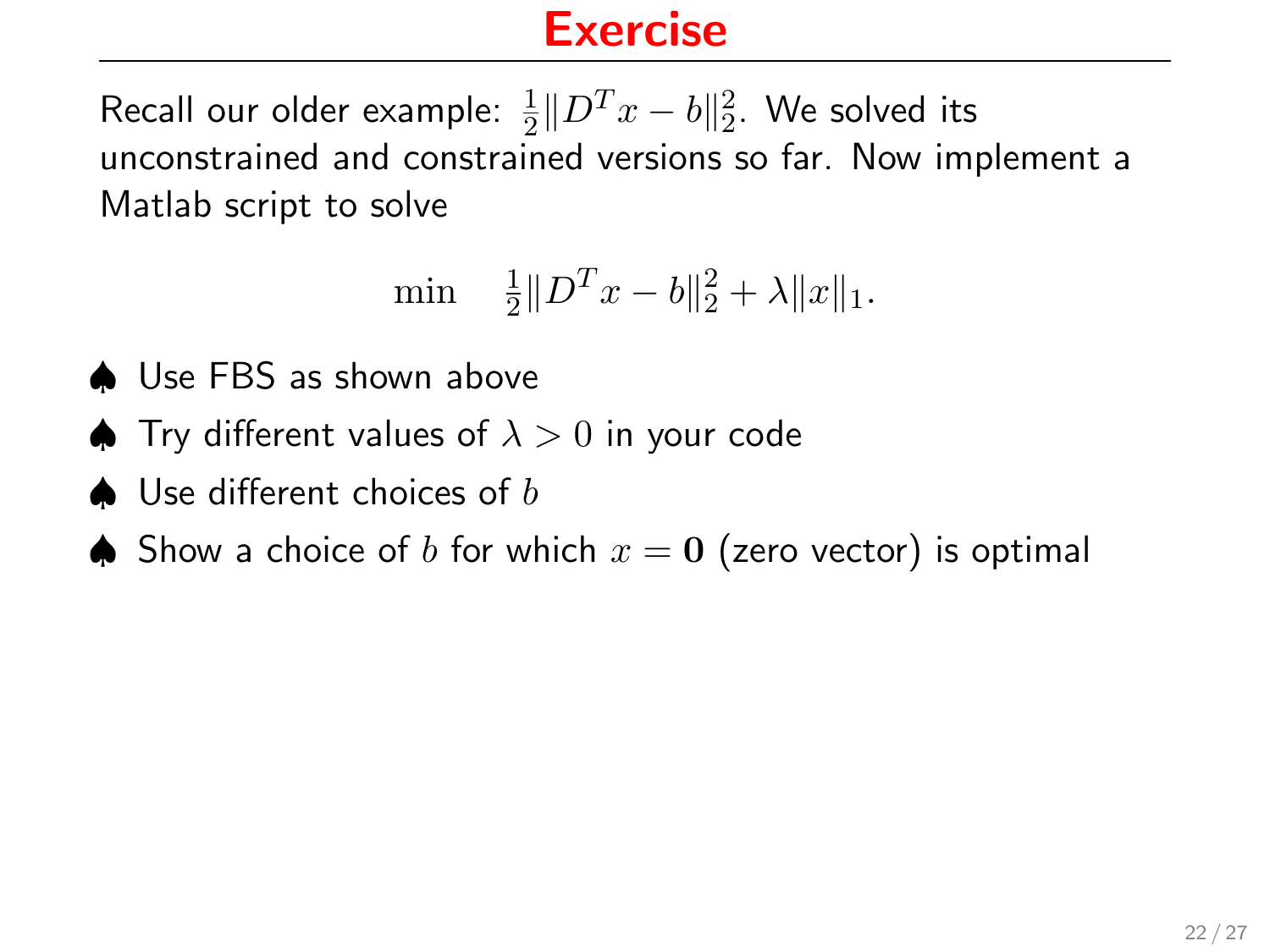$$
\min \quad \frac{1}{2} \| D^T x - b \|^2_2 + \lambda \| x \|_1.
$$

- ♠ Use FBS as shown above
- $\blacktriangle$  Trv different values of  $\lambda > 0$  in your code
- $\triangle$  Use different choices of b
- **▲** Show a choice of b for which  $x = 0$  (zero vector) is optimal
- $\triangle$  Experiment with different stepsizes (try  $\alpha_k = 1/4$  and if that does not "work" try smaller values that might work).
- ♠ Do not expect monotonic descent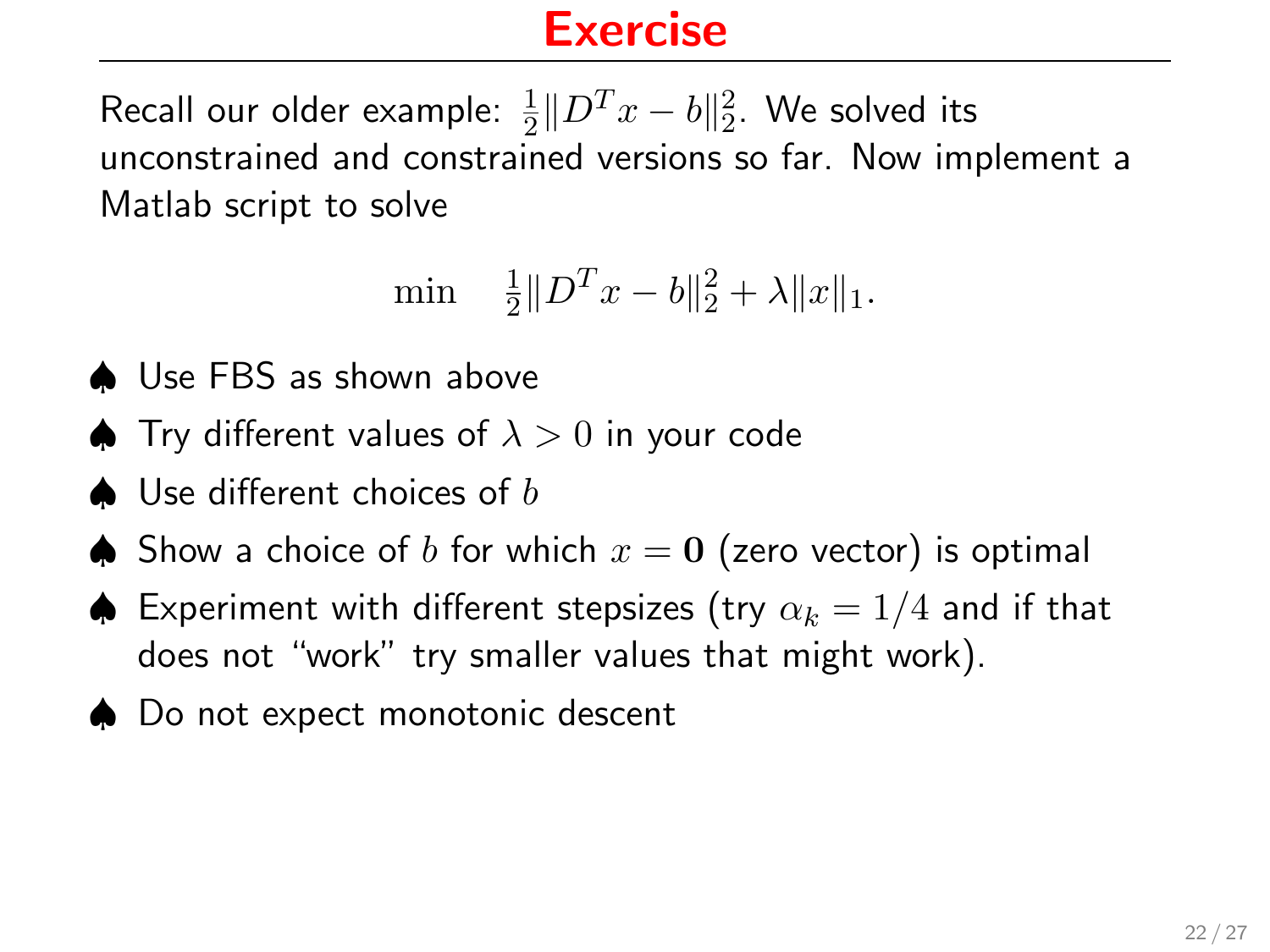$$
\min \quad \frac{1}{2} \| D^T x - b \|^2_2 + \lambda \| x \|_1.
$$

- ♠ Use FBS as shown above
- $\spadesuit$  Try different values of  $\lambda > 0$  in your code
- $\triangle$  Use different choices of b
- **▲** Show a choice of b for which  $x = 0$  (zero vector) is optimal
- $\triangle$  Experiment with different stepsizes (try  $\alpha_k = 1/4$  and if that does not "work" try smaller values that might work).
- ♠ Do not expect monotonic descent
- ♠ Compare with versions of the subgradient method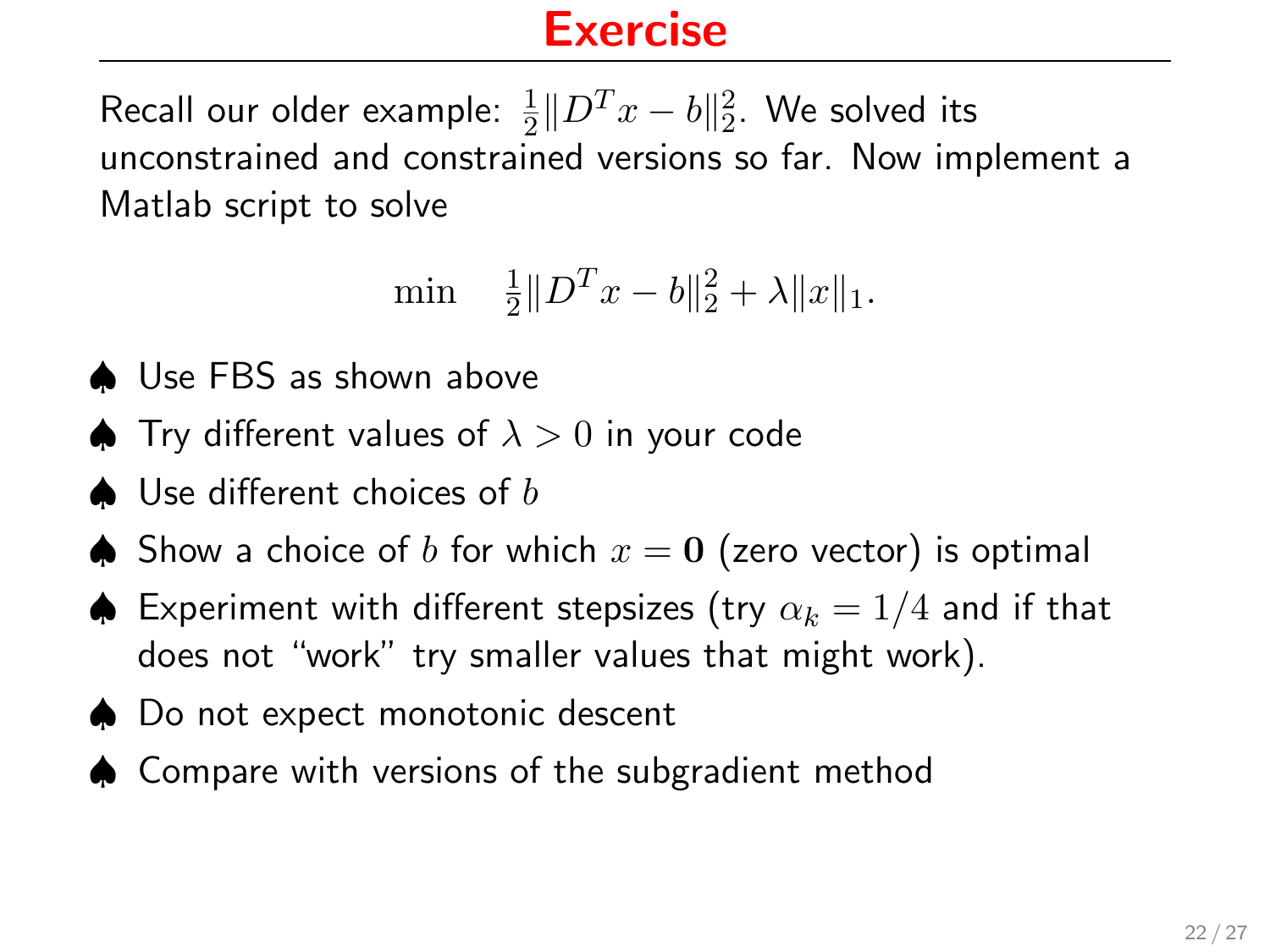# Proximity operators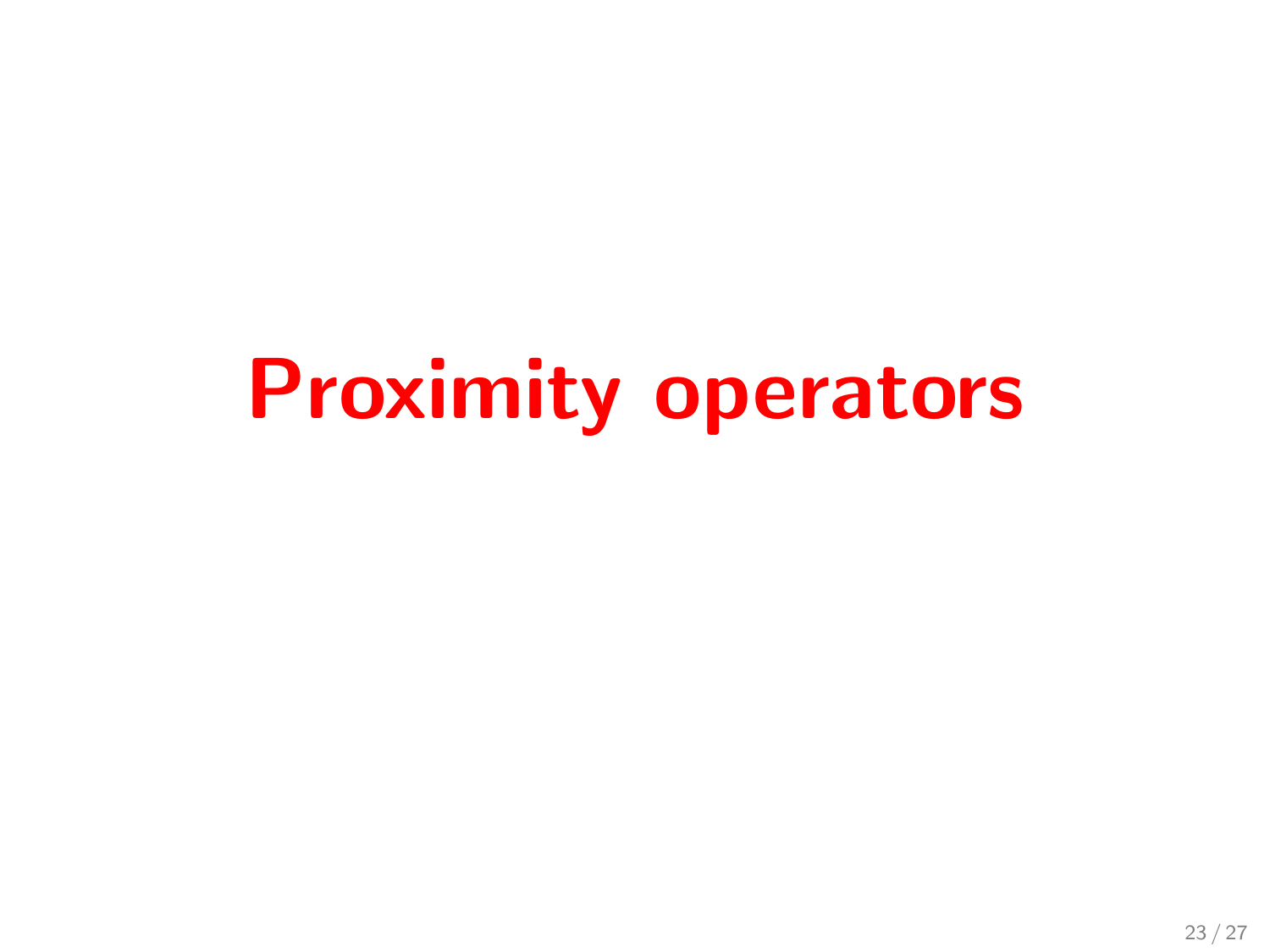## Proximity operators

- $\blacktriangleright$  prox<sub>r</sub> has several nice properties
- $\triangleright$  Read / Skim the paper: "Proximal Splitting Methods in Signal Processing", by Combettes and Pesquet (2010).

**Theorem** The operator  $prox<sub>r</sub>$  is firmly nonexpansive (FNE)

 $\|\text{prox}_r x - \text{prox}_r y\|_2^2 \le \langle \text{prox}_r x - \text{prox}_r y, x - y \rangle$ 

Proof: (blackboard)

**Corollary.** The operator  $prox<sub>r</sub>$  is **nonexpansive** 

**Proof:** apply Cauchy-Schwarz to FNE.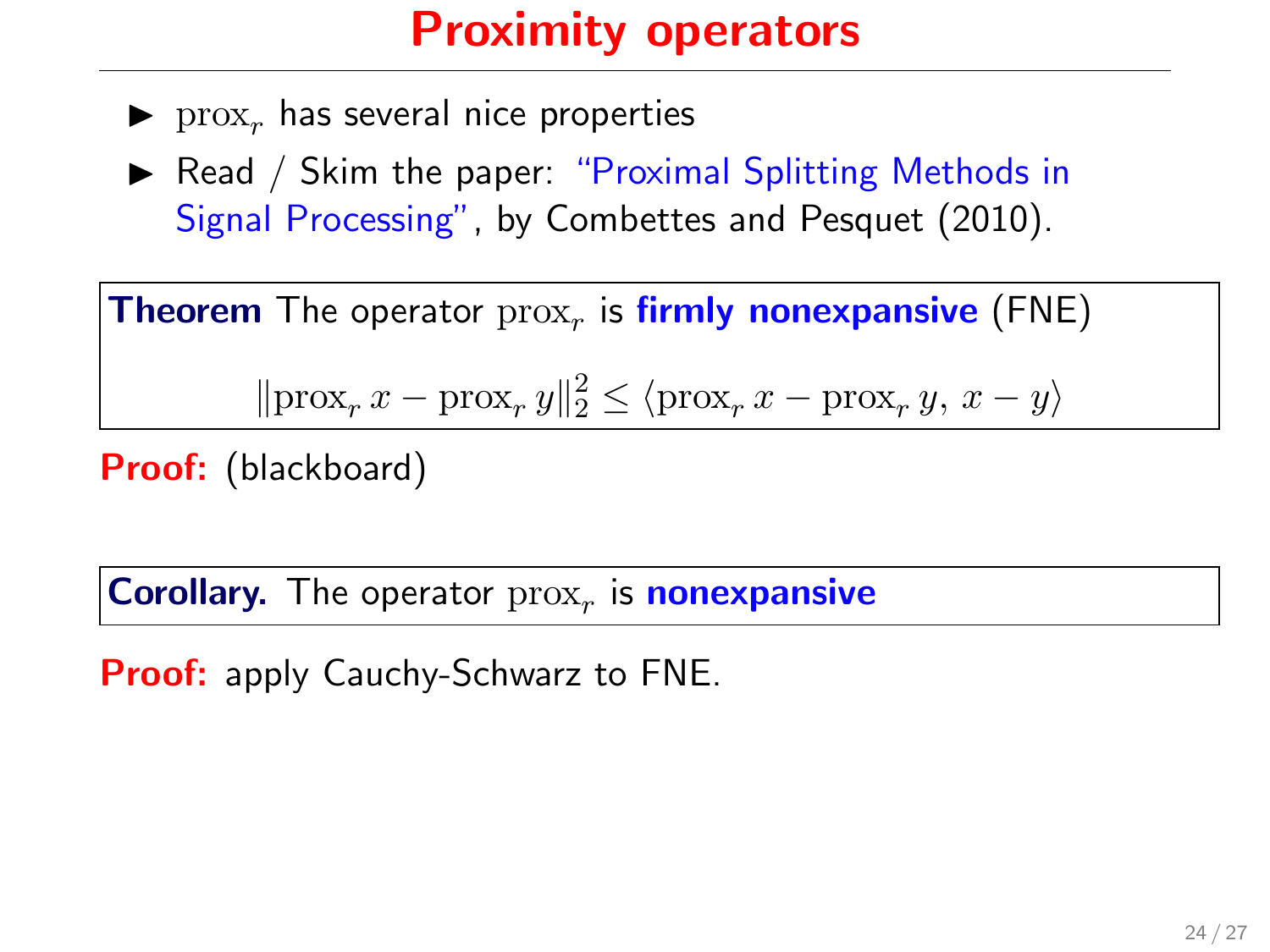#### Consequence of FNE

#### Gradient projection

$$
x^{k+1} = P_{\mathcal{X}}(x^k - \alpha_k \nabla f(x^k))
$$

Proximal gradients / FBS

$$
x^{k+1} = \text{prox}_{\alpha_k r}(x^k - \alpha_k \nabla f(x^k))
$$

Same convergence theory goes through!

**Exercise:** Try extending proof of gradient-projection convergence to convergence for FBS.

Hint: First show that at  $x^*$ , the fixed-point equation

$$
x^* = \text{prox}_{\alpha r}(x^* - \alpha \nabla f(x^*)), \qquad \alpha > 0
$$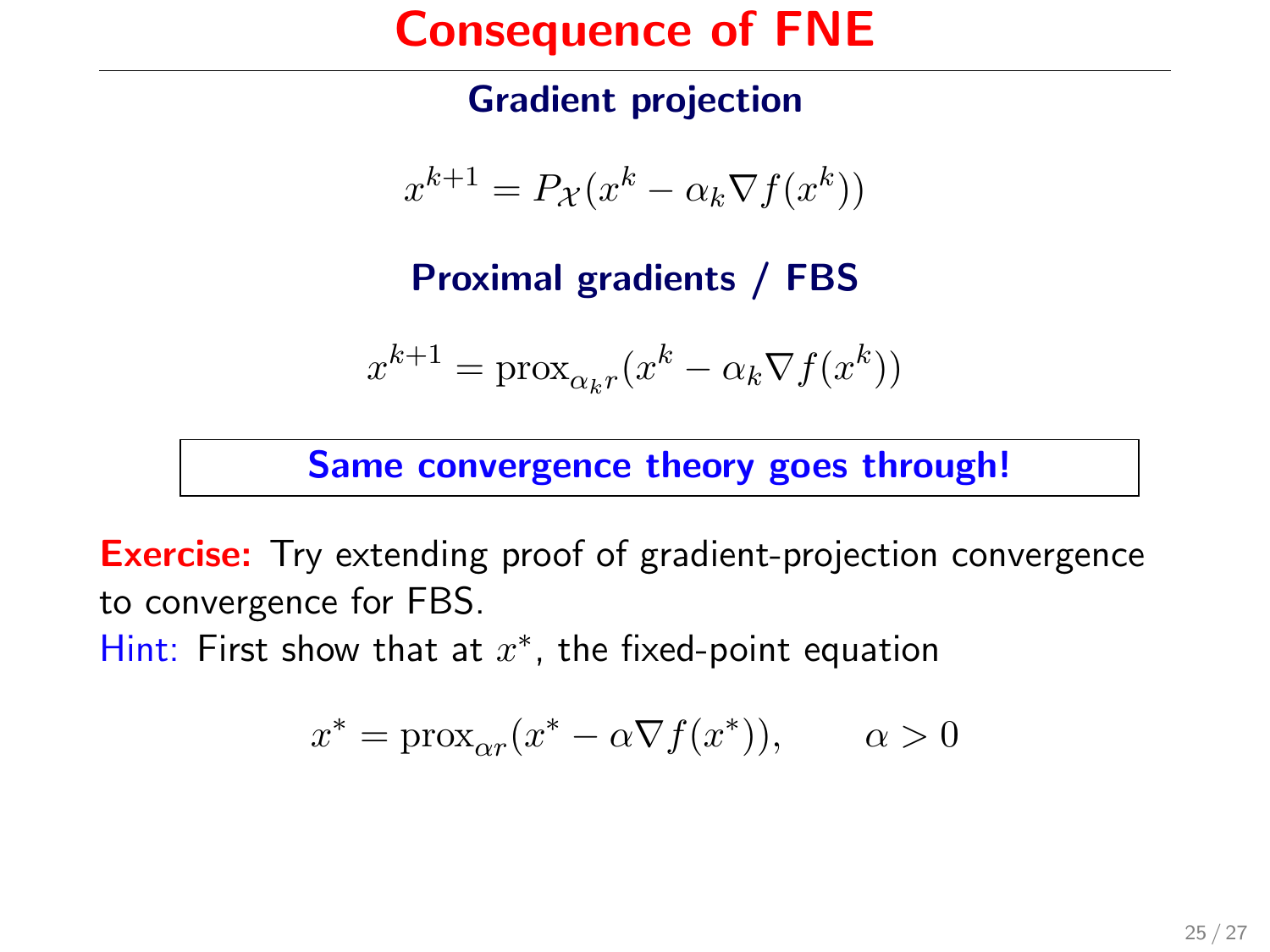#### Moreau Decomposition

- $\blacktriangleright$  **Aim:** Compute  $prox_r y$
- Sometimes it is easier to compute  $prox_{r^*} y$

$$
r^*(u) := \sup_x u^T x - r(x)
$$

 $\triangleright$  Moreau decomposition:  $y = \text{prox}_R y + \text{prox}_{R^*} y$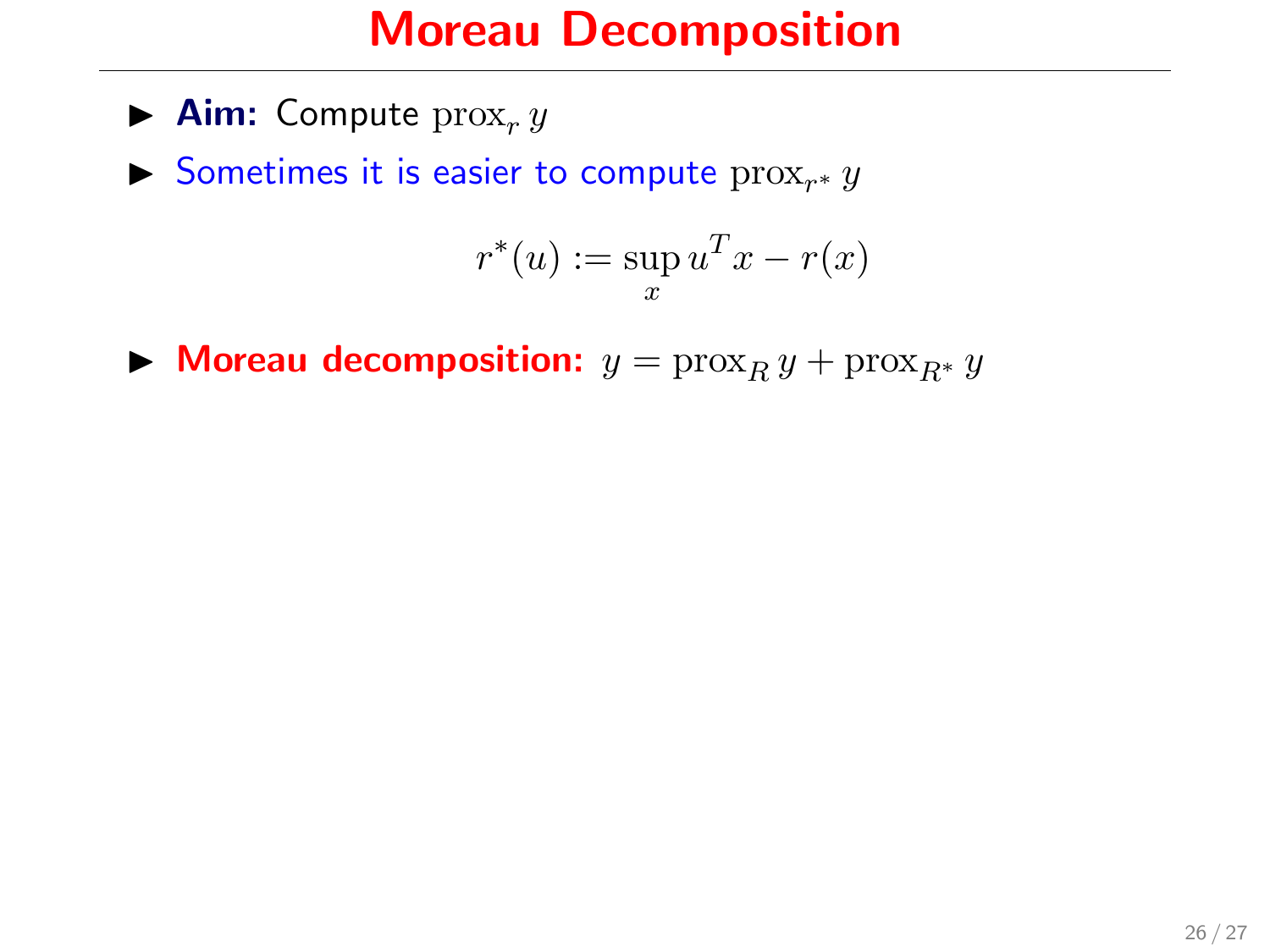## Moreau decomposition

Proof sketch:

Consider  $\min \frac{1}{2} ||x - y||_2^2 + r(x)$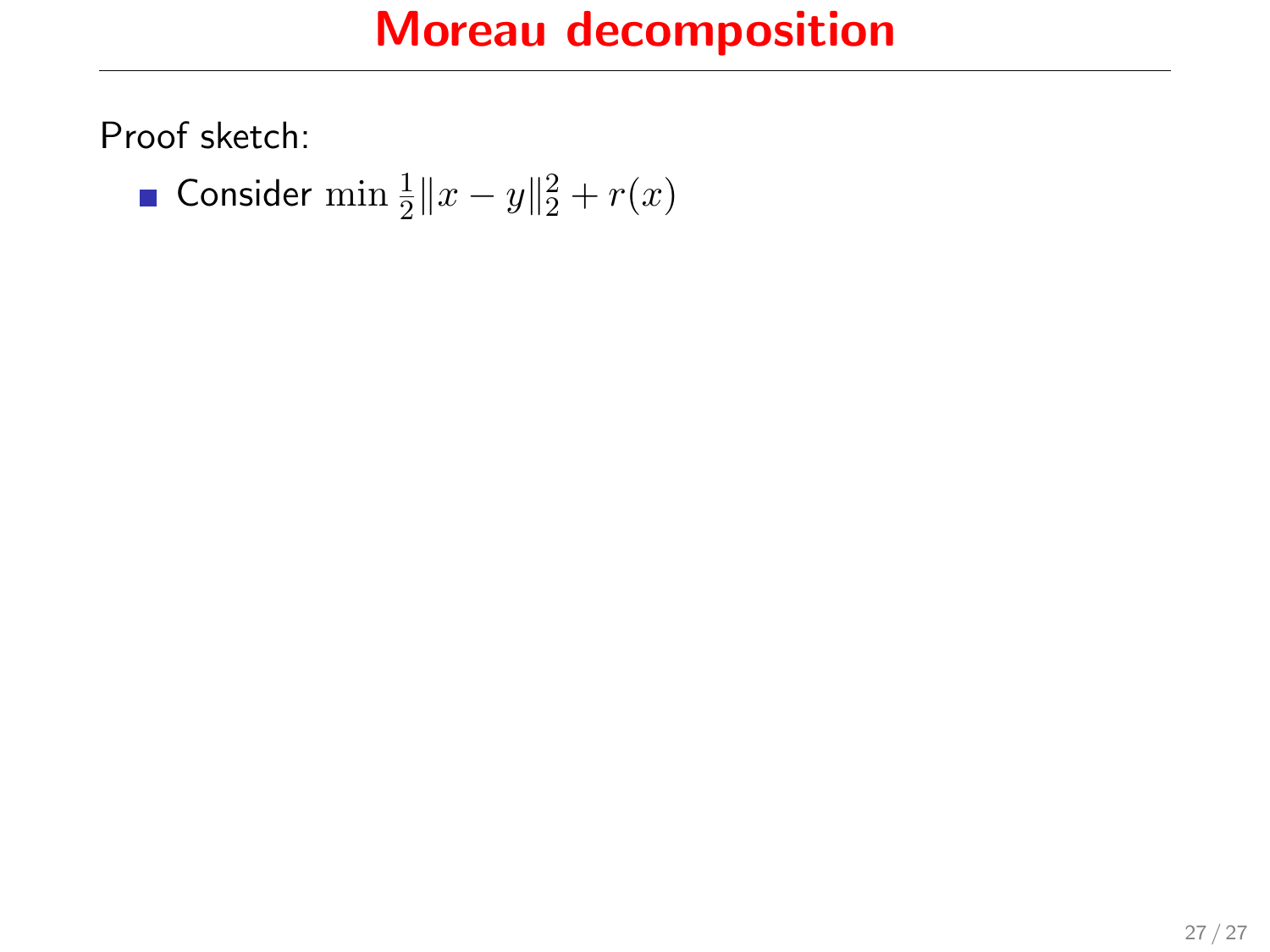## Moreau decomposition

Proof sketch:

- Consider  $\min \frac{1}{2} ||x y||_2^2 + r(x)$
- Introduce new variable  $z = x$ , to get

$$
\operatorname{prox}_r y := \frac{1}{2} \|x - y\|_2^2 + r(z), \text{ s.t. } x = z
$$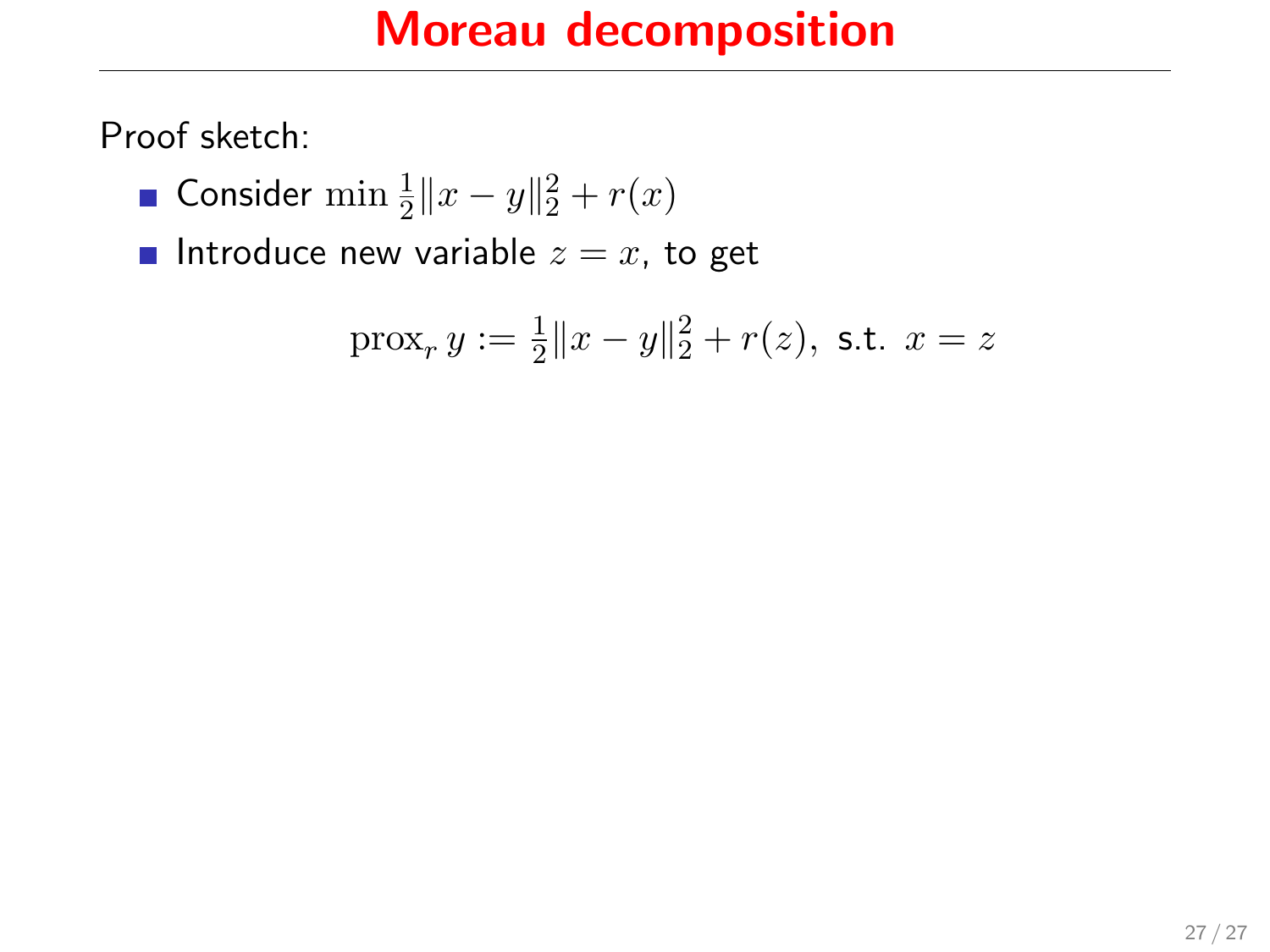## Moreau decomposition

Proof sketch:

- Consider  $\min \frac{1}{2} ||x y||_2^2 + r(x)$
- Introduce new variable  $z = x$ , to get

$$
\operatorname{prox}_r y := \frac{1}{2} \|x - y\|_2^2 + r(z), \text{ s.t. } x = z
$$

Derive Lagrangian dual for this